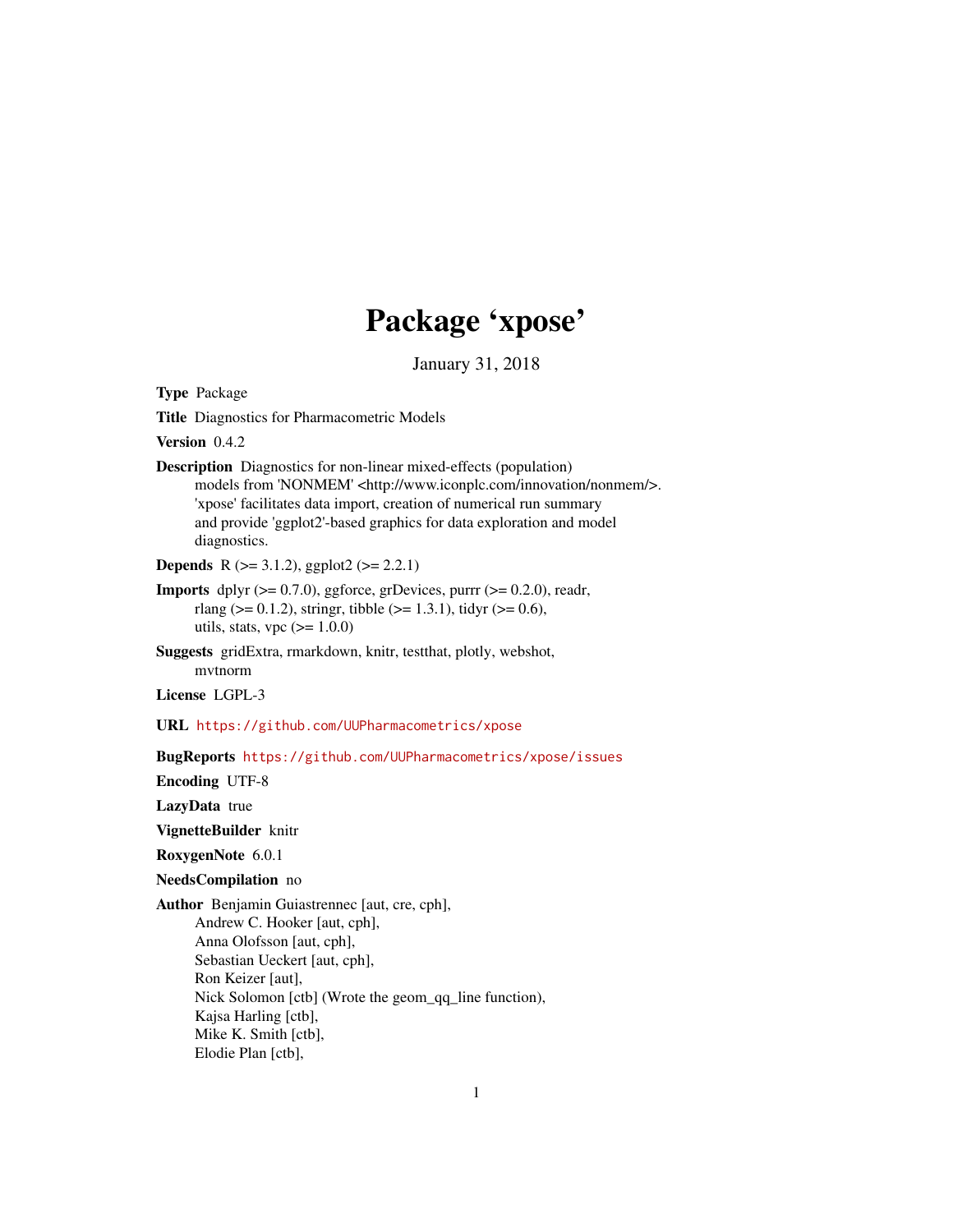```
Mats O. Karlsson [aut, cph],
Pharmetheus [ctb],
Pfizer [ctb]
```
Maintainer Benjamin Guiastrennec <guiastrennec@gmail.com>

**Repository CRAN** 

Date/Publication 2018-01-30 23:56:19 UTC

# R topics documented:

|                                                                                                        | 3              |
|--------------------------------------------------------------------------------------------------------|----------------|
|                                                                                                        | $\overline{4}$ |
|                                                                                                        | 5              |
|                                                                                                        | 6              |
|                                                                                                        | 8              |
|                                                                                                        | 10             |
|                                                                                                        | 11             |
|                                                                                                        | 12             |
|                                                                                                        | 13             |
|                                                                                                        | 14             |
|                                                                                                        | 15             |
|                                                                                                        | 15             |
|                                                                                                        | 16             |
|                                                                                                        | 18             |
| $list\_nm\_tables \ldots \ldots \ldots \ldots \ldots \ldots \ldots \ldots \ldots \ldots \ldots \ldots$ | 19             |
|                                                                                                        | 20             |
|                                                                                                        | 20             |
|                                                                                                        | 21             |
|                                                                                                        | 22             |
|                                                                                                        | 24             |
|                                                                                                        | 25             |
|                                                                                                        | 27             |
|                                                                                                        | 28             |
|                                                                                                        | 28             |
|                                                                                                        | 29             |
|                                                                                                        | 31             |
|                                                                                                        | 33             |
|                                                                                                        | 34             |
|                                                                                                        | 36             |
|                                                                                                        | 37             |
|                                                                                                        | 39             |
|                                                                                                        | 41             |
|                                                                                                        | 42             |
|                                                                                                        | 43             |
|                                                                                                        | 44             |
|                                                                                                        | 46             |
|                                                                                                        | 46             |
|                                                                                                        | 49             |

 $\overline{2}$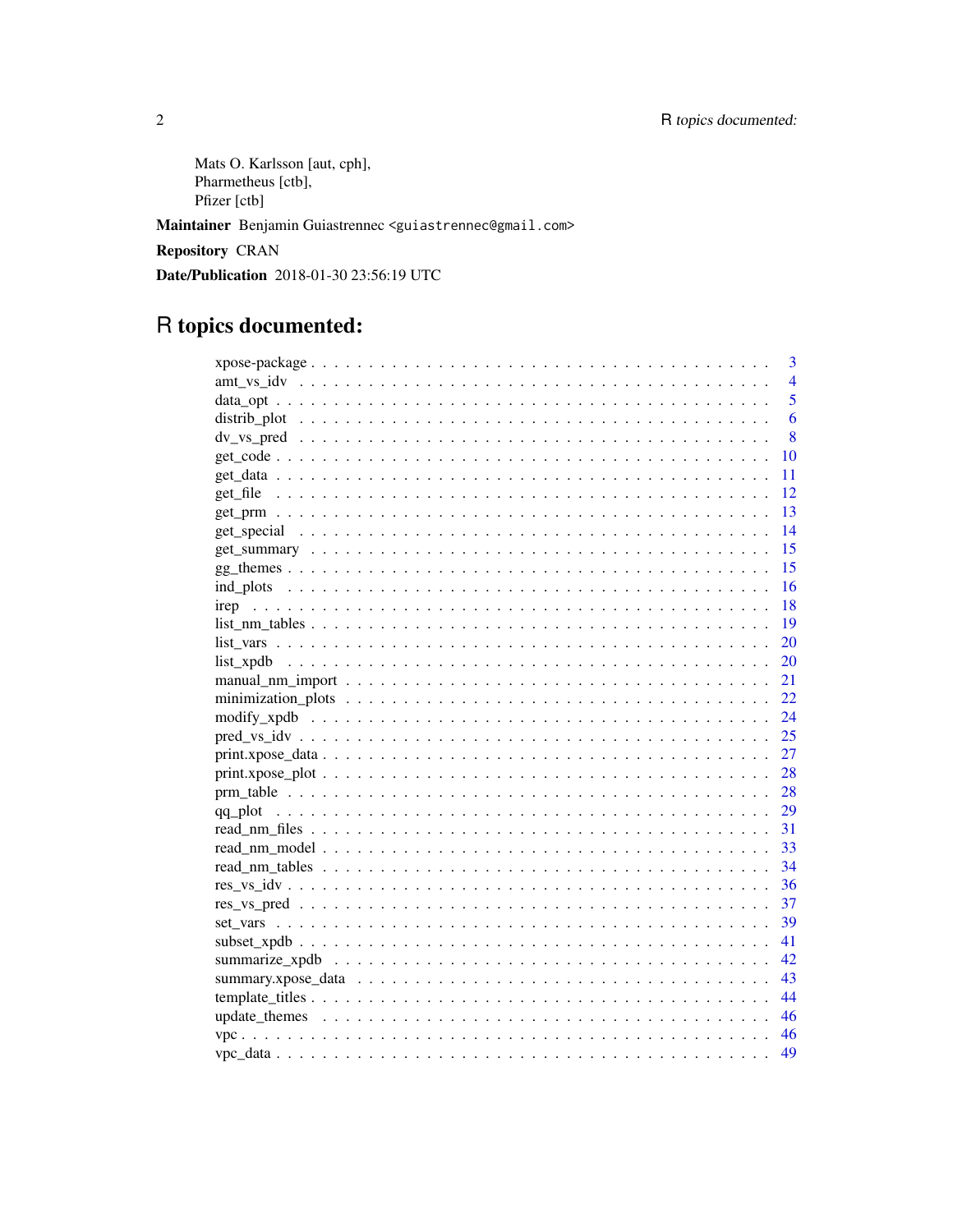### <span id="page-2-0"></span>xpose-package 3

|       | $xplot_qq$ 53 |  |
|-------|---------------|--|
|       |               |  |
|       |               |  |
|       |               |  |
|       |               |  |
| Index |               |  |

xpose-package *xpose: graphical diagnostics for pharmacometric models*

#### **Description**

xpose was designed as a ggplot2-based alternative to xpose4. This package aims to reduce the post processing burden and improve diagnostics commonly associated the development of non-linear mixed effect models.

To learn more about xpose, visit our website: <https://UUPharmacometrics.github.io/xpose/>.

#### Author(s)

Maintainer: Benjamin Guiastrennec <guiastrennec@gmail.com> [copyright holder] Authors:

- Andrew C. Hooker <andrew.hooker@farmbio.uu.se> [copyright holder]
- Anna Olofsson <anna.olofsson@pharmetheus.com> [copyright holder]
- Sebastian Ueckert <sebastian.ueckert@farmbio.uu.se> [copyright holder]
- Ron Keizer <ronkeizer@gmail.com>
- Mats O. Karlsson <mats.karlsson@farmbio.uu.se>[copyright holder]

Other contributors:

- Nick Solomon <nick@nicksolomon.me> (Wrote the geom\_qq\_line function) [contributor]
- Kajsa Harling <kajsa.harling@pharmetheus.com> [contributor]
- Mike K. Smith <mike.k.smith@pfizer.com> [contributor]
- Elodie Plan <elodie.plan@pharmetheus.com> [contributor]
- Pharmetheus <info@pharmetheus.com> [contributor]
- Pfizer [contributor]

### See Also

Useful links:

- <https://github.com/UUPharmacometrics/xpose>
- Report bugs at <https://github.com/UUPharmacometrics/xpose/issues>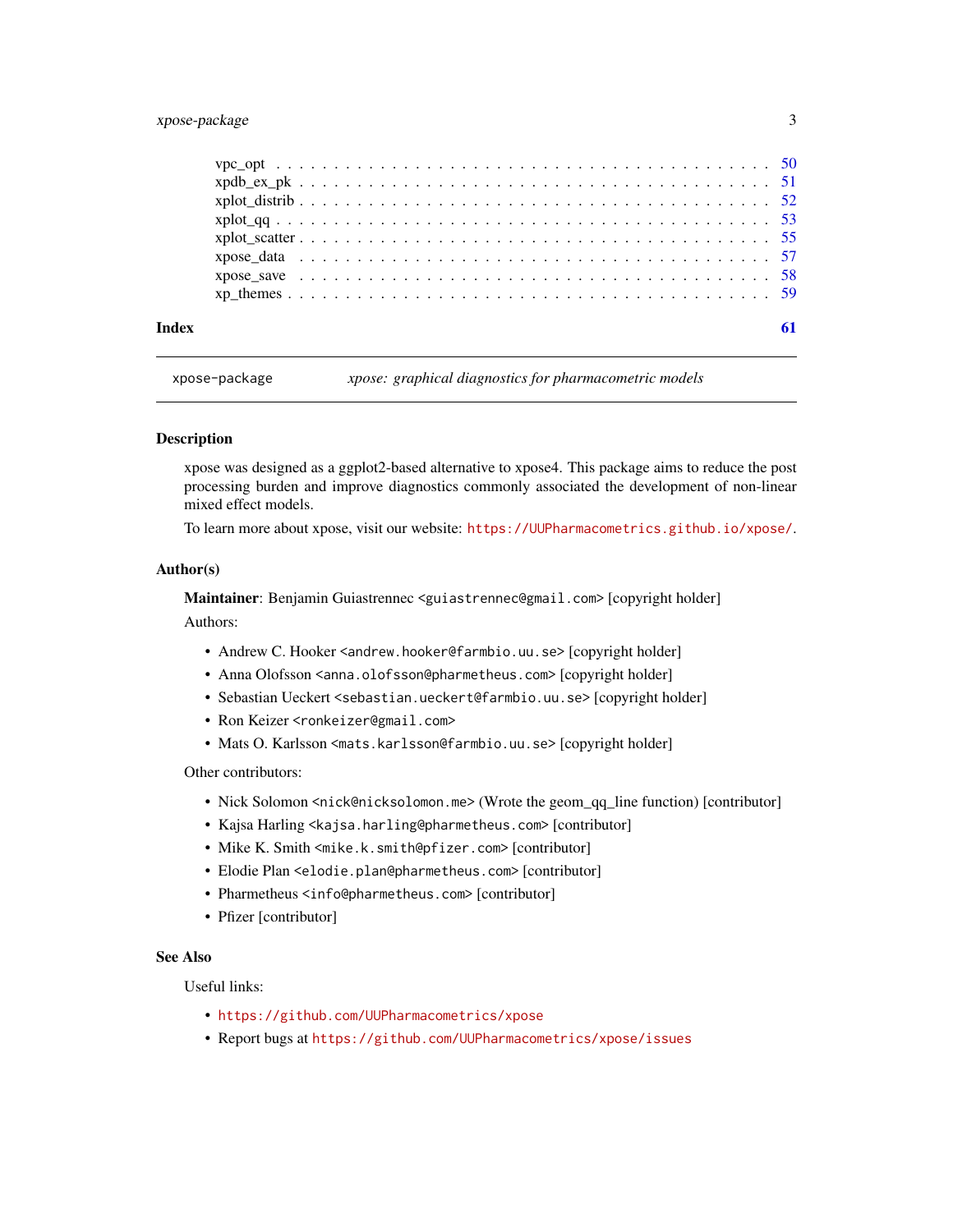### Description

Plot of the change in compartment amounts over the independent variable

### Usage

```
amt_vs_idv(xpdb, mapping = NULL, group = "ID", drop_fixed = TRUE,
 type = "l", title = "Compartments amount vs. @x | @run",
  subtitle = "Ofv: @ofv", caption = "@dir", log = NULL, facets, .problem,
 quiet, ...)
```
### Arguments

| An xpose database object.                                                                                                           |
|-------------------------------------------------------------------------------------------------------------------------------------|
| List of aesthetics mappings to be used for the xpose plot (e.g. point_color).                                                       |
| Grouping variable to be used for lines.                                                                                             |
| Should columns that only have a single unique value (i.e. fixed) be dropped.                                                        |
| String setting the type of plot to be used. Can be points 'p', line 'l', smooth 's'<br>and text 't' or any combination of the four. |
| Plot title. Use NULL to remove.                                                                                                     |
| Plot subtitle. Use NULL to remove.                                                                                                  |
| Page caption. Use NULL to remove.                                                                                                   |
| String assigning logarithmic scale to axes, can be either ", 'x', y' or 'xy'.                                                       |
| Either a character string to use facet_wrap_paginate or a formula to use<br>facet_grid_paginate.                                    |
| The \$problem number to be used. By default returns the last estimation problem.                                                    |
| Logical, if FALSE messages are printed to the console.                                                                              |
| Any additional aesthetics to be passed on xplot_scatter.                                                                            |
|                                                                                                                                     |

#### Layers mapping

Plots can be customized by mapping arguments to specific layers. The naming convention is layer\_option where layer is one of the names defined in the list below and option is any option supported by this layer e.g. point\_color = 'blue', smooth\_method = 'lm', etc.

- point: options to geom\_point
- line: options to geom\_line
- guide: options to geom\_abline
- smooth: options to geom\_smooth
- text: options to geom\_text
- xscale: options to scale\_x\_continuous or scale\_x\_log10
- yscale: options to scale\_y\_continuous or scale\_y\_log10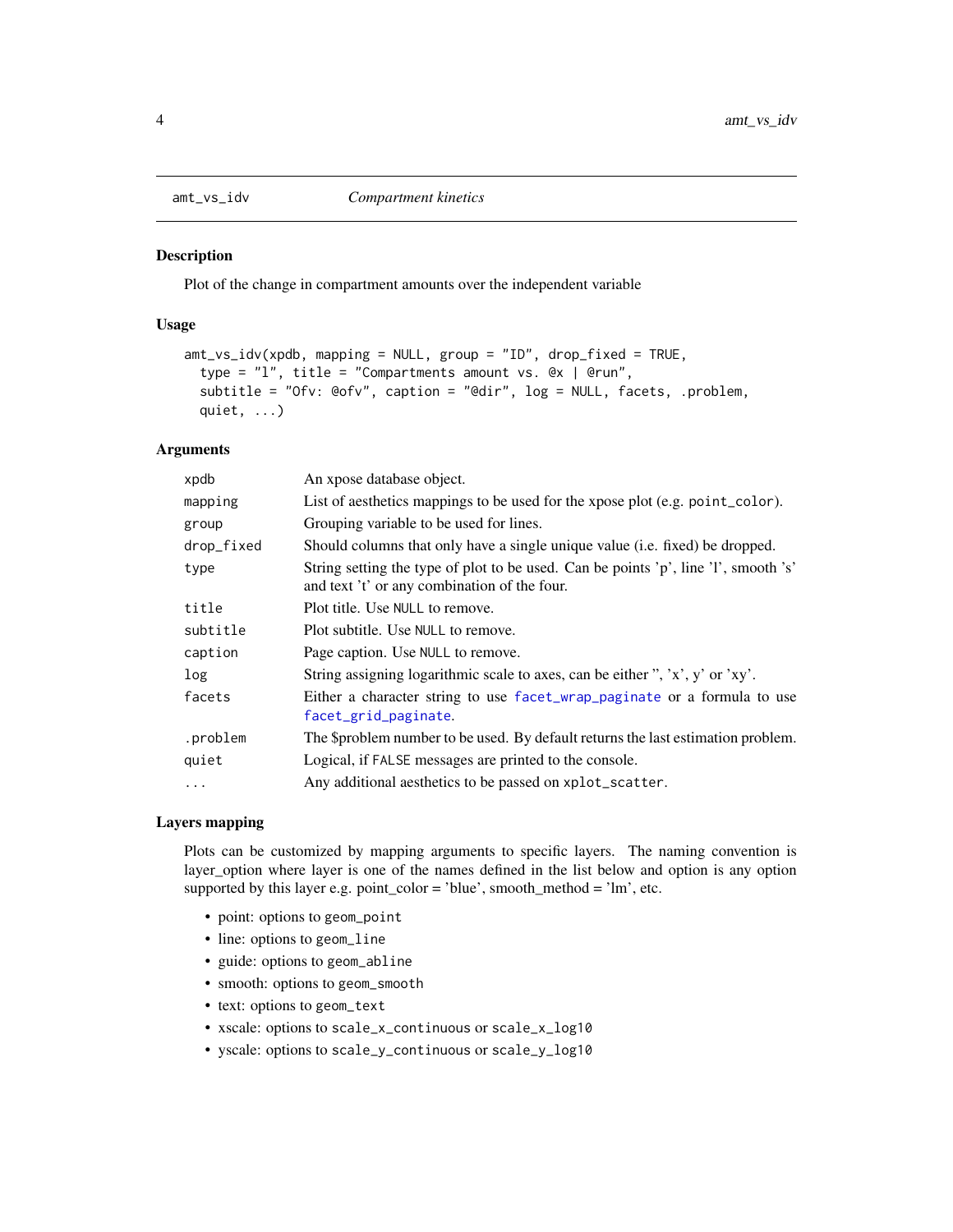#### <span id="page-4-0"></span>data\_opt 5

#### Faceting

Every xpose plot function has built-in faceting functionalities. Faceting arguments are passed to the functions [facet\\_wrap\\_paginate](#page-0-0) when the facets argument is a character string (e.g. facets = c('SEX', 'MED1')) or [facet\\_grid\\_paginate](#page-0-0) when facets is a formula (e.g. facets = SEX~MED1). All xpose plot functions accept all the arguments for the [facet\\_wrap\\_paginate](#page-0-0) and [facet\\_grid\\_paginate](#page-0-0) functions e.g. dv\_vs\_ipred(xpdb\_ex\_pk,facets = SEX~MED1, ncol = 3, nrow = 3, page = 1, margins = TRUE, labeller =

Faceting options can either be defined in plot functions (e.g. dv\_vs\_ipred(xpdb\_ex\_pk,facets = 'SEX')) or assigned globally to an xpdb object via the xp\_theme (e.g. xpdb  $\leq$  - update\_themes(xpdb\_ex\_pk, xp\_theme =  $list(fa)$ In the latter example all plots generate from this xpdb will automatically be stratified by 'SEX'.

By default, some plot functions use a custom stratifying variable named 'variable', e.g. eta\_distrib(). When using the facets argument, 'variable' needs to be added manually e.g. facets = c('SEX', 'variable') or facets =  $c('SEX', 'variable'), but is optional, when using the facets argument in$ xp\_theme variable is automatically added whenever needed.

#### Template titles

Template titles can be used to create highly informative diagnostics plots. They can be applied to any plot title, subtitle and caption. Template titles are defined via a single string containing key variables staring with a ' $@'$ ' (e.g. ' $@ofv'$ ) which will be replaced by their actual value when rendering the plot. For example ''@run, @nobs observations in @nind subjects'' would become ''run001, 1022 observations in 74 subjects''. The available key variables are listed under [template\\_titles](#page-43-1).

#### See Also

[xplot\\_scatter](#page-54-1)

#### Examples

amt\_vs\_idv(xpdb\_ex\_pk)

<span id="page-4-1"></span>

data\_opt *Create options for data import*

#### **Description**

Provide a list of options to the general plotting functions such as xplot\_scatter in order to create appropriate data input for ggplot2.

#### Usage

```
data\_opt(.problem = NULL, .subprob = NULL, .method = NULL,
  .source = "data", simtab = FALSE, filter = NULL, tidy = FALSE,
  index_col = NULL, value_col = NULL, post_processing = NULL)
```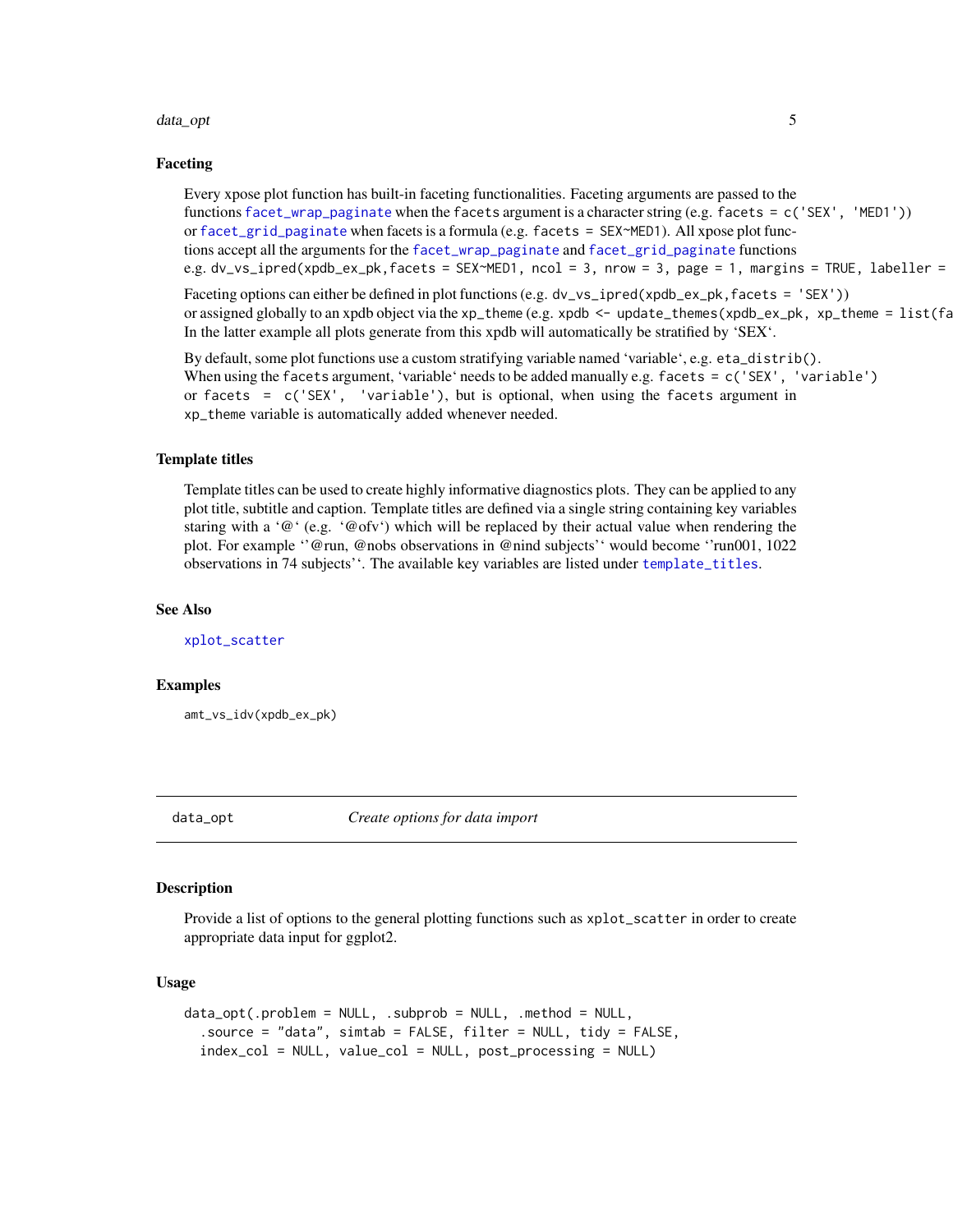### <span id="page-5-0"></span>Arguments

| .problem        | The problem to be used, by default returns the last one.                                                                                                                                        |  |
|-----------------|-------------------------------------------------------------------------------------------------------------------------------------------------------------------------------------------------|--|
| .subprob        | The subproblem to be used, by default returns the last one.                                                                                                                                     |  |
| .method         | The estimation method to be used, by default returns the last one.                                                                                                                              |  |
| .source         | Define the location of the data in the xpdb. Should be either 'data' to use the<br>output tables or the name of an output file attached to the xpdb.                                            |  |
| simtab          | Only used when 'data' is defined as the source and '.problem' is default. Should<br>the data be coming from an estimation or a simulation table.                                                |  |
| filter          | A function used to filter the data e.g. filter = function(x) $x[x$TIME > 20, ]$<br>where x is the data.                                                                                         |  |
| tidy            | Logical, whether the data should be transformed to tidy data.                                                                                                                                   |  |
| index_col       | Only used when 'tidy' is defined a TRUE and value_col is NULL. Column names<br>to use as index when tidying the data.                                                                           |  |
| value_col       | Only used when 'tidy' is defined a TRUE and index_col is NULL. Column names<br>to be stacked when tidying the data.                                                                             |  |
| post_processing |                                                                                                                                                                                                 |  |
|                 | A function used to modify the data after it has been tidied up e.g. post_processing<br>$=$ function(x) dplyr::mutate(.data = x, variable = as.factor(.\$variable)) where x<br>is the tidy data. |  |

#### See Also

[xplot\\_distrib](#page-51-1) [xplot\\_qq](#page-52-1) [xplot\\_scatter](#page-54-1)

### Examples

 $data\_opt( .problem = 1, .source = 'data', simtab = TRUE)$ 

distrib\_plot *Distribution plots of ETA and parameters*

### Description

Histograms and density plots of the ETA and parameter values.

### Usage

```
prm_distrib(xpdb, mapping = NULL, drop_fixed = TRUE, type = "hr",
  title = "Parameter distribution | @run",
  subtitle = "Based on @nind individuals", caption = "@dir", log = NULL,
 guide = FALSE, facets, .problem, quiet, ...)
eta_distrib(xpdb, mapping = NULL, drop_fixed = TRUE, type = "hr",
```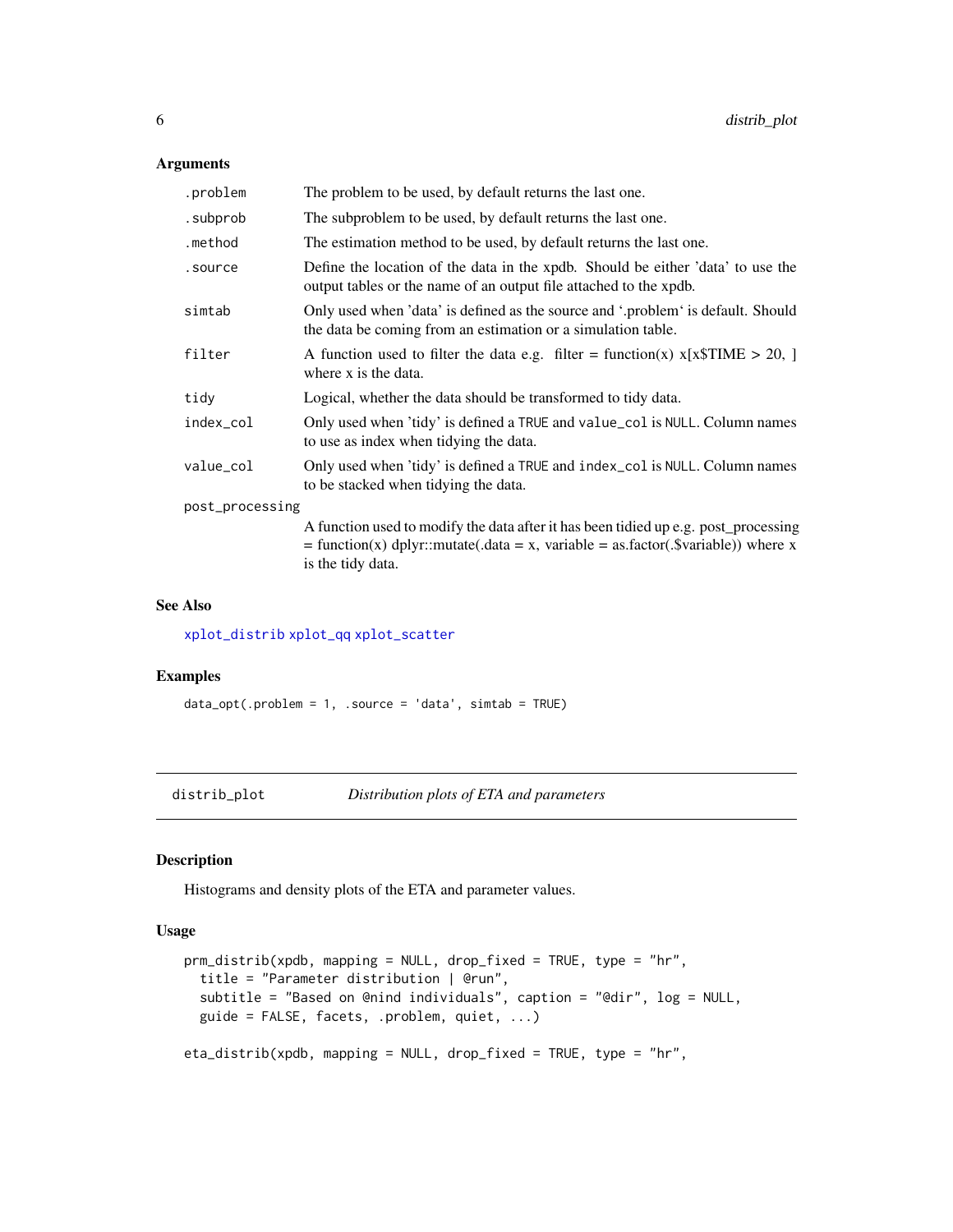```
title = "Eta distribution | @run",
  subtitle = "Based on @nind individuals, Eta shrink: @etashk",
 caption = "@dir", log = NULL, guide = FALSE, facets, .problem, quiet,
  ...)
res_distrib(xpdb, mapping = NULL, res = "CWRES", type = "hr",
  title = "@x distribution | @run",
  subtitle = "Based on @nobs observations", caption = "@dir", log = NULL,
 guide = FALSE, facets, .problem, quiet, ...)
cov_distrib(xpdb, mapping = NULL, drop_fixed = TRUE, type = "hr",
  title = "Continuous covariates distribution | @run",
  subtitle = "Based on @nind individuals", caption = "@dir", log = NULL,
 guide = FALSE, facets, .problem, quiet, ...)
```
### Arguments

| xpdb       | An xpose database object.                                                                                                  |
|------------|----------------------------------------------------------------------------------------------------------------------------|
| mapping    | List of aesthetics mappings to be used for the xpose plot (e.g. point_color).                                              |
| drop_fixed | Should columns that only have a single unique value (i.e. fixed) be dropped.                                               |
| type       | String setting the type of plot to be used. Can be histogram 'h', density 'd', rug<br>'r' or any combination of the three. |
| title      | Plot title. Use NULL to remove.                                                                                            |
| subtitle   | Plot subtitle. Use NULL to remove.                                                                                         |
| caption    | Page caption. Use NULL to remove.                                                                                          |
| log        | String assigning logarithmic scale to axes, can be either ", 'x', y' or 'xy'.                                              |
| guide      | Should the guide (e.g. reference distribution) be displayed.                                                               |
| facets     | Either a character string to use facet_wrap_paginate or a formula to use<br>facet_grid_paginate.                           |
| .problem   | The \$problem number to be used. By default returns the last estimation problem.                                           |
| quiet      | Logical, if FALSE messages are printed to the console.                                                                     |
| $\cdots$   | Any additional aesthetics to be passed on xplot_scatter.                                                                   |
| res        | Only used for res_distrib. Defines the type of residual to be used. Default is<br>"CWRES".                                 |

### Layers mapping

Plots can be customized by mapping arguments to specific layers. The naming convention is layer\_option where layer is one of the names defined in the list below and option is any option supported by this layer e.g. histogram\_fill = 'blue',  $rug\_sides = 'b'$ , etc.

- histogram: options to geom\_histogram
- density: options to geom\_density
- rug: options to geom\_rug
- xscale: options to scale\_x\_continuous or scale\_x\_log10
- yscale: options to scale\_y\_continuous or scale\_y\_log10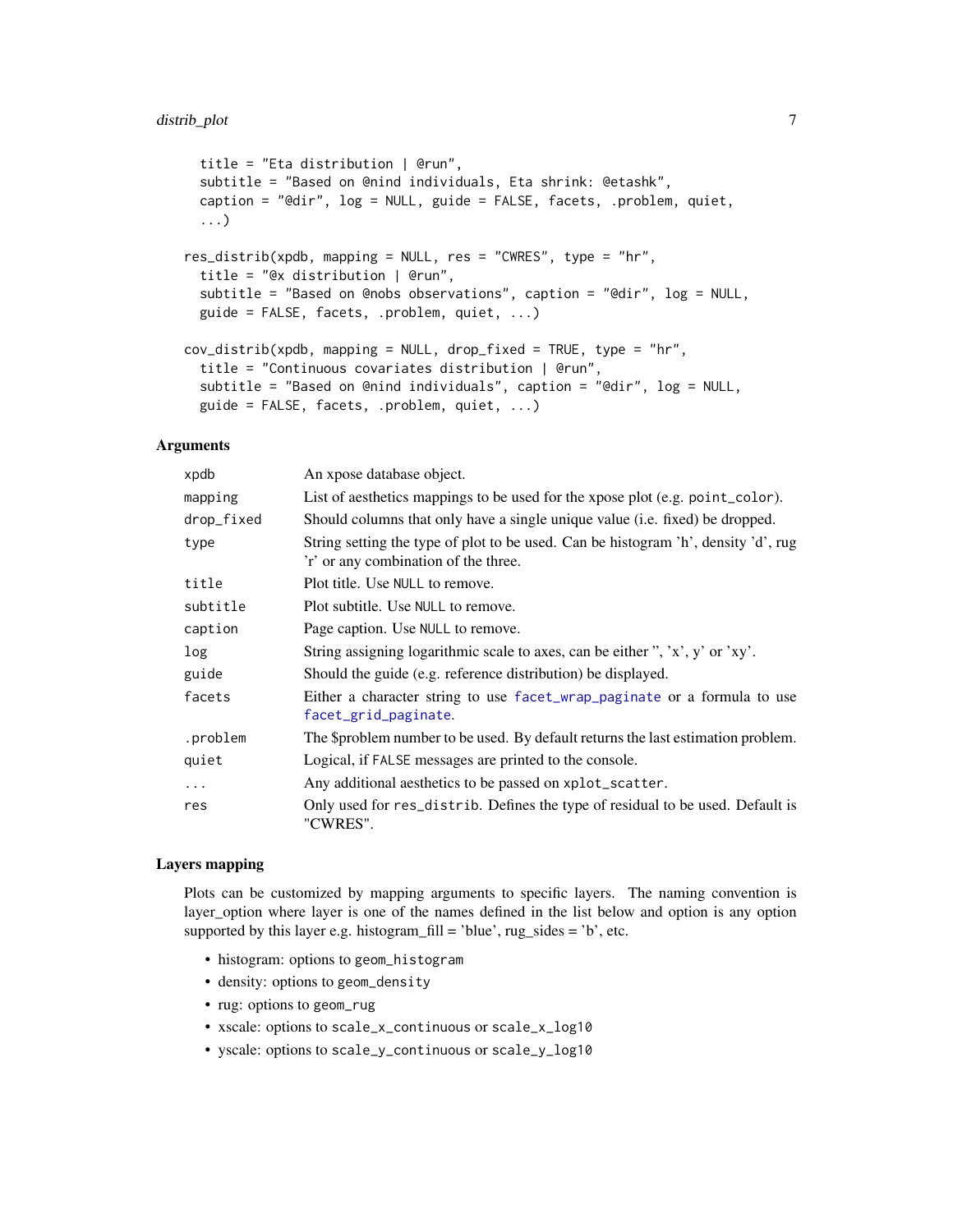#### <span id="page-7-0"></span>Faceting

Every xpose plot function has built-in faceting functionalities. Faceting arguments are passed to the functions [facet\\_wrap\\_paginate](#page-0-0) when the facets argument is a character string (e.g. facets = c('SEX', 'MED1')) or [facet\\_grid\\_paginate](#page-0-0) when facets is a formula (e.g. facets = SEX~MED1). All xpose plot functions accept all the arguments for the [facet\\_wrap\\_paginate](#page-0-0) and [facet\\_grid\\_paginate](#page-0-0) functions e.g. dv\_vs\_ipred(xpdb\_ex\_pk,facets = SEX~MED1, ncol = 3, nrow = 3, page = 1, margins = TRUE, labeller =

Faceting options can either be defined in plot functions (e.g. dv\_vs\_ipred(xpdb\_ex\_pk, facets = 'SEX')) or assigned globally to an xpdb object via the xp\_theme (e.g. xpdb  $\leq$  - update\_themes(xpdb\_ex\_pk, xp\_theme =  $list(fa)$ In the latter example all plots generate from this xpdb will automatically be stratified by  $SEX'$ .

By default, some plot functions use a custom stratifying variable named 'variable', e.g. eta\_distrib(). When using the facets argument, 'variable' needs to be added manually e.g. facets = c('SEX', 'variable') or facets = c('SEX', 'variable'), but is optional, when using the facets argument in xp\_theme variable is automatically added whenever needed.

#### Template titles

Template titles can be used to create highly informative diagnostics plots. They can be applied to any plot title, subtitle and caption. Template titles are defined via a single string containing key variables staring with a ' $@'$ ' (e.g. ' $@ofv'$ ) which will be replaced by their actual value when rendering the plot. For example ''@run, @nobs observations in @nind subjects'' would become ''run001, 1022 observations in 74 subjects''. The available key variables are listed under [template\\_titles](#page-43-1).

#### See Also

[xplot\\_distrib](#page-51-1)

### Examples

```
# Histogram of parameters
prm_distrib(xpdb_ex_pk, type = 'h')
# Density plot of etas with a rug
eta_distrib(xpdb_ex_pk, type = 'dr')
# Histogram of different residuals
res_distrib(xpdb_ex_pk, type = 'hr', res = c('IWRES', 'CWRES'))
# Density plot of continuous covariates
cov_distrib(xpdb_ex_pk, type = 'd')
```
dv\_vs\_pred *Observations plotted against model predictions*

#### Description

Plot of observations (DV) vs population predictions (PRED), individual predictions (IPRED) or conditional population predictions (CPRED).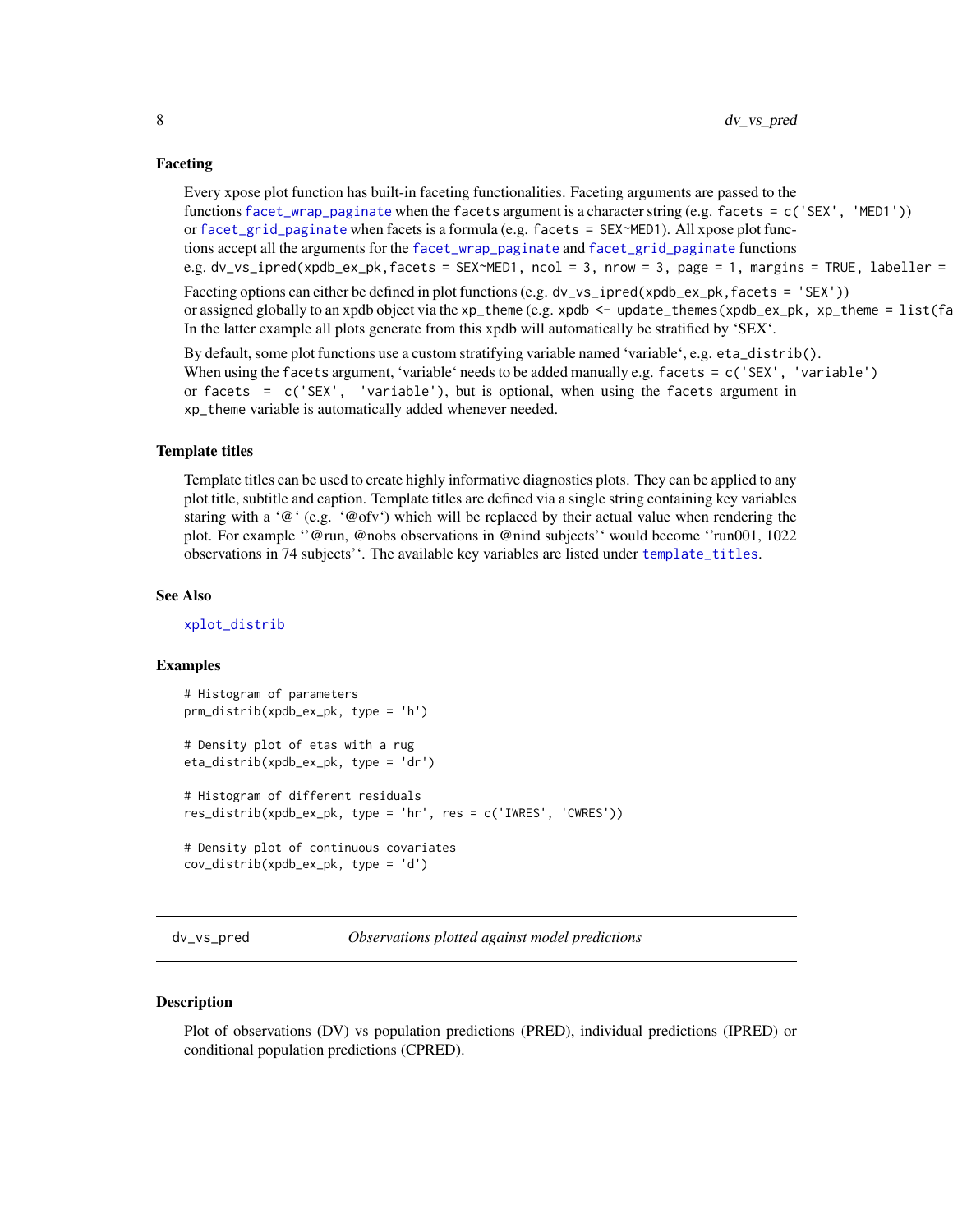### dv\_vs\_pred 9

#### Usage

```
dv_vs_ipred(xpdb, mapping = NULL, group = "ID", type = "pls",
  title = "@y vs. @x | @run", subtitle = "Ofv: @ofv, Eps shrink: @epsshk",
  caption = "@dir", log = NULL, guide = TRUE, facets, .problem, quiet,
  ...)
dv_vs_pred(xpdb, mapping = NULL, group = "ID", type = "pls",
  title = "@y vs. @x | @run", subtitle = "Ofv: @ofv", caption = "@dir",
  log = NULL, guide = TRUE, facets, .problem, quiet, ...)
```
#### Arguments

| xpdb     | An xpose database object.                                                                                                           |
|----------|-------------------------------------------------------------------------------------------------------------------------------------|
| mapping  | List of aesthetics mappings to be used for the xpose plot (e.g. point_color).                                                       |
| group    | Grouping variable to be used for lines.                                                                                             |
| type     | String setting the type of plot to be used. Can be points 'p', line 'l', smooth 's'<br>and text 't' or any combination of the four. |
| title    | Plot title. Use NULL to remove.                                                                                                     |
| subtitle | Plot subtitle. Use NULL to remove.                                                                                                  |
| caption  | Page caption. Use NULL to remove.                                                                                                   |
| log      | String assigning logarithmic scale to axes, can be either ", 'x', y' or 'xy'.                                                       |
| guide    | Enable guide display (e.g. unity line).                                                                                             |
| facets   | Either a character string to use facet_wrap_paginate or a formula to use<br>facet_grid_paginate.                                    |
| .problem | The \$problem number to be used. By default returns the last estimation problem.                                                    |
| quiet    | Logical, if FALSE messages are printed to the console.                                                                              |
| $\cdots$ | Any additional aesthetics to be passed on xplot_scatter.                                                                            |
|          |                                                                                                                                     |

#### Layers mapping

Plots can be customized by mapping arguments to specific layers. The naming convention is layer\_option where layer is one of the names defined in the list below and option is any option supported by this layer e.g. point\_color = 'blue', smooth\_method = 'lm', etc.

- point: options to geom\_point
- line: options to geom\_line
- guide: options to geom\_abline
- smooth: options to geom\_smooth
- text: options to geom\_text
- xscale: options to scale\_x\_continuous or scale\_x\_log10
- yscale: options to scale\_y\_continuous or scale\_y\_log10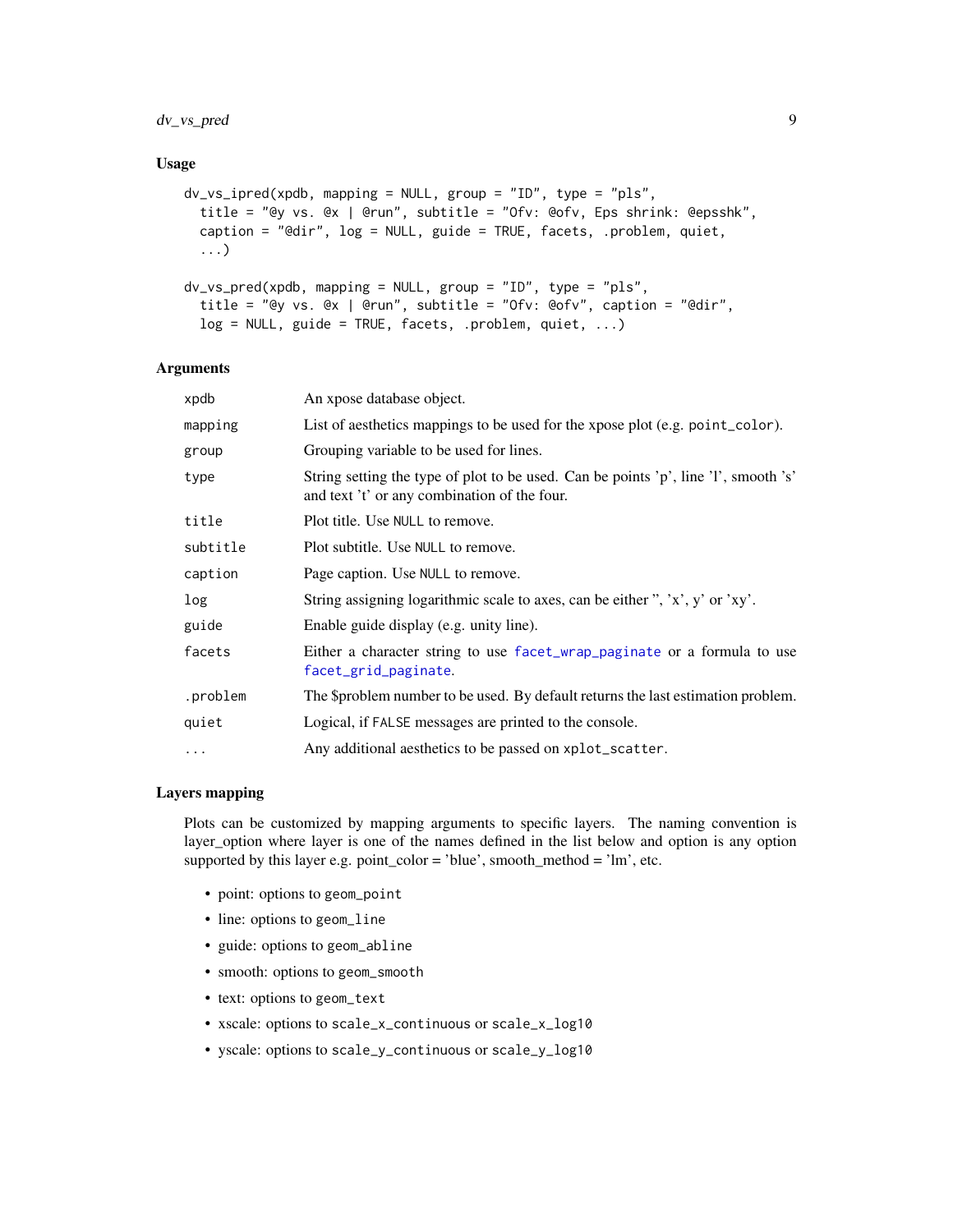### <span id="page-9-0"></span>Faceting

Every xpose plot function has built-in faceting functionalities. Faceting arguments are passed to the functions [facet\\_wrap\\_paginate](#page-0-0) when the facets argument is a character string (e.g. facets = c('SEX', 'MED1')) or [facet\\_grid\\_paginate](#page-0-0) when facets is a formula (e.g. facets = SEX~MED1). All xpose plot functions accept all the arguments for the [facet\\_wrap\\_paginate](#page-0-0) and [facet\\_grid\\_paginate](#page-0-0) functions e.g. dv\_vs\_ipred(xpdb\_ex\_pk,facets = SEX~MED1, ncol = 3, nrow = 3, page = 1, margins = TRUE, labeller =

Faceting options can either be defined in plot functions (e.g. dv\_vs\_ipred(xpdb\_ex\_pk, facets = 'SEX')) or assigned globally to an xpdb object via the xp\_theme (e.g. xpdb  $\leq$  - update\_themes(xpdb\_ex\_pk, xp\_theme =  $list(fa)$ In the latter example all plots generate from this xpdb will automatically be stratified by 'SEX'.

By default, some plot functions use a custom stratifying variable named 'variable', e.g. eta\_distrib(). When using the facets argument, 'variable' needs to be added manually e.g. facets = c('SEX', 'variable') or facets =  $c('SEX', 'variable'), but is optional, when using the facets argument in$ xp\_theme variable is automatically added whenever needed.

#### Template titles

Template titles can be used to create highly informative diagnostics plots. They can be applied to any plot title, subtitle and caption. Template titles are defined via a single string containing key variables staring with a ' $@'$  (e.g. ' $@ofv'$ ) which will be replaced by their actual value when rendering the plot. For example ''@run, @nobs observations in @nind subjects'' would become ''run001, 1022 observations in 74 subjects''. The available key variables are listed under [template\\_titles](#page-43-1).

#### See Also

[xplot\\_scatter](#page-54-1)

### Examples

dv\_vs\_pred(xpdb\_ex\_pk)

dv\_vs\_ipred(xpdb\_ex\_pk)

#### get\_code *Access model code*

#### Description

Access model code from an xpdb object.

#### Usage

get\_code(xpdb, .problem = NULL)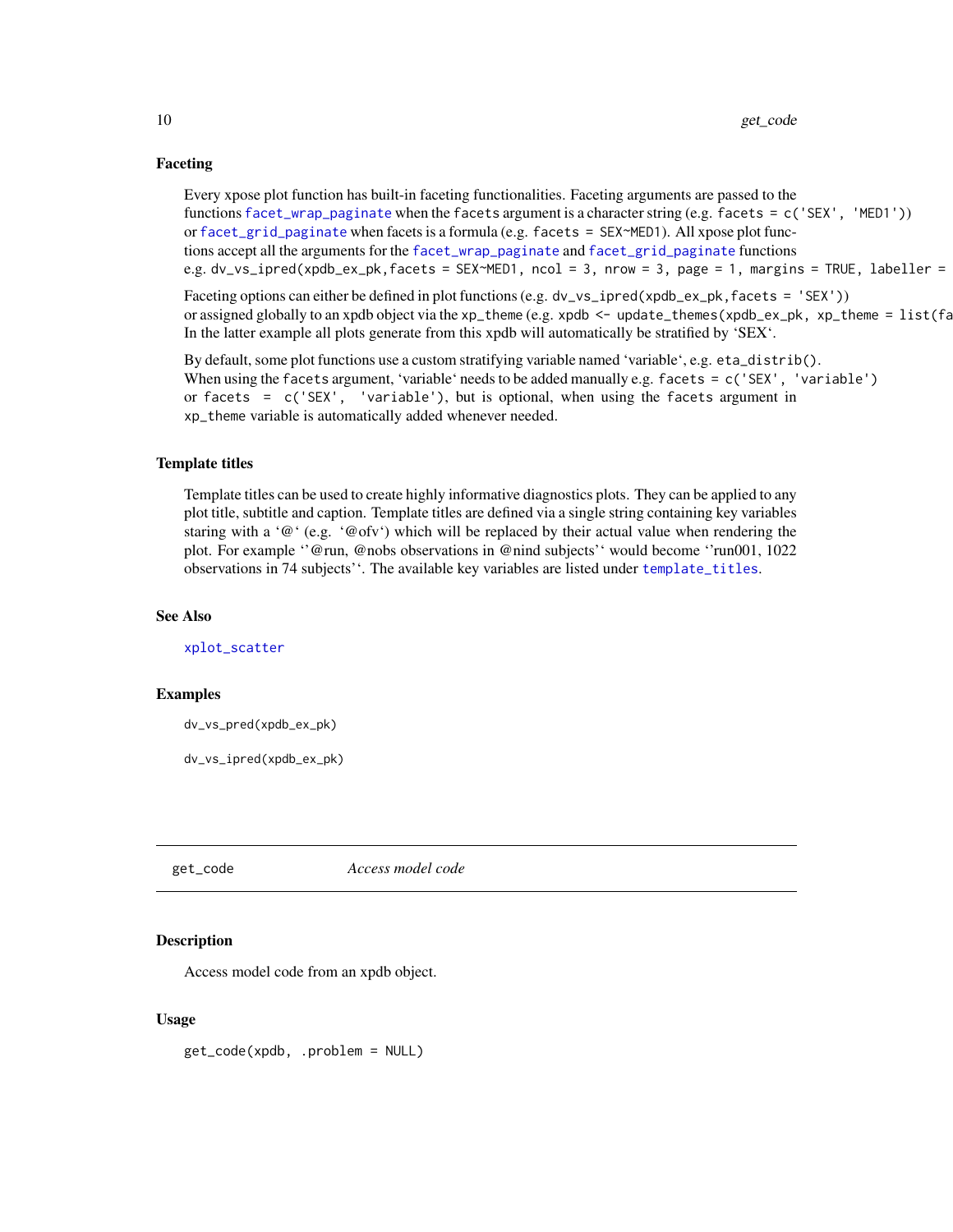#### <span id="page-10-0"></span>get\_data 11

### Arguments

| xpdb     | An xpose data object from which the model code will be extracted.              |
|----------|--------------------------------------------------------------------------------|
| .problem | The problem to be used, in addition, problem 0 is attributed to general output |
|          | (e.g. NM-TRAN warnings in NONMEM). By default returns the entire code.         |

### Value

A tibble of the parsed model.

#### See Also

[xpose\\_data](#page-56-1), [read\\_nm\\_model](#page-32-1)

### Examples

parsed\_model <- get\_code(xpdb\_ex\_pk) parsed\_model

<span id="page-10-1"></span>get\_data *Access model output table data*

#### Description

Access model output table data from an xpdb object.

### Usage

```
get_data(xpdb, table = NULL, .problem = NULL, quiet)
```
### Arguments

| xpdb     | An xpose_data object from which the model output file data will be extracted.                                        |
|----------|----------------------------------------------------------------------------------------------------------------------|
| table    | Name of the output table to be extracted from the xpdb e.g. 'sdtab001'. Alter-<br>native to the '.problem' argument. |
| .problem | Accesses all tables from the specified problem. Alternative to the 'table' argu-<br>ment.                            |
| quiet    | Logical, if FALSE messages are printed to the console.                                                               |

### Value

By default returns data from the last estimation problem. If only simulation problems are present then the data from last simulation will be returned instead. Object returned as tibble for single tables/problems or a named list for multiple tables/problems.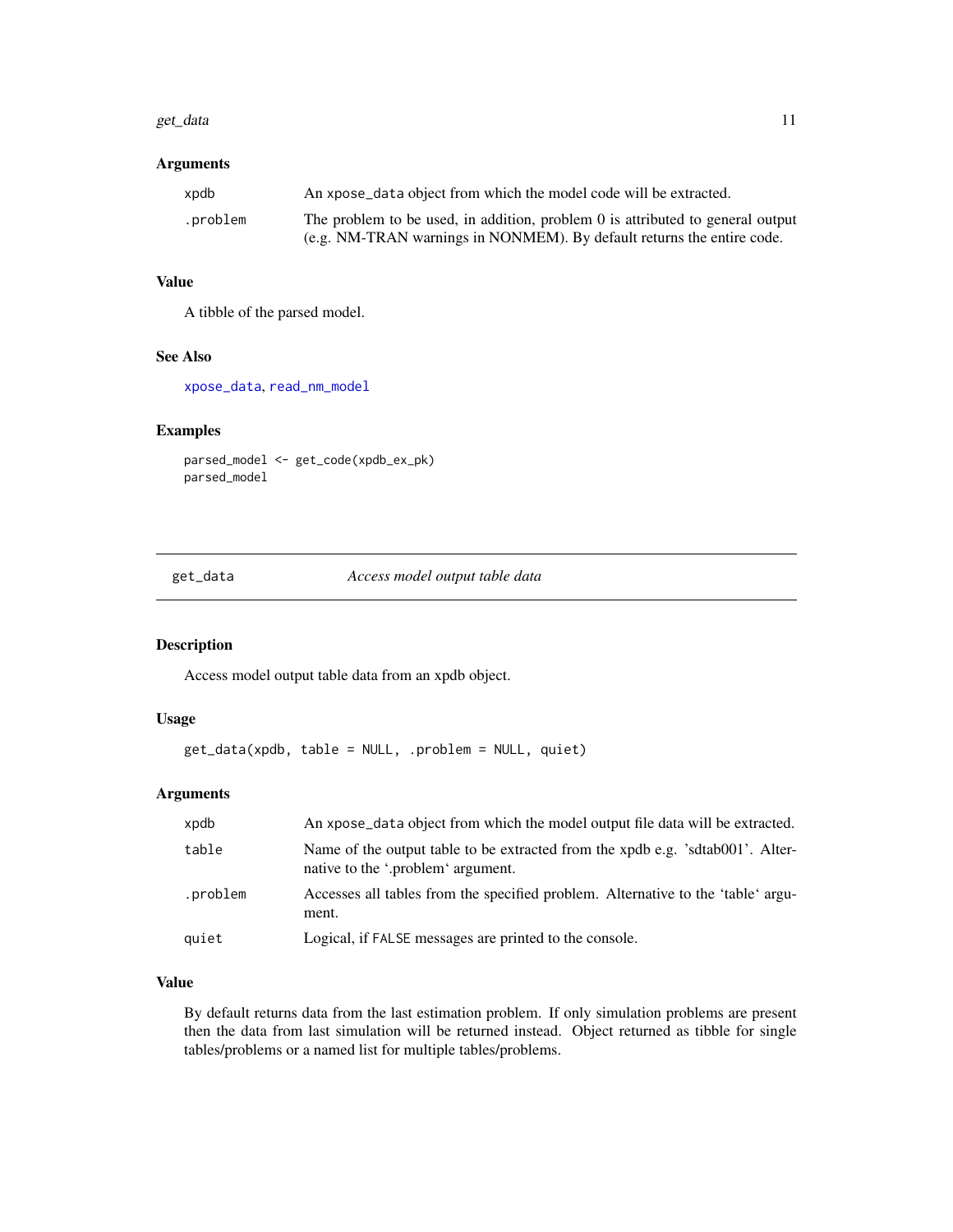### See Also

[list\\_data](#page-19-1), [xpose\\_data](#page-56-1), [read\\_nm\\_tables](#page-33-1)

### Examples

```
# By table name
sdtab <- get_data(xpdb_ex_pk, 'sdtab001')
sdtab
# By problem
tables <- get_data(xpdb_ex_pk, .problem = 1)
tables
# Tip to list available tables in the xpdb
print(xpdb_ex_pk)
```
<span id="page-11-1"></span>get\_file *Access model output file data*

#### Description

Access model output file data from an xpdb object.

### Usage

get\_file(xpdb, file = NULL, ext = NULL, .problem = NULL, .subprob = NULL, .method = NULL, quiet)

### Arguments

| xpdb     | An xpose_data object from which the model output file data will be extracted.                                    |
|----------|------------------------------------------------------------------------------------------------------------------|
| file     | Full name of the file to be extracted from the xpdb e.g. 'run001.phi'. Alternative<br>to the 'ext' argument.     |
| ext      | Extension of the file to be extracted from the xpdb e.g. 'phi'. Alternative to the<br>'file' argument.           |
| .problem | The problem to be used, by default returns the last one for each file.                                           |
| .subprob | The subproblem to be used, by default returns the last one for each file.                                        |
| .method  | The estimation method to be used (e.g. 'foce', 'imp', 'saem'), by default returns<br>the last one for each file. |
| quiet    | Logical, if FALSE messages are printed to the console.                                                           |

### Value

A tibble for single file or a named list for multiple files.

<span id="page-11-0"></span>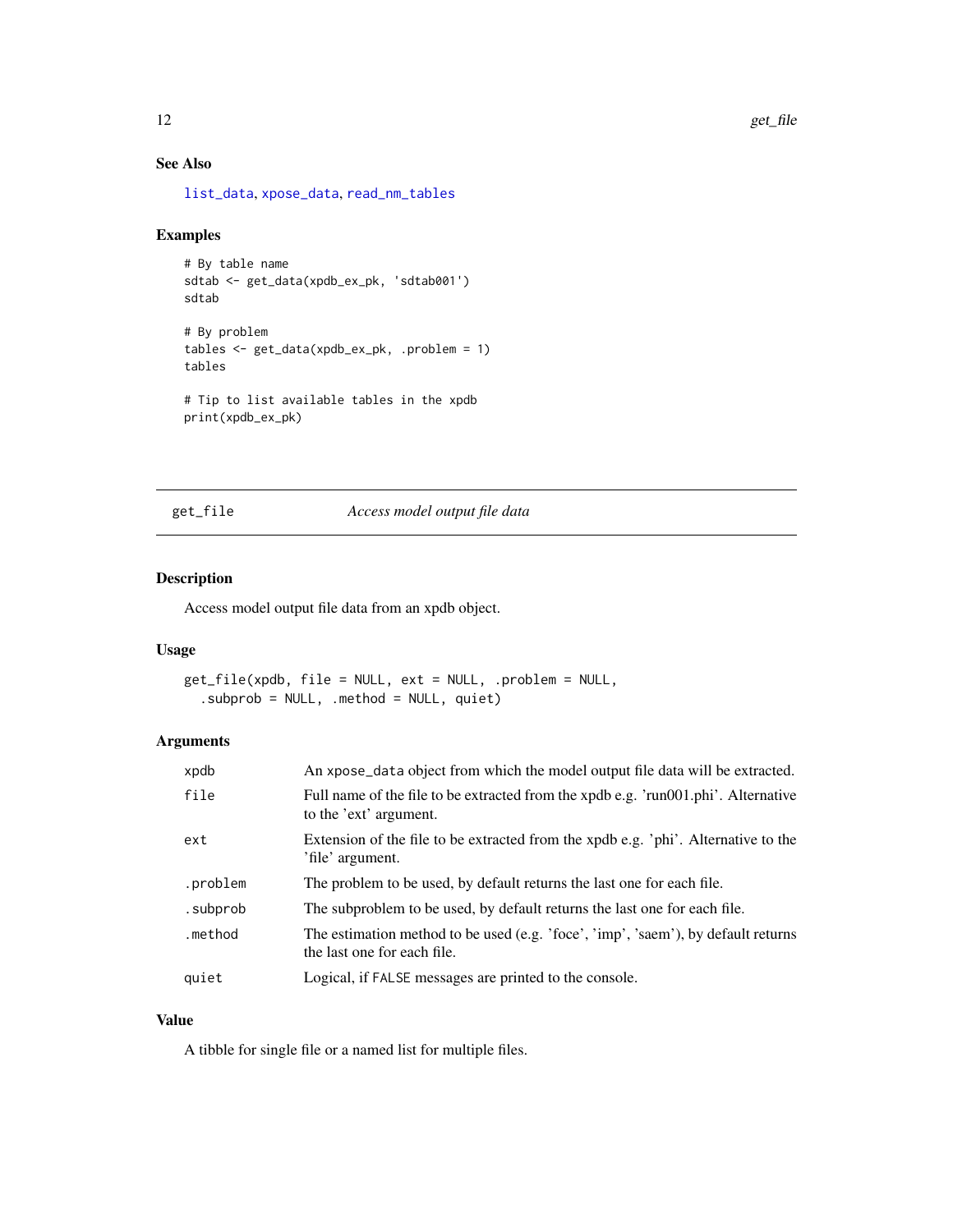#### <span id="page-12-0"></span>get\_prm 13

### See Also

[list\\_files](#page-19-1), [xpose\\_data](#page-56-1), [read\\_nm\\_files](#page-30-1)

### Examples

```
# Single file (returns a tibble)
ext_file <- get_file(xpdb_ex_pk, file = 'run001.ext')
ext_file
# Multiple files (returns a list)
files <- get_file(xpdb_ex_pk, file = c('run001.ext', 'run001.phi'))
files
# Tip to list available files in the xpdb
print(xpdb_ex_pk)
```
<span id="page-12-1"></span>get\_prm *Access model parameters*

### Description

Access model parameter estimates from an xpdb object.

#### Usage

get\_prm(xpdb, .problem = NULL, .subprob = NULL, .method = NULL, digits = 4, transform = TRUE, show\_all = FALSE, quiet)

### Arguments

| xpdb      | An xpose_data object from which the model output file data will be extracted.                                                                |
|-----------|----------------------------------------------------------------------------------------------------------------------------------------------|
| .problem  | The problem to be used, by default returns the last one for each file.                                                                       |
| .subprob  | The subproblem to be used, by default returns the last one for each file.                                                                    |
| .method   | The estimation method to be used, by default returns the last one for each file                                                              |
| digits    | The number of significant digits to be displayed.                                                                                            |
| transform | Should diagonal OMEGA and SIGMA elements be transformed to standard de-<br>viation and off diagonal elements be transformed to correlations. |
| show_all  | Logical, whether the 0 fixed off-diagonal elements should be removed from the<br>output.                                                     |
| quiet     | Logical, if FALSE messages are printed to the console.                                                                                       |

### Value

A tibble for single problem/subprob or a named list for multiple problem|subprob.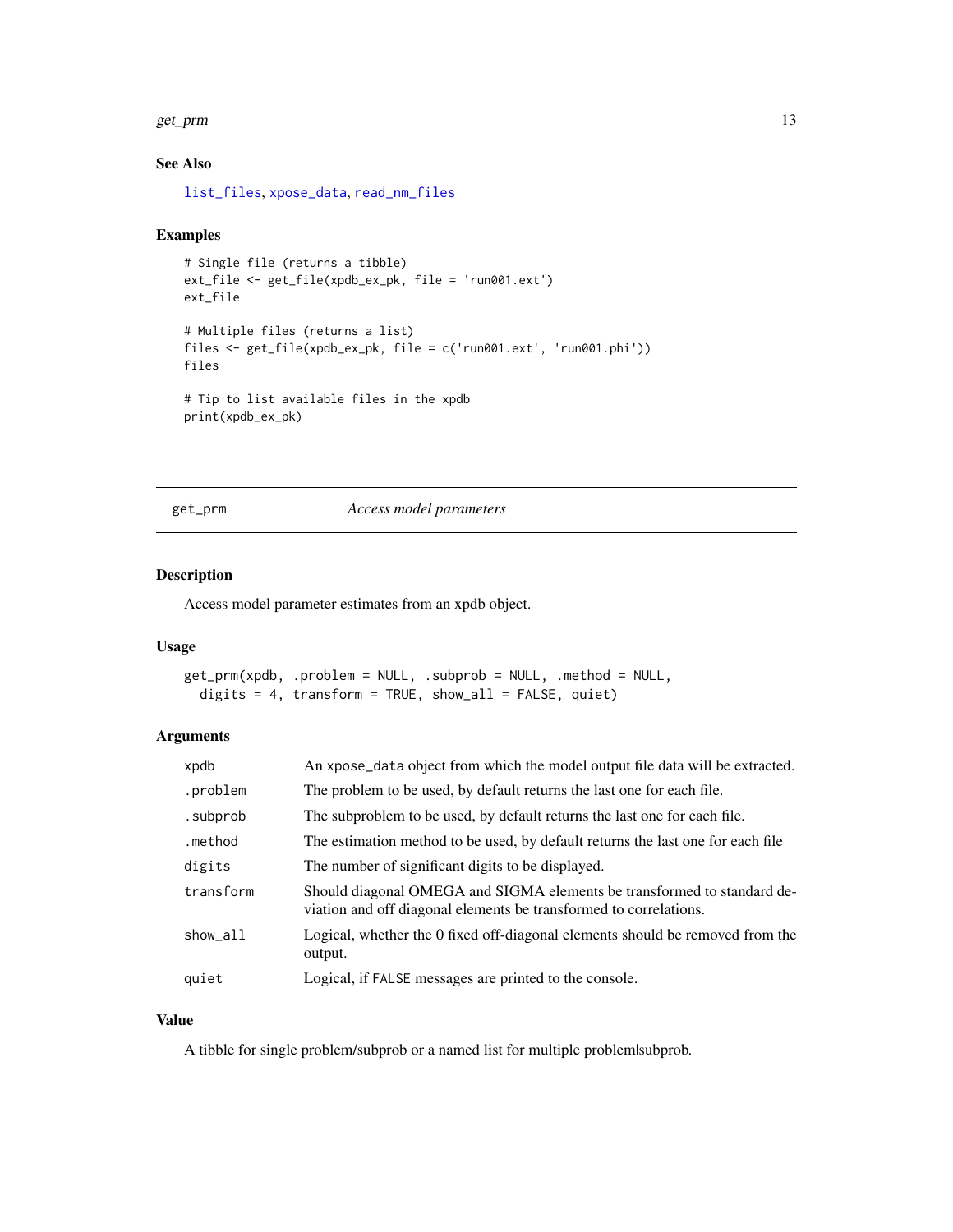### See Also

[prm\\_table](#page-27-1)

### Examples

```
# Store the parameter table
prm <- get_prm(xpdb_ex_pk, .problem = 1)
```

```
# Display parameters to the console
prm_table(xpdb_ex_pk, .problem = 1)
```
<span id="page-13-1"></span>get\_special *Access special model data*

### Description

Access special model data from an xpdb object.

### Usage

```
get_special(xpdb, .problem = NULL, quiet)
```
### Arguments

| xpdb     | An xpose_data object from which the special data will be extracted. |
|----------|---------------------------------------------------------------------|
| .problem | The problem to be used, by default returns the last one.            |
| quiet    | Logical, if FALSE messages are printed to the console.              |

### Value

A list.

### See Also

[list\\_special](#page-19-1), [xpose\\_data](#page-56-1)

### Examples

```
special <- get_summary(xpdb_ex_pk)
special
```
<span id="page-13-0"></span>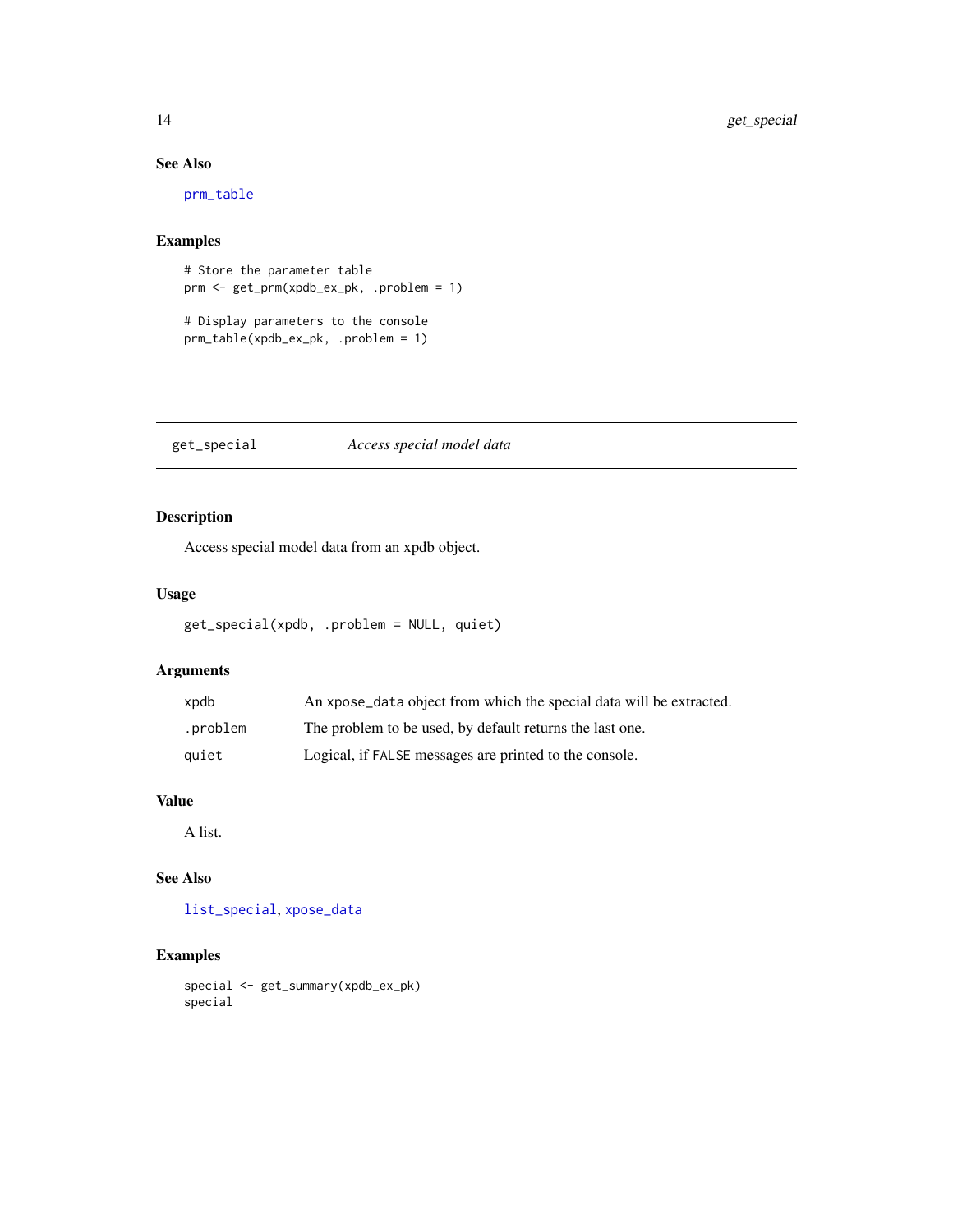<span id="page-14-0"></span>

#### Description

Access model summary data from an xpdb object.

#### Usage

```
get_summary(xpdb, .problem = NULL, .subprob = NULL, only_last = FALSE)
```
#### Arguments

| xpdb      | An xpose_data object from which the summary data will be extracted.                                                                                  |
|-----------|------------------------------------------------------------------------------------------------------------------------------------------------------|
| .problem  | The problem to be used, by default returns the last one for each label.                                                                              |
| .subprob  | The subproblem to be used, by default returns the last one for each label.                                                                           |
| only_last | Logical, if TRUE only the last record for each label is returned in case of multiple<br>problem and/or subproblem. If FALSE all values are returned. |

### Value

A tibble of model summary.

### See Also

[xpose\\_data](#page-56-1), [template\\_titles](#page-43-1), [summary.xpose\\_data](#page-42-1)

### Examples

```
run_summary <- get_summary(xpdb_ex_pk)
run_summary
```
gg\_themes *An additional set of themes for ggplot2*

### Description

An additional set of complete ggplot2 themes intended to make ggplot2 more readable when used in presentation or publications. These themes also bring the legend\_position option without having to call the ggplot2 theme() function to modify a complete theme.

- theme\_bw2: Black and white theme inspired by a theme from Gunnar Yngman.
- theme\_readable: Light grey theme, with dimmed background and grid lines intended to bring the focus on the data.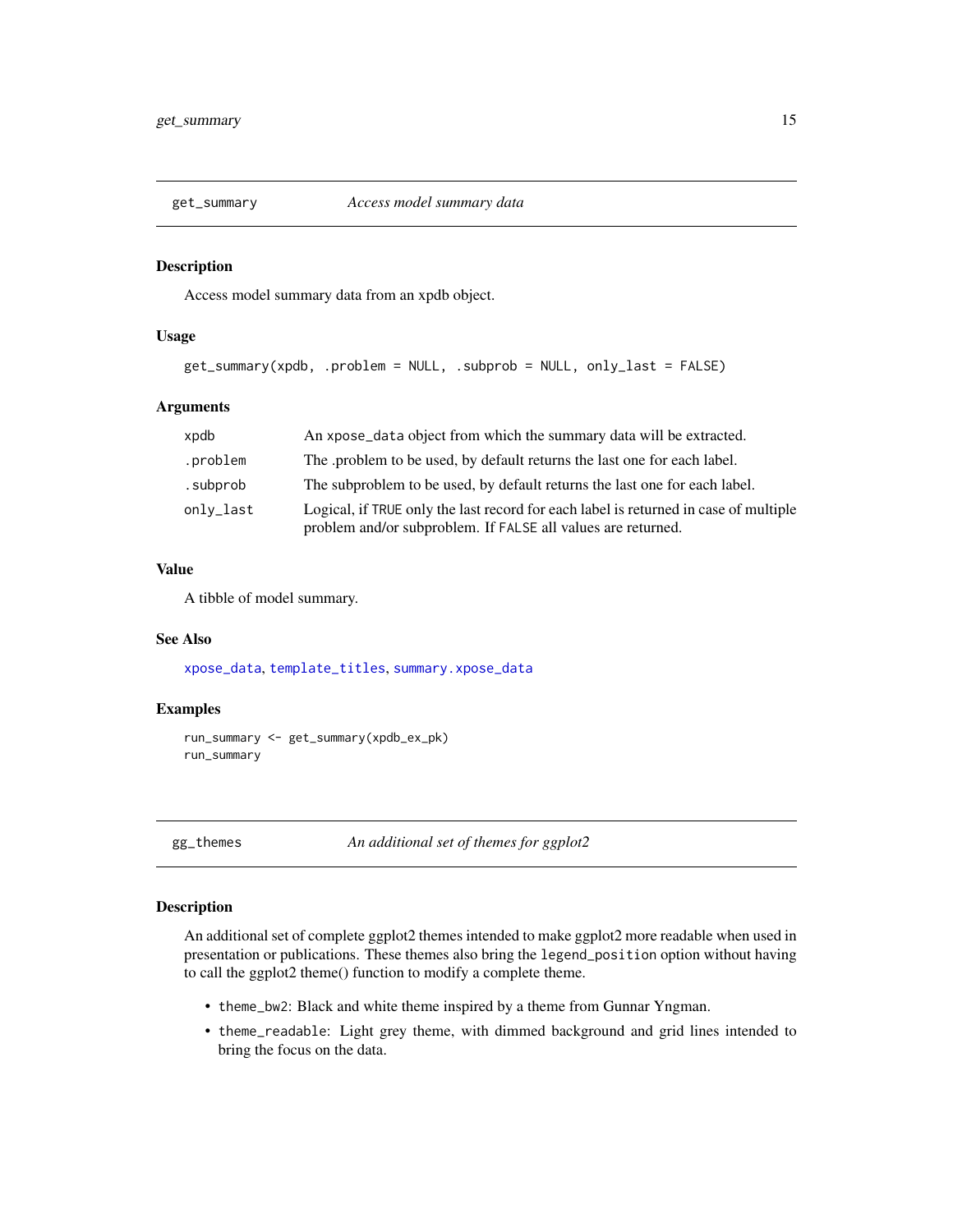#### <span id="page-15-0"></span>Usage

```
theme_bw2(base_size = 11, base_family = "", legend_position = "right")
theme_readable(base_size = 11, base_family = ",
 legent\_position = "right")
```
### Arguments

base\_size Base font size.

base\_family Base font family.

legend\_position

The position of legends defined as 'none', 'left', 'right', 'bottom', 'top', or a two-element numeric vector.

### Examples

```
# With the gg_theme theme_readable() (default)
dv_vs_ipred(xpdb_ex_pk, facets = 'SEX')
# With the gg_theme theme_bw2()
xpdb_ex_pk %>%
```

```
update_themes(gg_theme = theme_bw2()) %>%
dv_vs_ipred(facets = 'SEX')
```
ind\_plots *Observations, individual predictions and population predictions plotted against the independent variable for every individual*

#### Description

Observations (DV), individual predictions (IPRED) and population predictions (PRED) plotted against the independent variable for every individual

#### Usage

```
ind_plots(xpdb, mapping = NULL, group = "variable", type = "lp",
  title = "Individual plots | @run",
 subtitle = "Ofv: @ofv, Eps shrink: @epsshk",
 caption = "@dir | Page @page of @lastpage", log = NULL, facets, .problem,
 quiet, color = c("grey60", "deepskyblue4", "deepskyblue3"),
 point_alpha = c(0.8, 0, 0), line_linetype = c("blank", "solid", "55"),...)
```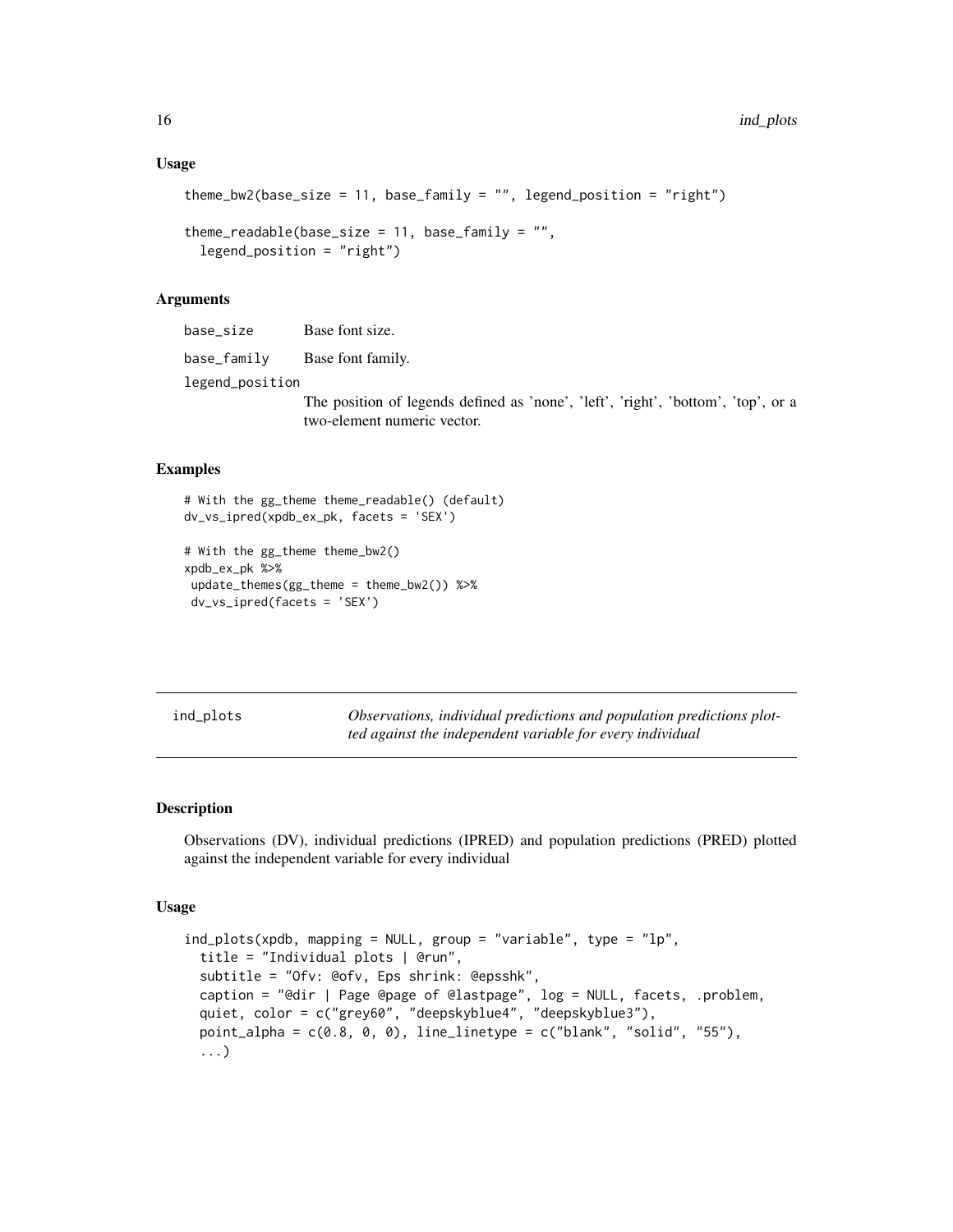#### <span id="page-16-0"></span>ind\_plots 17

### Arguments

| xpdb          | An xpose database object.                                                                                                                                                                                                                                                                                                                                                       |  |
|---------------|---------------------------------------------------------------------------------------------------------------------------------------------------------------------------------------------------------------------------------------------------------------------------------------------------------------------------------------------------------------------------------|--|
| mapping       | List of aesthetics mappings to be used for the xpose plot (e.g. point_color).                                                                                                                                                                                                                                                                                                   |  |
| group         | Grouping variable to be used for lines.                                                                                                                                                                                                                                                                                                                                         |  |
| type          | String setting the type of plot to be used. Can be points 'p', line 'l', smooth 's'<br>and text 't' or any combination of the four.                                                                                                                                                                                                                                             |  |
| title         | Plot title. Use NULL to remove.                                                                                                                                                                                                                                                                                                                                                 |  |
| subtitle      | Plot subtitle. Use NULL to remove.                                                                                                                                                                                                                                                                                                                                              |  |
| caption       | Page caption. Use NULL to remove.                                                                                                                                                                                                                                                                                                                                               |  |
| log           | String assigning logarithmic scale to axes, can be either ", 'x', y' or 'xy'.                                                                                                                                                                                                                                                                                                   |  |
| facets        | Either a character string to use facet_wrap_paginate or a formula to use<br>facet_grid_paginate.                                                                                                                                                                                                                                                                                |  |
| .problem      | The \$problem number to be used. By default returns the last estimation problem.                                                                                                                                                                                                                                                                                                |  |
| quiet         | Logical, if FALSE messages are printed to the console.                                                                                                                                                                                                                                                                                                                          |  |
| color         | Changes the **lines, points and text** color. Should be a vector of 3 values (i.e.<br>DV, IPRED, PRED). This color argument is a special case in xpose as it applies<br>to three different layers (geom_line, geom_point and geom_text). This special<br>case is due to the fact that in ggplot2 it is not possible to have two different color<br>scales for different layers. |  |
| point_alpha   | Points alpha, should be a vector of 3 values (i.e. DV, IPRED, PRED).                                                                                                                                                                                                                                                                                                            |  |
| line_linetype | Lines linetype, should be a vector of 3 values (i.e. DV, IPRED, PRED).                                                                                                                                                                                                                                                                                                          |  |
| $\cdots$      | Any additional aesthetics to be passed on xplot_scatter.                                                                                                                                                                                                                                                                                                                        |  |

### Layers mapping

Plots can be customized by mapping arguments to specific layers. The naming convention is layer\_option where layer is one of the names defined in the list below and option is any option supported by this layer e.g. point\_color = 'blue', smooth\_method = 'lm', etc.

- point: options to geom\_point
- line: options to geom\_line
- guide: options to geom\_abline
- smooth: options to geom\_smooth
- text: options to geom\_text
- xscale: options to scale\_x\_continuous or scale\_x\_log10
- yscale: options to scale\_y\_continuous or scale\_y\_log10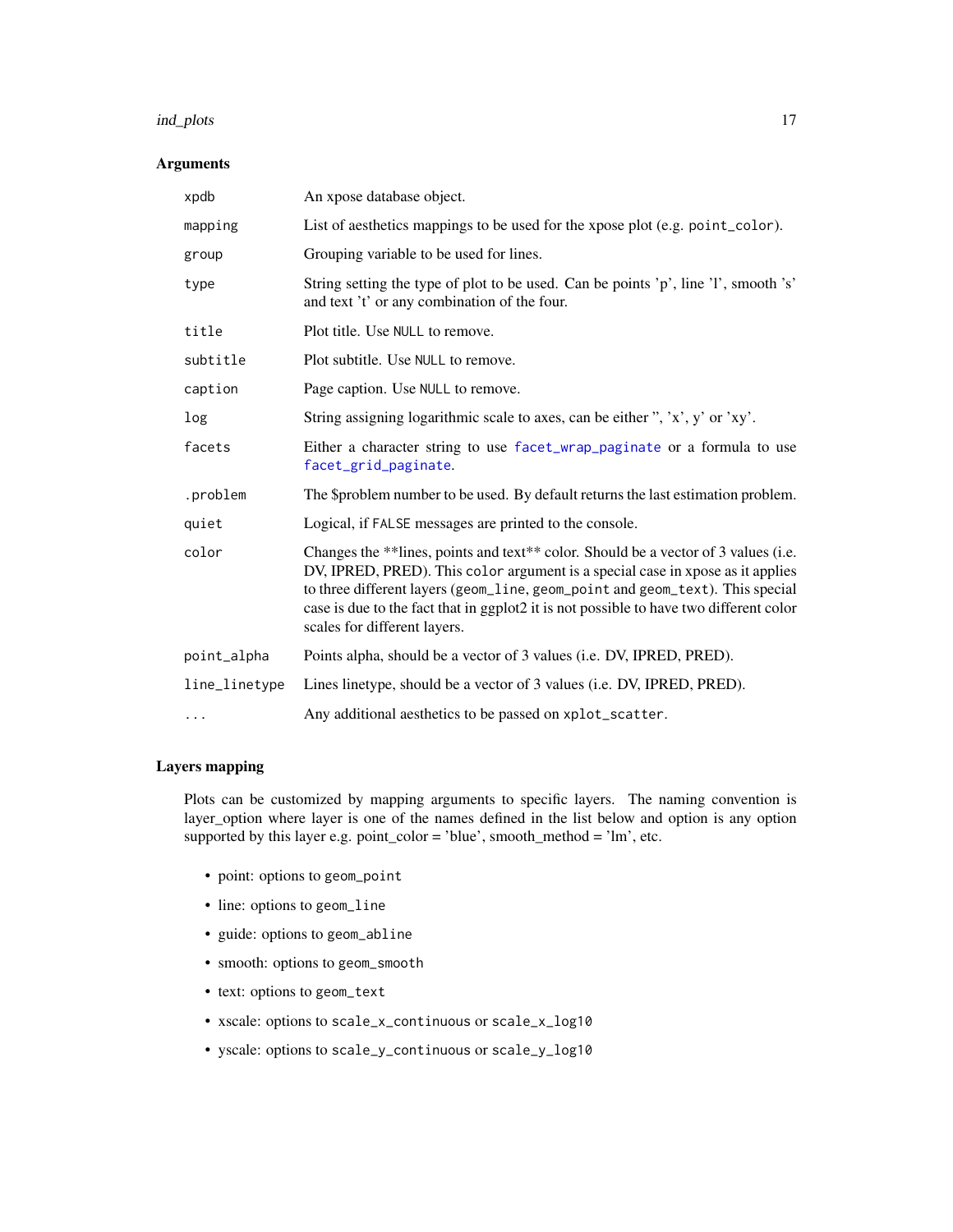#### Faceting

Every xpose plot function has built-in faceting functionalities. Faceting arguments are passed to the functions [facet\\_wrap\\_paginate](#page-0-0) when the facets argument is a character string (e.g. facets = c('SEX', 'MED1')) or [facet\\_grid\\_paginate](#page-0-0) when facets is a formula (e.g. facets = SEX~MED1). All xpose plot functions accept all the arguments for the [facet\\_wrap\\_paginate](#page-0-0) and [facet\\_grid\\_paginate](#page-0-0) functions e.g. dv\_vs\_ipred(xpdb\_ex\_pk,facets = SEX~MED1, ncol = 3, nrow = 3, page = 1, margins = TRUE, labeller =

Faceting options can either be defined in plot functions (e.g. dv\_vs\_ipred(xpdb\_ex\_pk, facets = 'SEX')) or assigned globally to an xpdb object via the xp\_theme (e.g. xpdb  $\leq$  - update\_themes(xpdb\_ex\_pk, xp\_theme =  $list(fa)$ In the latter example all plots generate from this xpdb will automatically be stratified by 'SEX'.

By default, some plot functions use a custom stratifying variable named 'variable', e.g. eta\_distrib(). When using the facets argument, 'variable' needs to be added manually e.g. facets = c('SEX', 'variable') or facets =  $c('SEX', 'variable'), but is optional, when using the facets argument in$ xp\_theme variable is automatically added whenever needed.

#### Template titles

Template titles can be used to create highly informative diagnostics plots. They can be applied to any plot title, subtitle and caption. Template titles are defined via a single string containing key variables staring with a ' $@'$ ' (e.g. ' $@ofv'$ ) which will be replaced by their actual value when rendering the plot. For example ''@run, @nobs observations in @nind subjects'' would become ''run001, 1022 observations in 74 subjects''. The available key variables are listed under [template\\_titles](#page-43-1).

#### See Also

[xplot\\_scatter](#page-54-1)

#### Examples

```
# Basic example
ind_plots(xpdb_ex_pk, page = 1,
          ncol = 3, nrow = 3)
```
irep *Add simulation counter*

#### Description

Add a column containing a simulation counter (irep). A new simulation is counted everytime a value in x is lower than its previous value.

#### Usage

 $irep(x, quiet = FALSE)$ 

<span id="page-17-0"></span>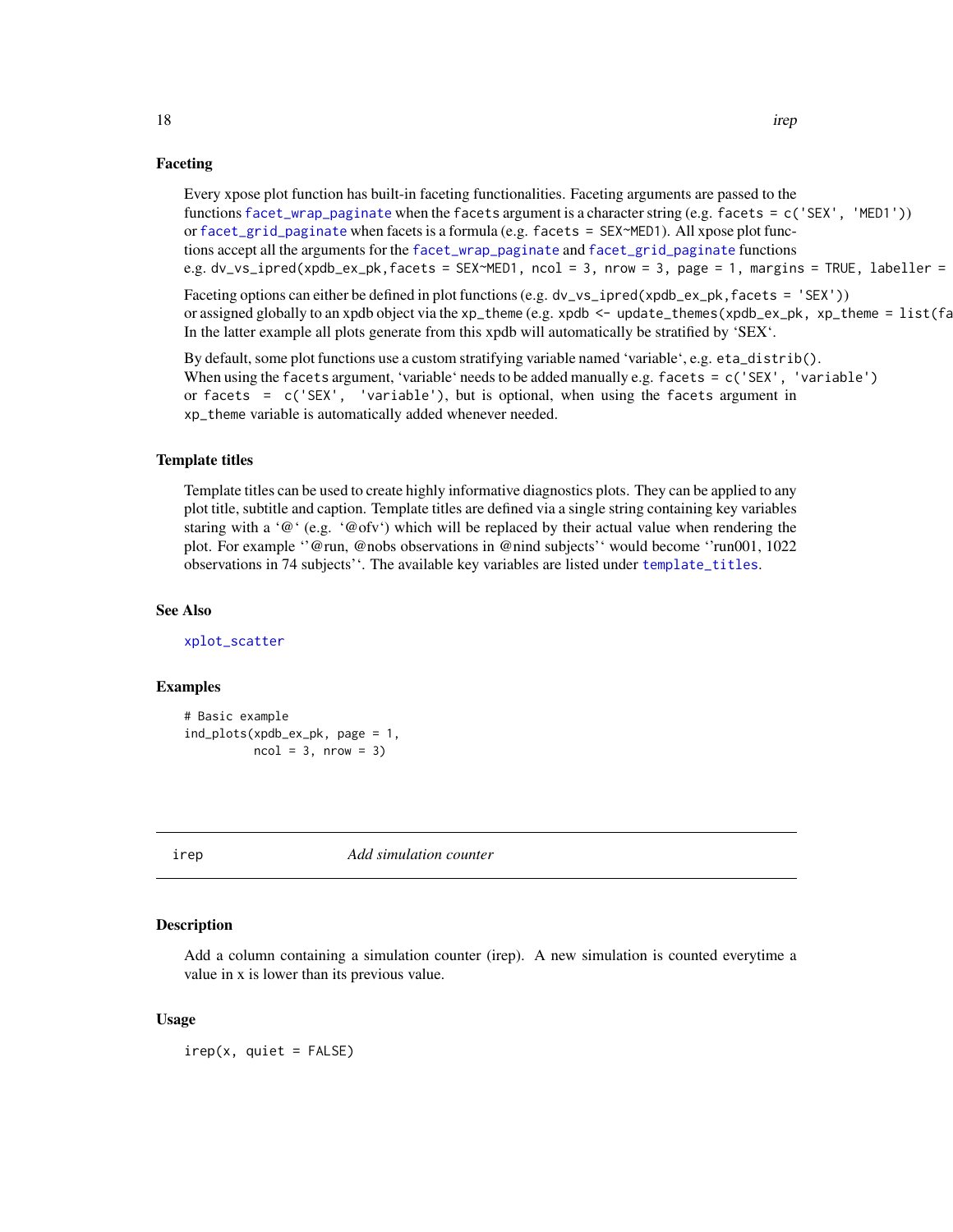### <span id="page-18-0"></span>list\_nm\_tables 19

### Arguments

| $\mathsf{x}$ | The column to be used for computing simulation number, usually the ID column. |
|--------------|-------------------------------------------------------------------------------|
| quiet        | Logical, if FALSE messages are printed to the console.                        |

### Examples

```
xpdb_ex_pk_2 <- xpdb_ex_pk %>%
mutate(sim_id = irep(ID),.problem = 2)
```
list\_nm\_tables *List NONMEM output tables*

### Description

List NONMEM output tables file names from a nm\_model object.

#### Usage

list\_nm\_tables(nm\_model = NULL)

### Arguments

nm\_model An xpose nm\_model object generated with [read\\_nm\\_model](#page-32-1).

### See Also

[read\\_nm\\_model](#page-32-1), [read\\_nm\\_tables](#page-33-1)

### Examples

```
## Not run:
read_nm_model(file = 'run001.lst') %>%
  list_nm_tables()
```
## End(Not run)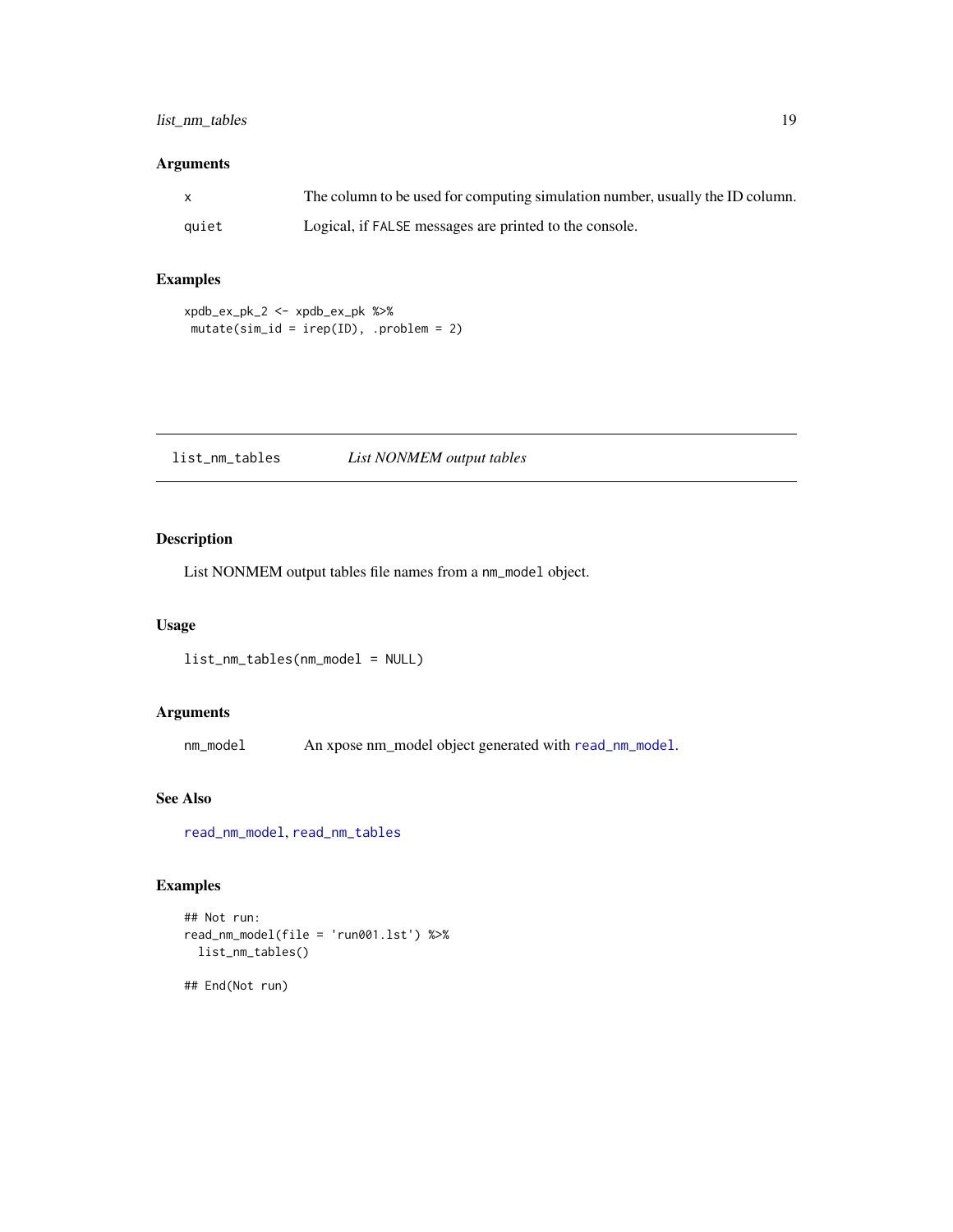<span id="page-19-2"></span><span id="page-19-0"></span>

### Description

Function listing all available variables in an xpdb object.

### Usage

list\_vars(xpdb, .problem = NULL)

### Arguments

| xpdb     | An xpose_data object from which the model code will be extracted. |
|----------|-------------------------------------------------------------------|
| .problem | The problem to be used, by lists all available problems.          |

### See Also

[set\\_var\\_types](#page-38-1)

### Examples

list\_vars(xpdb\_ex\_pk)

| List available datasets<br>list_xpdb |  |
|--------------------------------------|--|
|--------------------------------------|--|

## <span id="page-19-1"></span>Description

Function providing a detailed listing of all available datasets in an xpdb object.

### Usage

list\_data(xpdb)

list\_files(xpdb)

list\_special(xpdb)

### Arguments

xpdb An xpose\_data object to be evaluated

### See Also

[get\\_data](#page-10-1), [get\\_file](#page-11-1), [get\\_special](#page-13-1)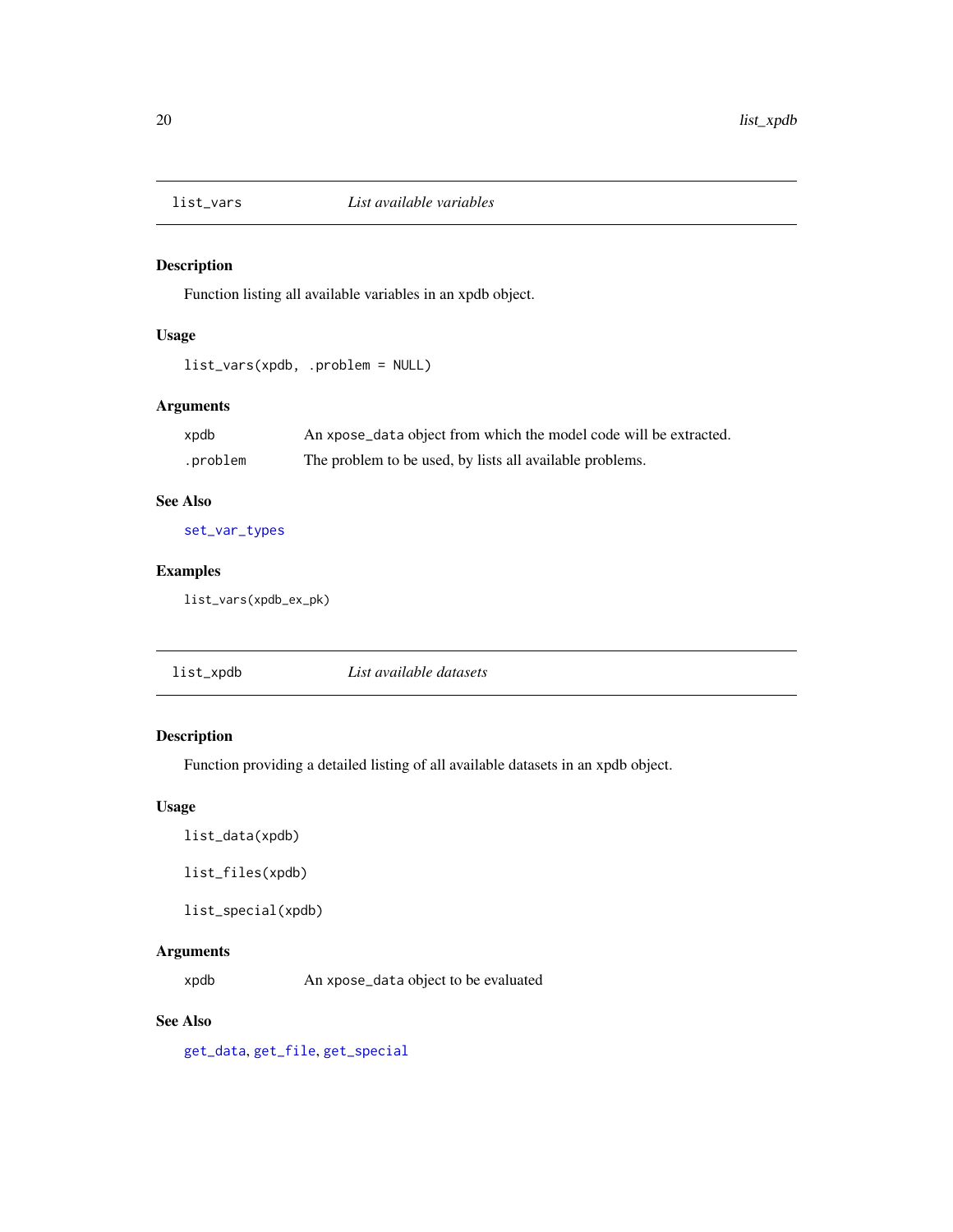### <span id="page-20-0"></span>manual\_nm\_import 21

#### Examples

```
# List output tables data
list_data(xpdb_ex_pk)
# List output files data
list_files(xpdb_ex_pk)
# List special data
xpdb_ex_pk %>%
vpc_data(quiet = TRUE) %>%
list_special()
```
<span id="page-20-1"></span>manual\_nm\_import *Manually define nonmem tables to be imported*

### Description

Manually provide names of the table files to be imported by xpose\_data.

#### Usage

```
manual_nm_import(tab_names = c("sdtab", "mutab", "patab", "catab", "cotab",
  "mytab", "extra", "xptab", "cwtab"), tab_suffix = "", sim_suffix = "sim")
```
#### Arguments

| tab_names  | Provide the name of the tables to import e.g. 'sdtab', 'patab', 'cotab', 'catab'<br>for NONMEM.                                      |
|------------|--------------------------------------------------------------------------------------------------------------------------------------|
| tab_suffix | Default is ", but can be changed to any character string to be used as suffix in<br>the table names.                                 |
| sim_suffix | Default is 'sim', but can be changed to any character string to be used as suffix<br>in the simulation table names e.g. sdtab001sim. |

#### Details

In order to be imported manually, table names must follow the following convention: <tab\_names><runno><tab/sim\_suffi e.g. sdtab001sim. When the argument 'file' is used in xpose\_data, the <runno> part is guessed by taking the portion of the string starting by any digit and ending at the file extension e.g. file = run001a.mod will guess <runno> as '001a'. If no valid <runno> can be guessed, xpose will return an error. In this case it is advised to use the xpose\_data argument 'runno' directly rather than 'file' hence preventing xpose from having to guess <runno>.

Note that with manual table import xpose still reads in the NONMEM model file in order to generate the run summary.

#### See Also

[xpose\\_data](#page-56-1)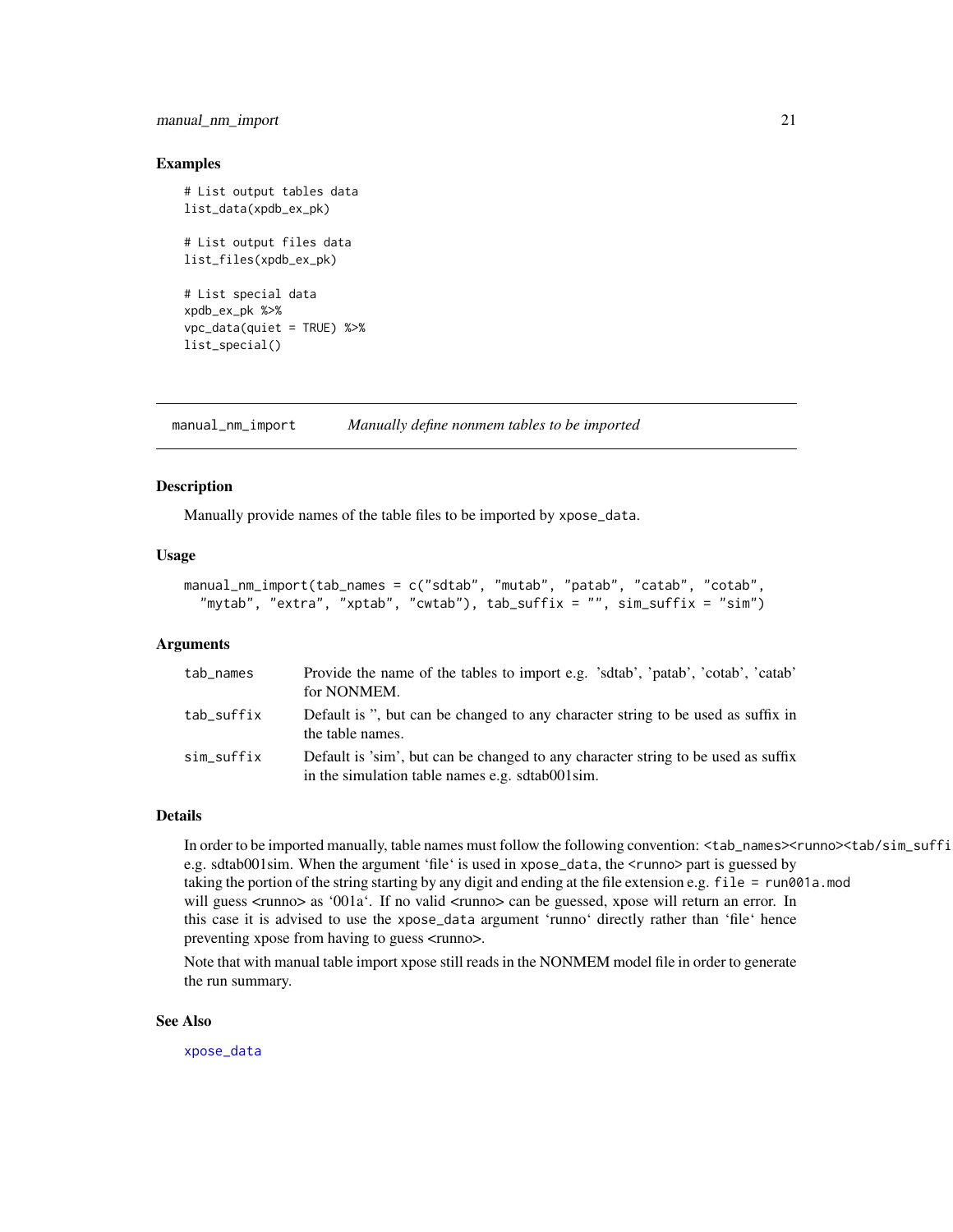### Examples

```
## Not run:
# Import all names specified by default as in xpose4
xpose_data(runno = '001', manual_import = manual_nm_import())
# Import a specific table name
xpose_data(runno = '001', manual_import = manual_nm_import(tab_names = 'mytab'))
## End(Not run)
```
minimization\_plots *Parameter value or gradient vs. iterations*

#### Description

Change of parameter value or gradient vs. iterations.

#### Usage

```
prm_vs_iteration(xpdb, mapping = NULL, group = "variable", type = "l",
 title = "Parameter @y vs. @x | @run",
 subtitle = "Method: @method, minimization time: @runtime\nTermination message: @term",
 caption = "@dir", log = NULL, guide = FALSE, facets, .problem, .subprob,
  .method, quiet, ...)
grd_vs_iteration(xpdb, mapping = NULL, group = "variable", type = "l",
  title = "Gradient @y vs. @x | @run",
 subtitle = "Method: @method, minimization time: @runtime\nTermination message: @term",
 caption = "@dir", log = NULL, guide = FALSE, facets, .problem, .subprob,
```
.method, quiet, ...)

### Arguments

| xpdb     | An xpose database object.                                                                                                           |
|----------|-------------------------------------------------------------------------------------------------------------------------------------|
| mapping  | List of aesthetics mappings to be used for the xpose plot (e.g. point_color).                                                       |
| group    | Grouping variable to be used for lines.                                                                                             |
| type     | String setting the type of plot to be used. Can be points 'p', line 'l', smooth 's'<br>and text 't' or any combination of the four. |
| title    | Plot title. Use NULL to remove.                                                                                                     |
| subtitle | Plot subtitle. Use NULL to remove.                                                                                                  |
| caption  | Page caption. Use NULL to remove.                                                                                                   |
| log      | String assigning logarithmic scale to axes, can be either ", 'x', y' or 'xy'.                                                       |
| guide    | Enable guide display (e.g. unity line).                                                                                             |
| facets   | Either a character string to use facet_wrap_paginate or a formula to use<br>facet_grid_paginate.                                    |

<span id="page-21-0"></span>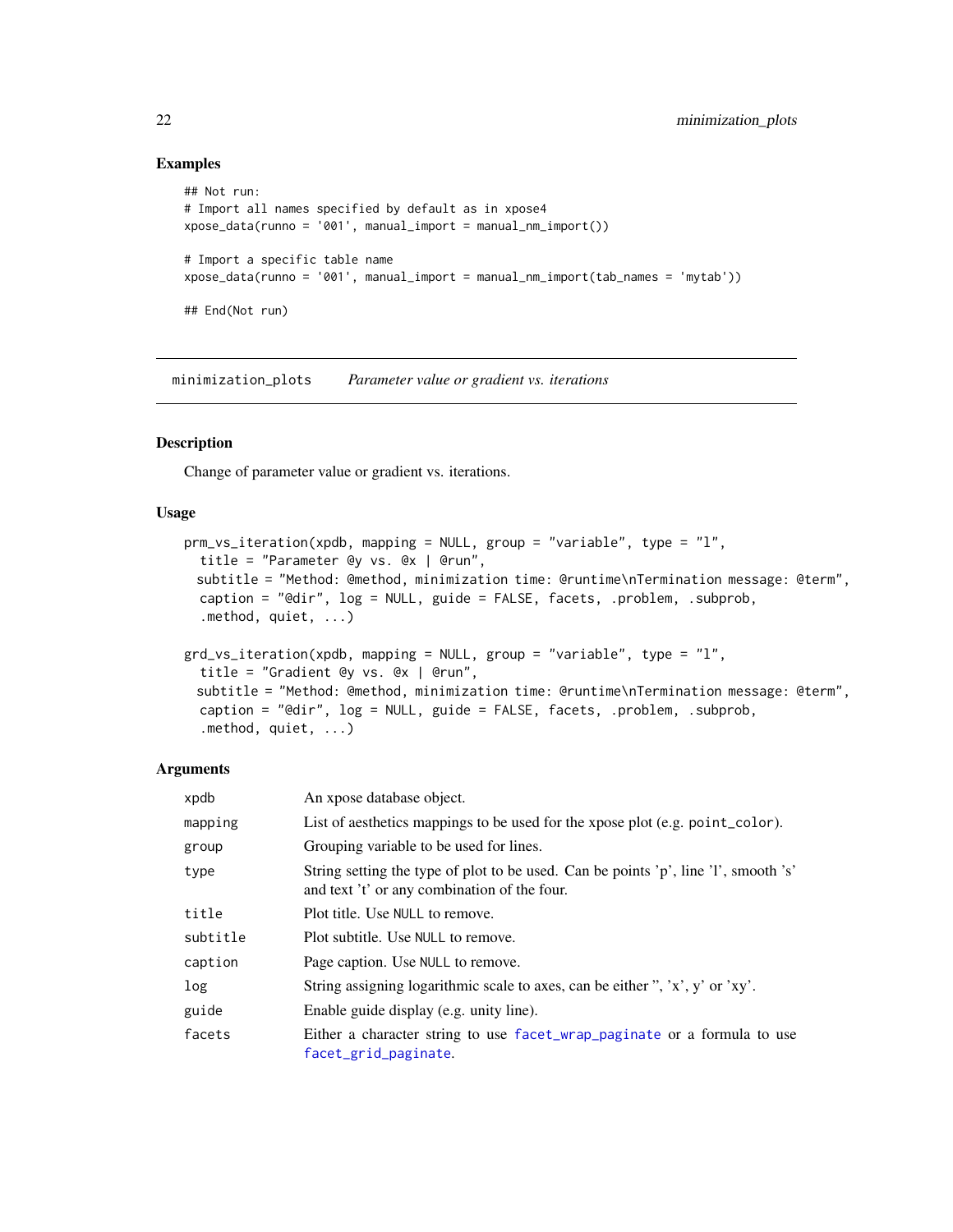<span id="page-22-0"></span>

| .problem | The \$problem number to be used. By default returns the last estimation problem.                                    |
|----------|---------------------------------------------------------------------------------------------------------------------|
| .subprob | The sub-problem number to be used. By default returns the last sub-problem<br>associated with the selected problem. |
| .method  | The estimation method to be used, by default returns the last one for each file                                     |
| quiet    | Logical, if FALSE messages are printed to the console.                                                              |
| $\cdots$ | Any additional aesthetics to be passed on xplot_scatter.                                                            |

### Layers mapping

Plots can be customized by mapping arguments to specific layers. The naming convention is layer\_option where layer is one of the names defined in the list below and option is any option supported by this layer e.g. point\_color = 'blue', smooth\_method = 'lm', etc.

- point: options to geom\_point
- line: options to geom\_line
- guide: options to geom\_abline
- smooth: options to geom\_smooth
- text: options to geom\_text
- xscale: options to scale\_x\_continuous or scale\_x\_log10
- yscale: options to scale\_y\_continuous or scale\_y\_log10

#### Faceting

Every xpose plot function has built-in faceting functionalities. Faceting arguments are passed to the functions [facet\\_wrap\\_paginate](#page-0-0) when the facets argument is a character string (e.g. facets = c('SEX', 'MED1')) or [facet\\_grid\\_paginate](#page-0-0) when facets is a formula (e.g. facets = SEX~MED1). All xpose plot functions accept all the arguments for the [facet\\_wrap\\_paginate](#page-0-0) and [facet\\_grid\\_paginate](#page-0-0) functions e.g. dv\_vs\_ipred(xpdb\_ex\_pk,facets = SEX~MED1, ncol = 3, nrow = 3, page = 1, margins = TRUE, labeller = Faceting options can either be defined in plot functions (e.g. dv\_vs\_ipred(xpdb\_ex\_pk, facets = 'SEX')) or assigned globally to an xpdb object via the xp\_theme (e.g. xpdb  $\leq$  - update\_themes(xpdb\_ex\_pk, xp\_theme =  $list(fa)$ In the latter example all plots generate from this xpdb will automatically be stratified by 'SEX'.

By default, some plot functions use a custom stratifying variable named 'variable', e.g. eta\_distrib(). When using the facets argument, 'variable' needs to be added manually e.g. facets = c('SEX', 'variable') or facets =  $c('SEX', 'variable'), but is optional, when using the facets argument in$ xp\_theme variable is automatically added whenever needed.

#### Template titles

Template titles can be used to create highly informative diagnostics plots. They can be applied to any plot title, subtitle and caption. Template titles are defined via a single string containing key variables staring with a ' $@'$  (e.g. ' $@$ ofv') which will be replaced by their actual value when rendering the plot. For example ''@run, @nobs observations in @nind subjects'' would become ''run001, 1022 observations in 74 subjects''. The available key variables are listed under [template\\_titles](#page-43-1).

#### See Also

[xplot\\_scatter](#page-54-1)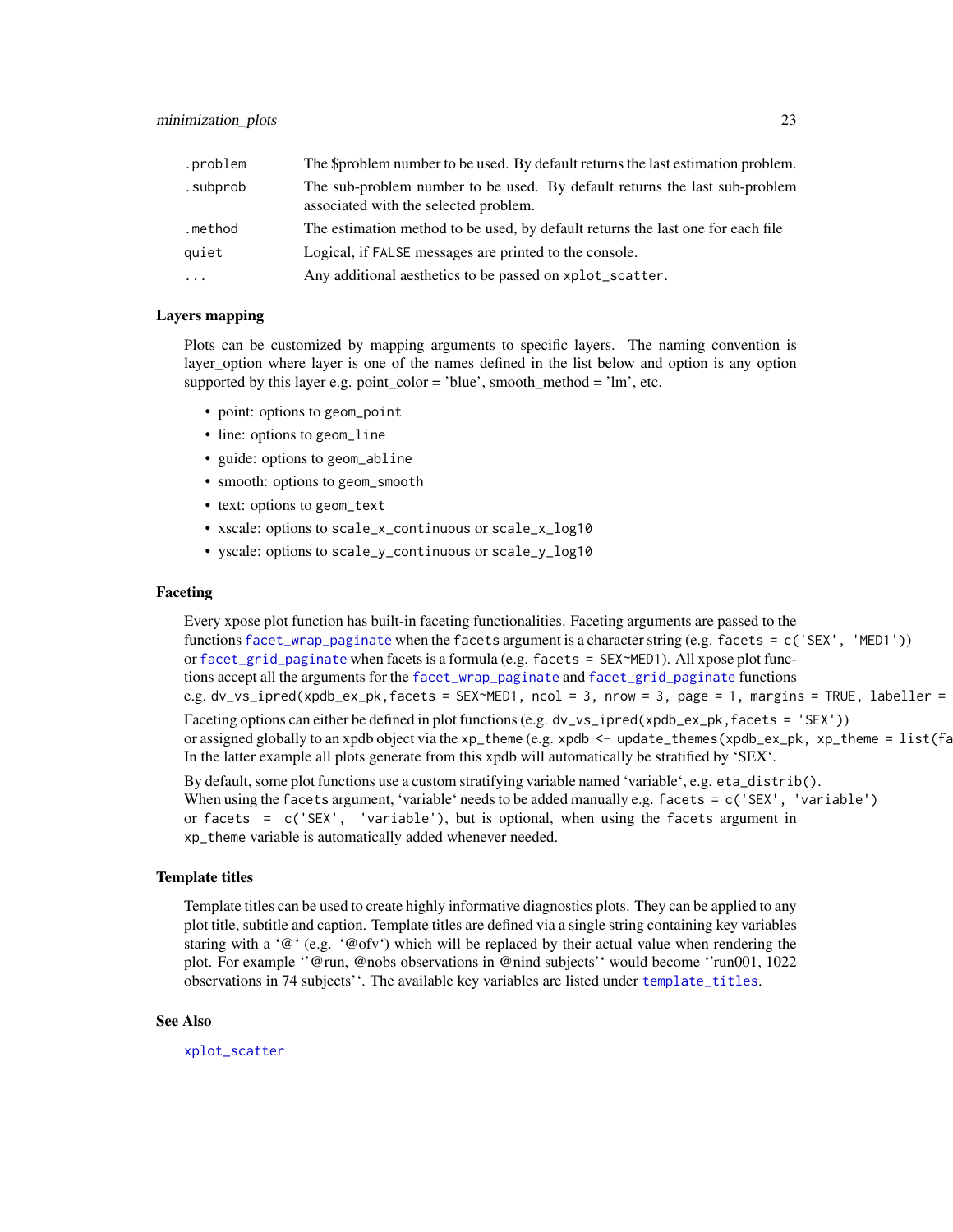### Examples

prm\_vs\_iteration(xpdb\_ex\_pk)

```
grd_vs_iteration(xpdb_ex_pk)
```
### modify\_xpdb *Add, remove or rename variables in an xpdb*

#### Description

mutate() adds new variables and preserves existing ones. select() keeps only the listed variables; rename() keeps all variables.

### Usage

## S3 method for class 'xpose\_data' mutate(.data, ..., .problem, .source, .where) ## S3 method for class 'xpose\_data' select(.data, ..., .problem, .source, .where) ## S3 method for class 'xpose\_data'

```
rename(.data, ..., .problem, .source, .where)
```
### Arguments

| .data     | An xpose database object.                                                                                                                                                                                         |
|-----------|-------------------------------------------------------------------------------------------------------------------------------------------------------------------------------------------------------------------|
| $\ddotsc$ | Name-value pairs of expressions. Use NULL to drop a variable.                                                                                                                                                     |
|           | These arguments are automatically quoted and evaluated in the context of the<br>data frame. They support unquoting and splicing. See the dplyr vignette ("programming")<br>for an introduction to these concepts. |
| .problem  | The problem from which the data will be modified                                                                                                                                                                  |
| .source   | The source of the data in the xpdb. Can either be 'data' or an output file extension<br>e.g. ' $phi$ '.                                                                                                           |
| where     | A vector of element names to be edited in special (e.g. $\mu$ where = c('vpc_dat', 'aggr_obs')<br>with vpc).                                                                                                      |

### Examples

```
# Mutate columns
xpdb_ex_pk %>%
mutate(lnDV = log(DV)),sim\_count = irep(ID),
       .problem = 1) %>%
 dv_vs_idv(aes(y = lnDV))
```
<span id="page-23-0"></span>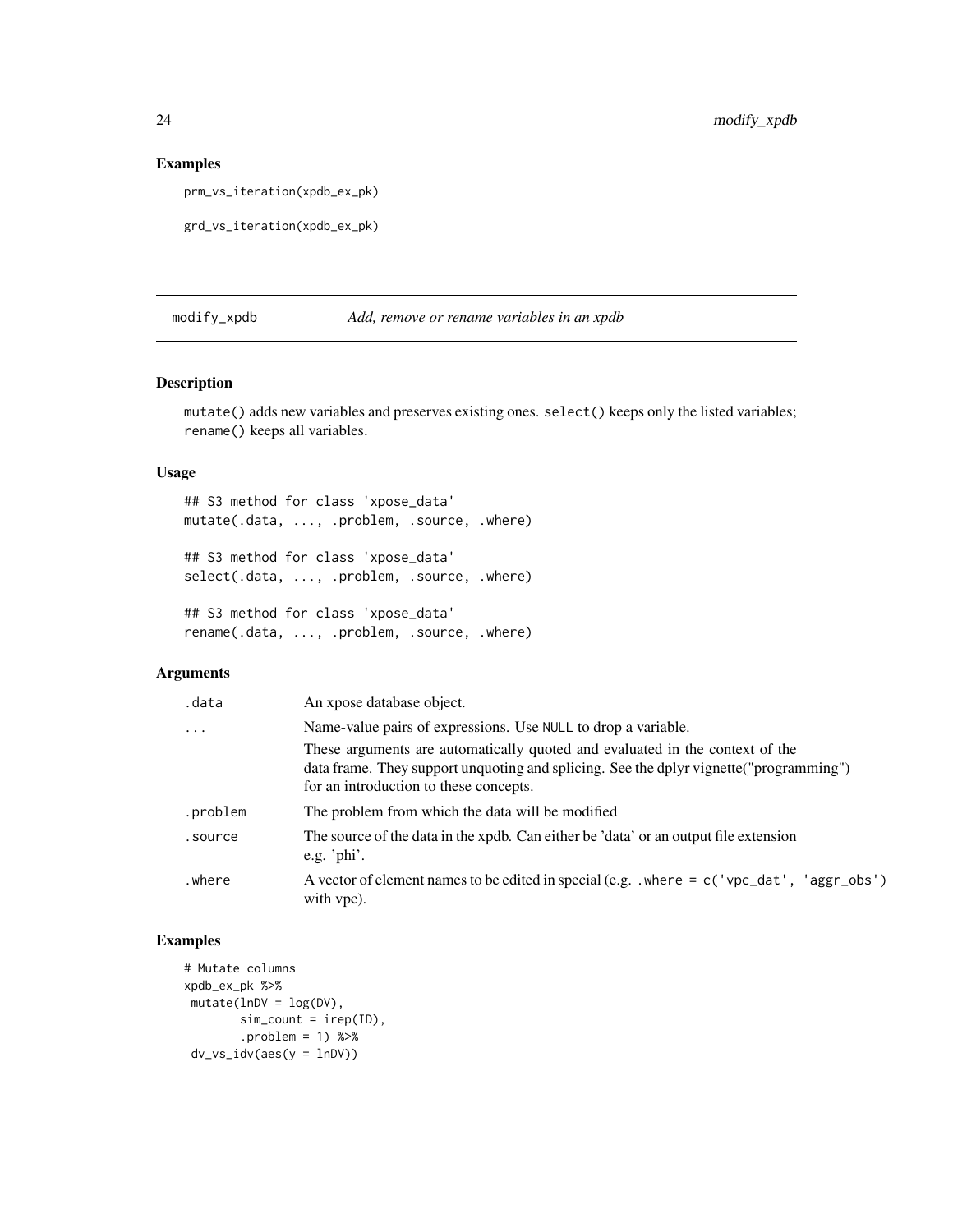```
# Rename/select columns
xpdb_ex_pk %>%
select(ID:TAD, DV, EVID) %>%
rename(TSLD = TAD) %>%
dv_vs_idv(aes(x = TSLD))
```
pred\_vs\_idv *Observations and model predictions plotted against the independent variable*

#### Description

Plot of observations (DV), individual model predictions (IPRED) and/or population predictions (PRED) plotted against the independent variable (IDV).

Observations, individual model predictions and model prediction plotted against the independent variable

#### Usage

```
dv_vs_idv(xpdb, mapping = NULL, group = "ID", type = "pls",
 title = "@y vs. @x | @run", subtitle = "Ofv: @ofv", caption = "@dir",
 log = NULL, facets, .problem, quiet, ...)
ipred_vs_idv(xpdb, mapping = NULL, group = "ID", type = "pls", facets,
  title = "@y vs. @x | @run", subtitle = "Ofv: @ofv, Eps shrink: @epsshk",
  caption = "@dir", log = NULL, .problem, quiet, ...)
pred_vs_idv(xpdb, mapping = NULL, group = "ID", type = "pls", facets,
  title = "@y vs. @x | @run", subtitle = "Ofv: @ofv", caption = "@dir",
 log = NULL, .problem, quiet, ...)
dv_preds_vs_idv(xpdb, mapping = NULL, group = "ID", type = "pls", facets,
 title = "Observations, Individual predictions and Population predictions vs. @x | @run",
  subtitle = "Ofv: @ofv, Eps shrink: @epsshk", caption = "@dir",
 log = NULL, .problem, quiet, ...)
```
#### Arguments

| xpdb     | An xpose database object.                                                                                                           |
|----------|-------------------------------------------------------------------------------------------------------------------------------------|
| mapping  | List of aesthetics mappings to be used for the xpose plot (e.g. point_color).                                                       |
| group    | Grouping variable to be used for lines.                                                                                             |
| type     | String setting the type of plot to be used. Can be points 'p', line 'l', smooth 's'<br>and text 't' or any combination of the four. |
| title    | Plot title. Use NULL to remove.                                                                                                     |
| subtitle | Plot subtitle. Use NULL to remove.                                                                                                  |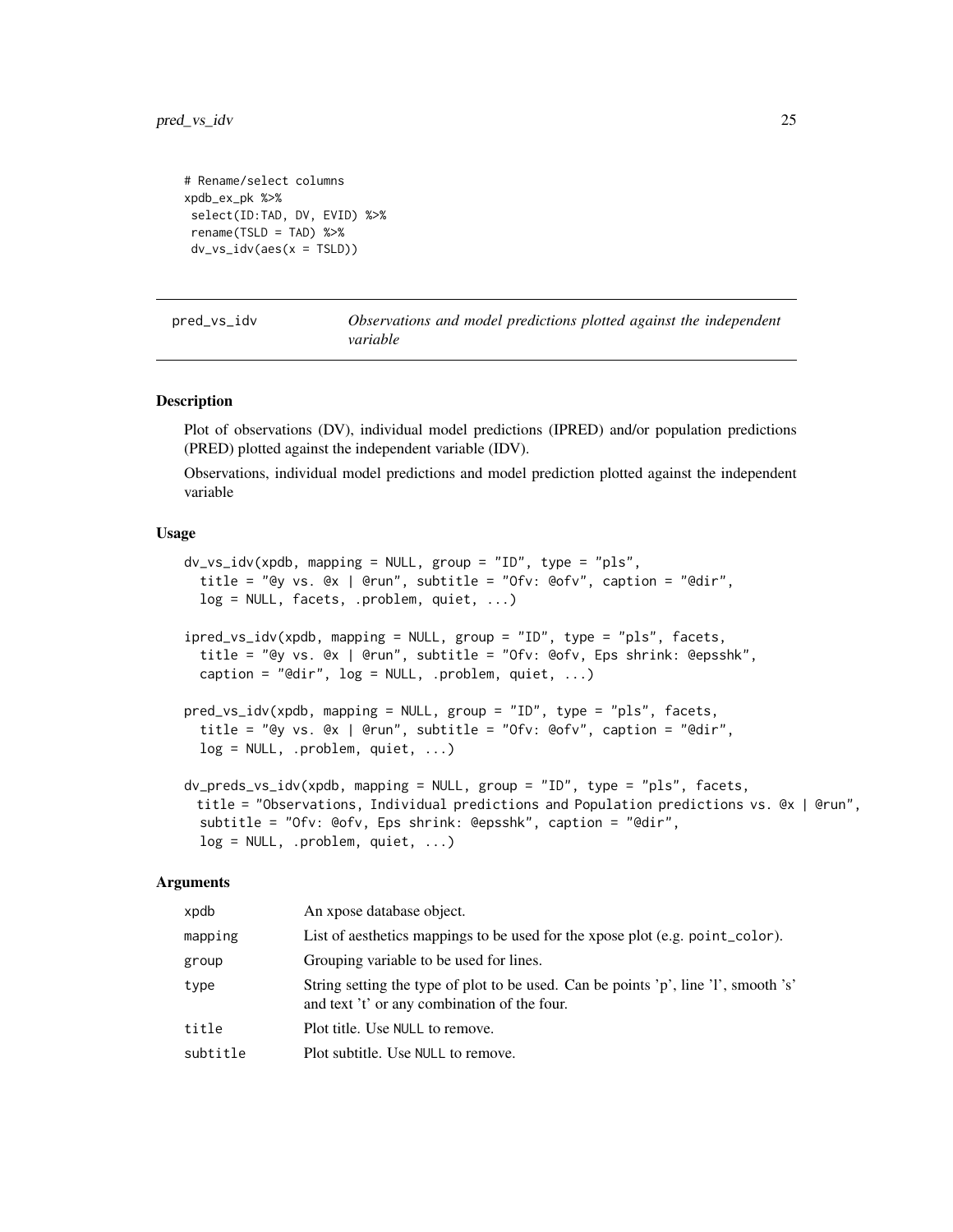<span id="page-25-0"></span>

| caption  | Page caption. Use NULL to remove.                                                                |
|----------|--------------------------------------------------------------------------------------------------|
| log      | String assigning logarithmic scale to axes, can be either ", 'x', y' or 'xy'.                    |
| facets   | Either a character string to use facet_wrap_paginate or a formula to use<br>facet_grid_paginate. |
| .problem | The \$problem number to be used. By default returns the last estimation problem.                 |
| quiet    | Logical, if FALSE messages are printed to the console.                                           |
| $\cdots$ | Any additional aesthetics to be passed on xplot_scatter.                                         |

### Layers mapping

Plots can be customized by mapping arguments to specific layers. The naming convention is layer\_option where layer is one of the names defined in the list below and option is any option supported by this layer e.g. point color = 'blue', smooth method = 'lm', etc.

- point: options to geom\_point
- line: options to geom\_line
- guide: options to geom\_abline
- smooth: options to geom\_smooth
- text: options to geom\_text
- xscale: options to scale\_x\_continuous or scale\_x\_log10
- yscale: options to scale\_y\_continuous or scale\_y\_log10

### Faceting

Every xpose plot function has built-in faceting functionalities. Faceting arguments are passed to the functions [facet\\_wrap\\_paginate](#page-0-0) when the facets argument is a character string (e.g. facets = c('SEX', 'MED1')) or [facet\\_grid\\_paginate](#page-0-0) when facets is a formula (e.g. facets = SEX~MED1). All xpose plot functions accept all the arguments for the [facet\\_wrap\\_paginate](#page-0-0) and [facet\\_grid\\_paginate](#page-0-0) functions e.g. dv\_vs\_ipred(xpdb\_ex\_pk,facets = SEX~MED1, ncol = 3, nrow = 3, page = 1, margins = TRUE, labeller =

Faceting options can either be defined in plot functions (e.g. dv\_vs\_ipred(xpdb\_ex\_pk, facets = 'SEX')) or assigned globally to an xpdb object via the xp\_theme (e.g. xpdb  $\leq$  - update\_themes(xpdb\_ex\_pk, xp\_theme =  $list(fa)$ In the latter example all plots generate from this xpdb will automatically be stratified by 'SEX'.

By default, some plot functions use a custom stratifying variable named 'variable', e.g. eta\_distrib(). When using the facets argument, 'variable' needs to be added manually e.g. facets = c('SEX', 'variable') or facets =  $c('SEX', 'variable'), but is optional, when using the facets argument in$ xp\_theme variable is automatically added whenever needed.

#### Template titles

Template titles can be used to create highly informative diagnostics plots. They can be applied to any plot title, subtitle and caption. Template titles are defined via a single string containing key variables staring with a ' $@'$  (e.g. ' $@$  ofv') which will be replaced by their actual value when rendering the plot. For example ''@run, @nobs observations in @nind subjects'' would become ''run001, 1022 observations in 74 subjects''. The available key variables are listed under [template\\_titles](#page-43-1).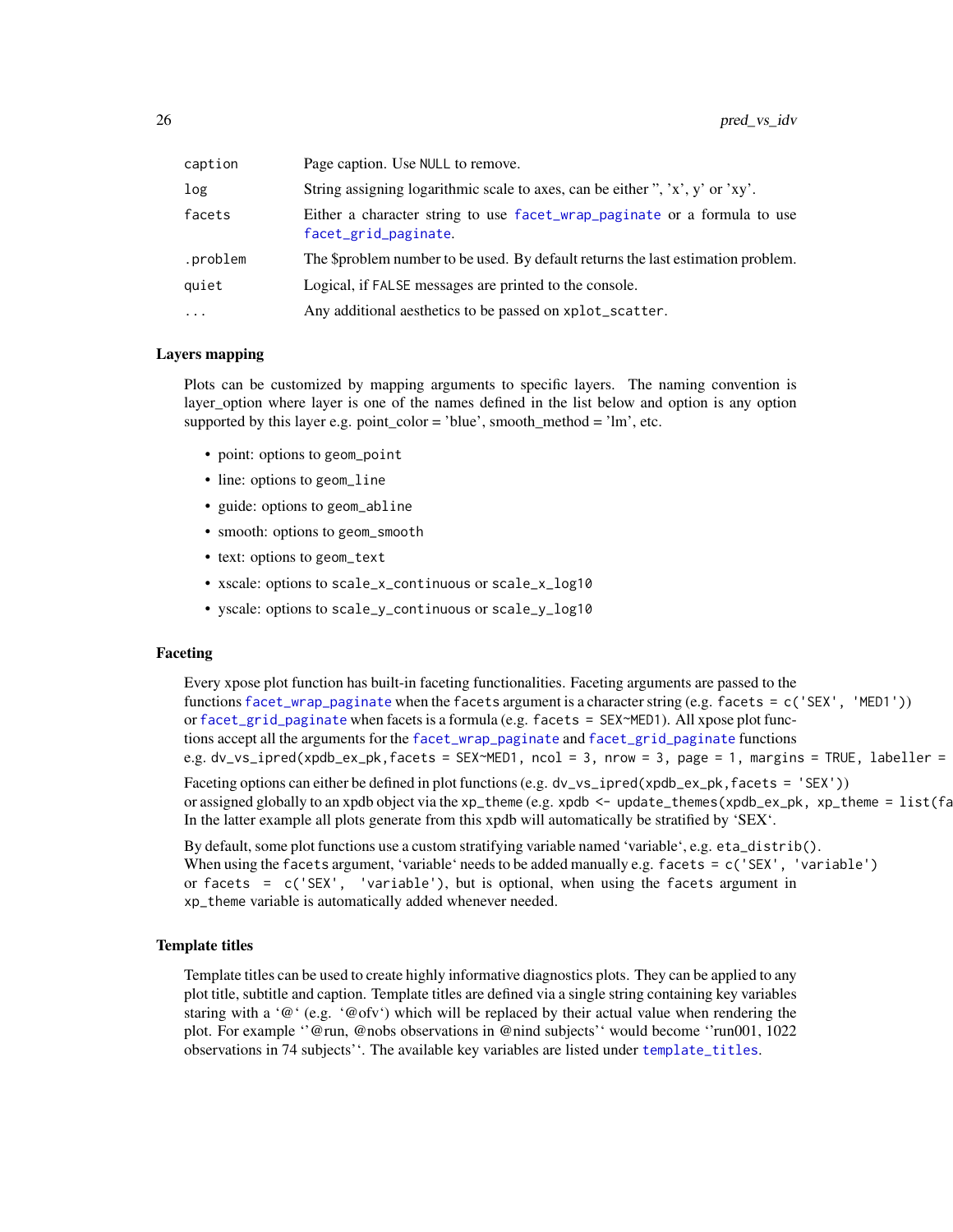<span id="page-26-0"></span>print.xpose\_data 27

### See Also

[xplot\\_scatter](#page-54-1)

### Examples

dv\_vs\_idv(xpdb\_ex\_pk)

ipred\_vs\_idv(xpdb\_ex\_pk)

pred\_vs\_idv(xpdb\_ex\_pk)

dv\_preds\_vs\_idv(xpdb\_ex\_pk)

print.xpose\_data *Print an xpose\_data object*

### Description

This function returns to the console a list of the files and options attached to an [xpose\\_data](#page-56-1) object.

### Usage

## S3 method for class 'xpose\_data'  $print(x, \ldots)$ 

#### Arguments

|          | An xpose_data object generated with xpose_data. |
|----------|-------------------------------------------------|
| $\cdots$ | Ignored in this function                        |

### Examples

```
# Using the print function
print(xpdb_ex_pk)
```
# Or simply by writting the xpdb name xpdb\_ex\_pk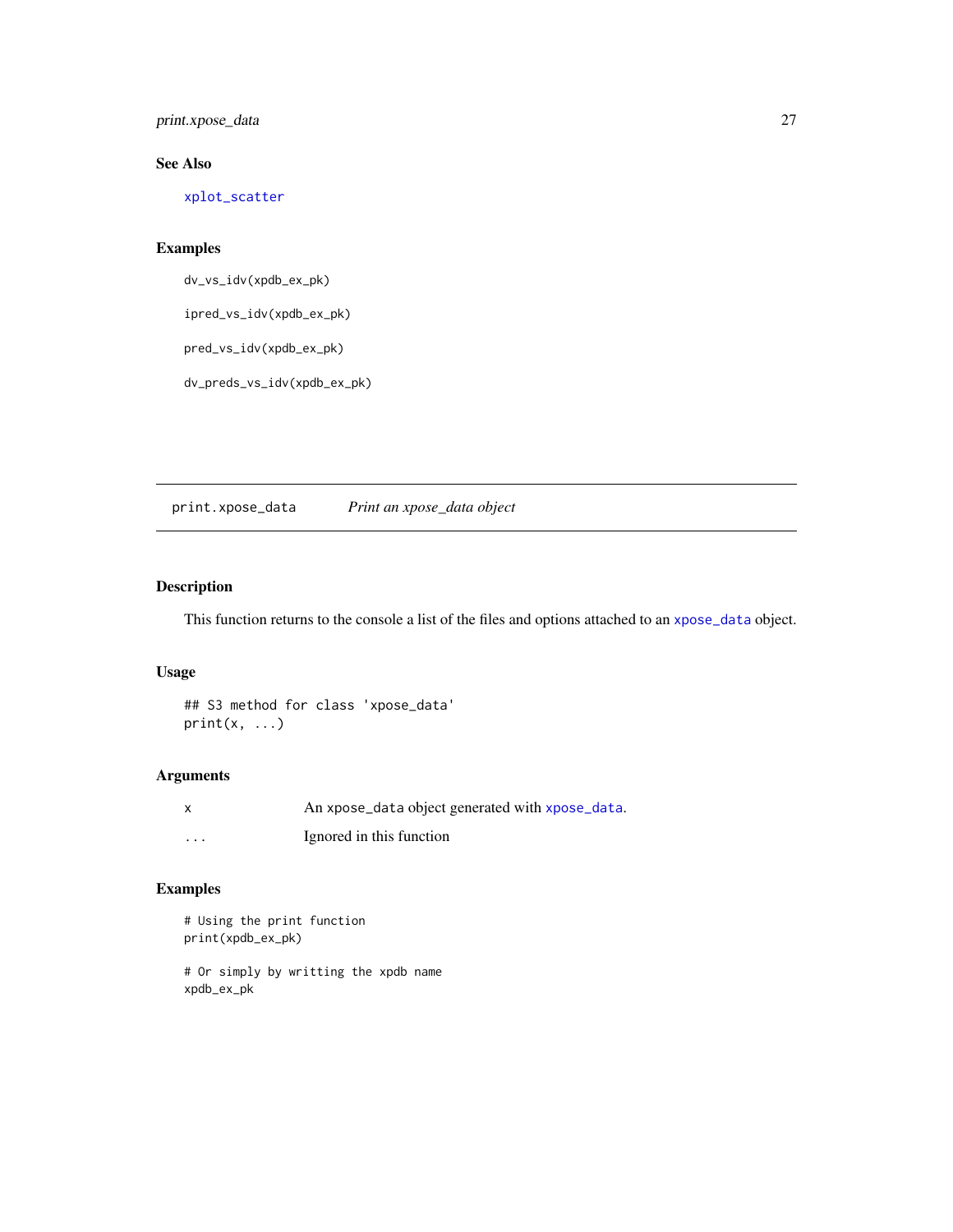<span id="page-27-0"></span>print.xpose\_plot *Draw an xpose\_plot object*

### Description

This function explicitly draw an xpose\_plot and interprets keywords contained in labels.

### Usage

```
## S3 method for class 'xpose_plot'
print(x, page, ...)
```
### Arguments

|                         | An xpose_plot object.                                                                  |
|-------------------------|----------------------------------------------------------------------------------------|
| page                    | The page number to be drawn. Can be specified as vector or range of integer<br>values. |
| $\cdot$ $\cdot$ $\cdot$ | Options to be passed on to the ggplot2 print method.                                   |

### Examples

```
my_plot <- dv_vs_ipred(xpdb_ex_pk) +
           labs(title = 'A label with keywords: @nind individuals & @nobs observations')
# Using the print function
print(my_plot)
# Or simply by writting the plot object name
my_plot
```
<span id="page-27-1"></span>prm\_table *Display a parameter estimates to the console*

### Description

Display parameter estimates from an xpdb object to the console.

### Usage

```
prm_table(xpdb, .problem = NULL, .subprob = NULL, .method = NULL,
 digits = 4, transform = TRUE, show_all = FALSE)
```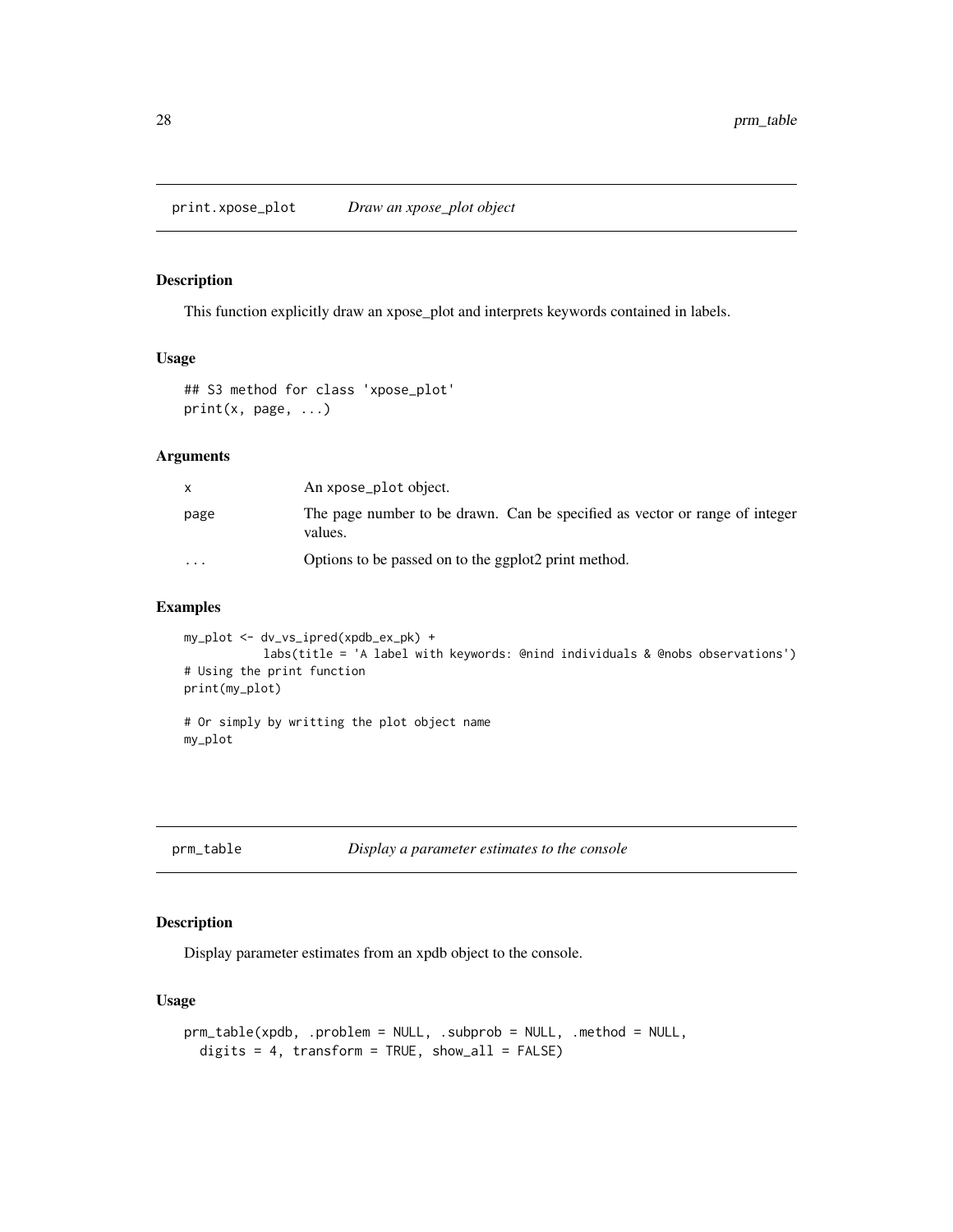#### <span id="page-28-0"></span>qq\_plot 29

#### Arguments

| xpdb      | An xpose_data object from which the model output file data will be extracted.                                                                |
|-----------|----------------------------------------------------------------------------------------------------------------------------------------------|
| .problem  | The problem to be used, by default returns the last one for each file.                                                                       |
| .subprob  | The subproblem to be used, by default returns the last one for each file.                                                                    |
| .method   | The estimation method to be used, by default returns the last one for each file                                                              |
| digits    | The number of significant digits to be displayed.                                                                                            |
| transform | Should diagonal OMEGA and SIGMA elements be transformed to standard de-<br>viation and off diagonal elements be transformed to correlations. |
| show_all  | Logical, whether the 0 fixed off-diagonal elements should be removed from the<br>output.                                                     |

#### See Also

[get\\_prm](#page-12-1),

#### Examples

```
# Store the parameter table
prm <- get_prm(xpdb_ex_pk, .problem = 1)
# Display parameters to the console
prm_table(xpdb_ex_pk, .problem = 1)
```
#### qq\_plot *QQ plots of ETA and residuals*

### Description

QQ plots of the ETA and model residuals.

#### Usage

```
prm_qq(xpdb, mapping = NULL, drop_fixed = TRUE, type = "p",
  title = "QQ plot of parameters | @run",
  subtitle = "Based on @nind individuals", caption = "@dir", log = NULL,
  guide = TRUE, facets, .problem, quiet, ...)
eta_qq(xpdb, mapping = NULL, drop_fixed = TRUE, type = "p",
  title = "QQ plot of etas | @run",
  subtitle = "Based on @nind individuals, Eta shrink: @etashk",
  caption = "@dir", log = NULL, guide = TRUE, facets, .problem, quiet,
  ...)
res_qq(xpdb, mapping = NULL, res = "CWRES", type = "p",
```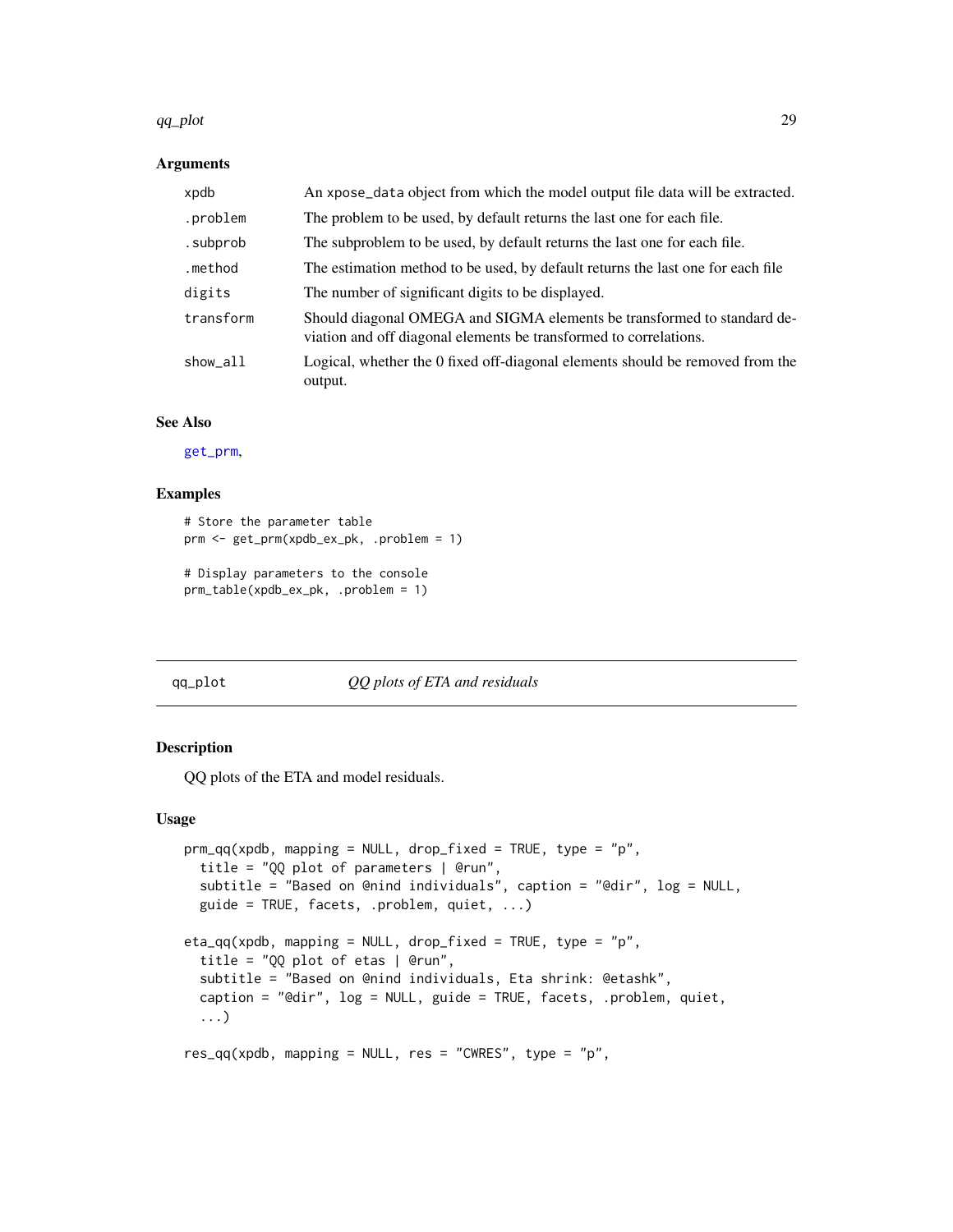```
title = "QQ plot of @sample | @run",
 subtitle = "Based on @nobs observations", caption = "@dir", log = NULL,
 guide = TRUE, facets, .problem, quiet, \ldots)
cov_qq(xpdb, mapping = NULL, drop\_fixed = TRUE, type = "p",title = "QQ plot of continuous covariates | @run",
 subtitle = "Based on @nind individuals", caption = "@dir", log = NULL,
 guide = TRUE, facets, .problem, quiet, ...)
```
### Arguments

| xpdb       | An xpose database object.                                                                        |
|------------|--------------------------------------------------------------------------------------------------|
| mapping    | List of aesthetics mappings to be used for the xpose plot (e.g. point_color).                    |
| drop_fixed | Should columns that only have a single unique value (i.e. fixed) be dropped.                     |
| type       | String setting the type of plot. Can only be points 'p'.                                         |
| title      | Plot title. Use NULL to remove.                                                                  |
| subtitle   | Plot subtitle. Use NULL to remove.                                                               |
| caption    | Page caption. Use NULL to remove.                                                                |
| log        | String assigning logarithmic scale to axes, can be either ", 'x', y' or 'xy'.                    |
| guide      | Should the guide (e.g. reference line) be displayed.                                             |
| facets     | Either a character string to use facet_wrap_paginate or a formula to use<br>facet_grid_paginate. |
| .problem   | The \$problem number to be used. By default returns the last estimation problem.                 |
| quiet      | Logical, if FALSE messages are printed to the console.                                           |
| .          | Any additional aesthetics to be passed on xplot_scatter.                                         |
| res        | Only used for res_qq. Defines the type of residual to be used. Default is<br>"CWRES".            |

#### Layers mapping

Plots can be customized by mapping arguments to specific layers. The naming convention is layer\_option where layer is one of the names defined in the list below and option is any option supported by this layer e.g. point\_color = 'blue', etc.

- point: options to geom\_point
- guide: options to geom\_abline
- xscale: options to scale\_x\_continuous or scale\_x\_log10
- yscale: options to scale\_y\_continuous or scale\_y\_log10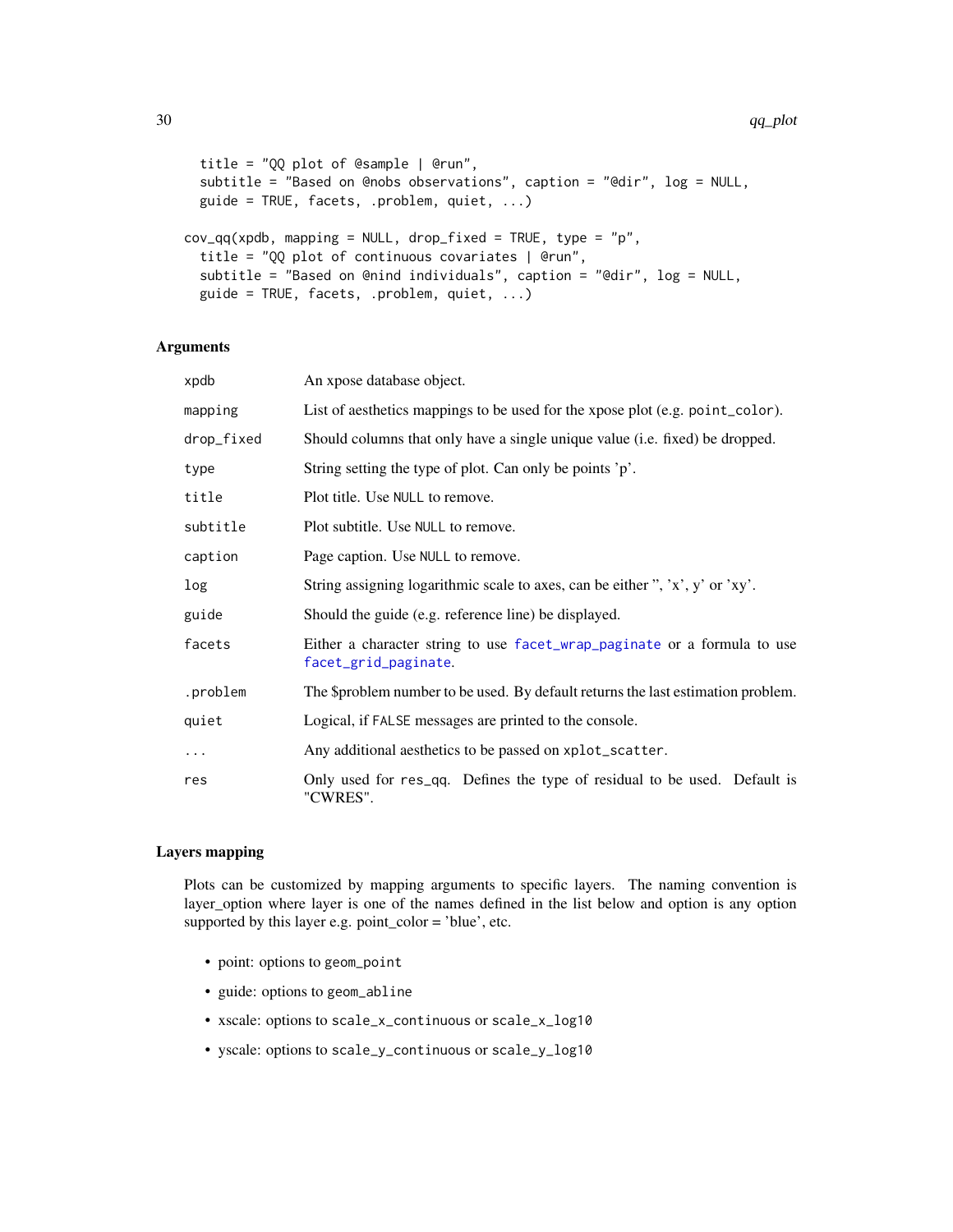#### <span id="page-30-0"></span>Faceting

Every xpose plot function has built-in faceting functionalities. Faceting arguments are passed to the functions [facet\\_wrap\\_paginate](#page-0-0) when the facets argument is a character string (e.g. facets = c('SEX', 'MED1')) or [facet\\_grid\\_paginate](#page-0-0) when facets is a formula (e.g. facets = SEX~MED1). All xpose plot functions accept all the arguments for the [facet\\_wrap\\_paginate](#page-0-0) and [facet\\_grid\\_paginate](#page-0-0) functions e.g. dv\_vs\_ipred(xpdb\_ex\_pk,facets = SEX~MED1, ncol = 3, nrow = 3, page = 1, margins = TRUE, labeller =

Faceting options can either be defined in plot functions (e.g. dv\_vs\_ipred(xpdb\_ex\_pk, facets = 'SEX')) or assigned globally to an xpdb object via the xp\_theme (e.g. xpdb  $\leq$  - update\_themes(xpdb\_ex\_pk, xp\_theme =  $list(fa)$ In the latter example all plots generate from this xpdb will automatically be stratified by 'SEX'.

By default, some plot functions use a custom stratifying variable named 'variable', e.g. eta\_distrib(). When using the facets argument, 'variable' needs to be added manually e.g. facets = c('SEX', 'variable') or facets =  $c('SEX', 'variable'), but is optional, when using the facets argument in$ xp\_theme variable is automatically added whenever needed.

#### Template titles

Template titles can be used to create highly informative diagnostics plots. They can be applied to any plot title, subtitle and caption. Template titles are defined via a single string containing key variables staring with a ' $@'$  (e.g. ' $@ofv'$ ) which will be replaced by their actual value when rendering the plot. For example ''@run, @nobs observations in @nind subjects'' would become ''run001, 1022 observations in 74 subjects''. The available key variables are listed under [template\\_titles](#page-43-1).

#### See Also

[xplot\\_distrib](#page-51-1)

#### Examples

```
# QQ plot of parameters
prm_qq(xpdb_ex_pk)
# QQ plot of eta
eta_qq(xpdb_ex_pk)
# QQ plot of residuals
res_qq(xpdb_ex_pk, res = c('IWRES', 'CWRES'))
# QQ plot of continuous covariates
cov_qq(xpdb_ex_pk)
```
<span id="page-30-1"></span>read\_nm\_files *NONMEM output file import function*

#### Description

Quickly import NONMEM output files into R.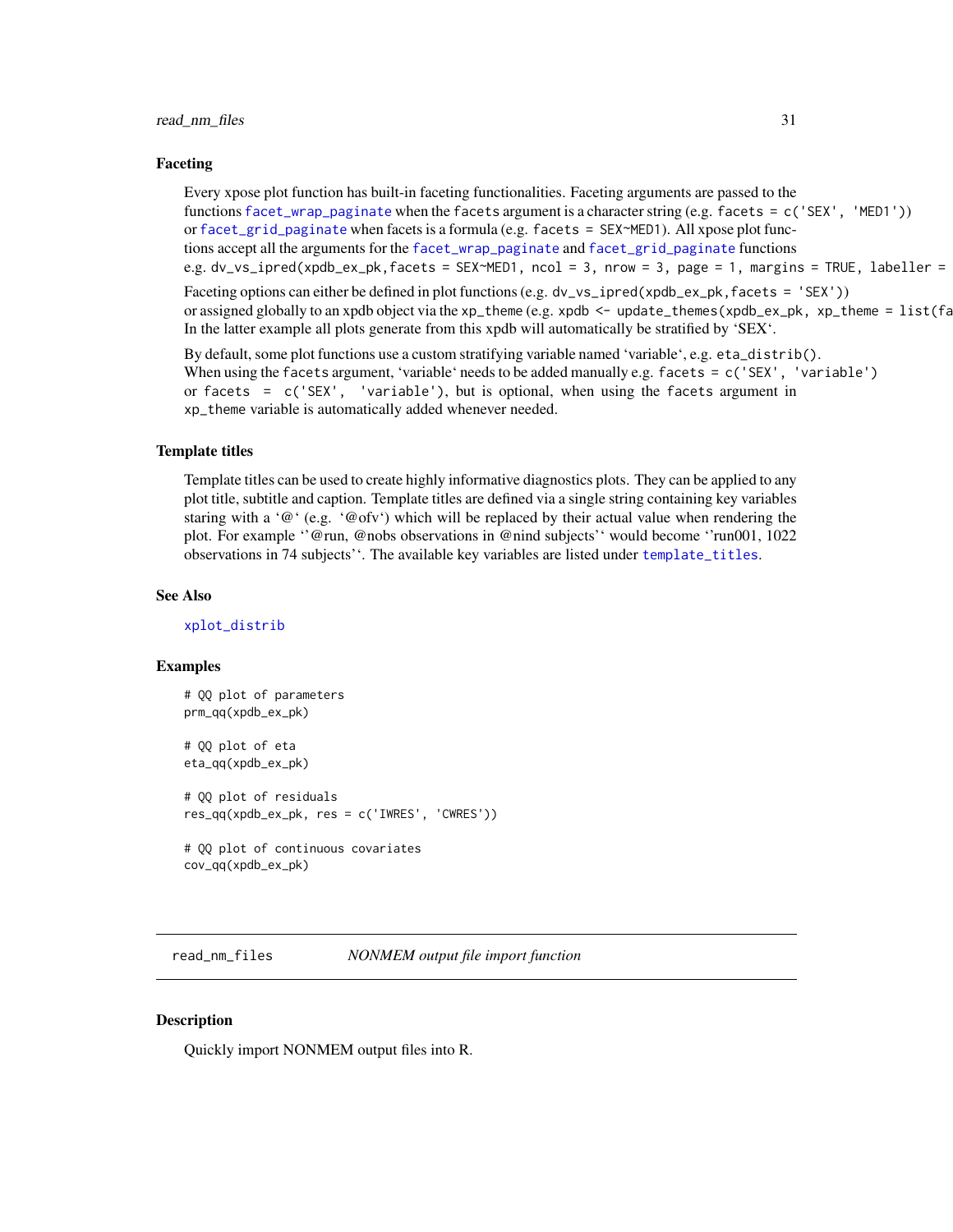```
read_nm_files(runno = NULL, prefix = "run", ext = c(".ext", ".cor",
  ".cov", ".phi", ".grd", ".shk"), file = NULL, dir = NULL, quiet = FALSE)
```
#### Arguments

| runno  | Run number to be evaluated.                                                                                              |
|--------|--------------------------------------------------------------------------------------------------------------------------|
| prefix | Prefix of the model file names.                                                                                          |
| ext    | A vector of the file extension to import. By default '.ext', '.cor', '.cov', '.phi',<br>'.grd', '.shk' files are listed. |
| file   | Names of the model output file to be imported. Alternative argument to prefix,<br>runno and ext.                         |
| dir    | Location of the model files.                                                                                             |
| quiet  | Logical, if FALSE messages are printed to the console.                                                                   |

#### File path generation

The rules for model file names generation are as follow:

- with runno: the full path is generated as <dir>/<prefix><runno>.<ext>e.g. with dir = 'model/pk', prefix = 'run', runno = '001', ext = '.lst' the resulting path would be model/pk/run001.lst
- with file: the full path is generated as <dir>/<file> e.g. with dir = 'model/pk', file = 'run001.lst' the resulting path would also be model/pk/run001.lst. Note: in this case the file extension should be provided as part of the 'file' argument.

#### See Also

[xpose\\_data](#page-56-1), [read\\_nm\\_tables](#page-33-1)

### Examples

```
## Not run:
# Using the `file` argument to import a model file:
ext_file <- read_nm_files(file = 'run001.ext', dir = 'models')
# Using the `runno` argument to import a model file:
ext_file <- read_nm_files(runno = '001', ext = '.ext', dir = 'models')
## End(Not run)
```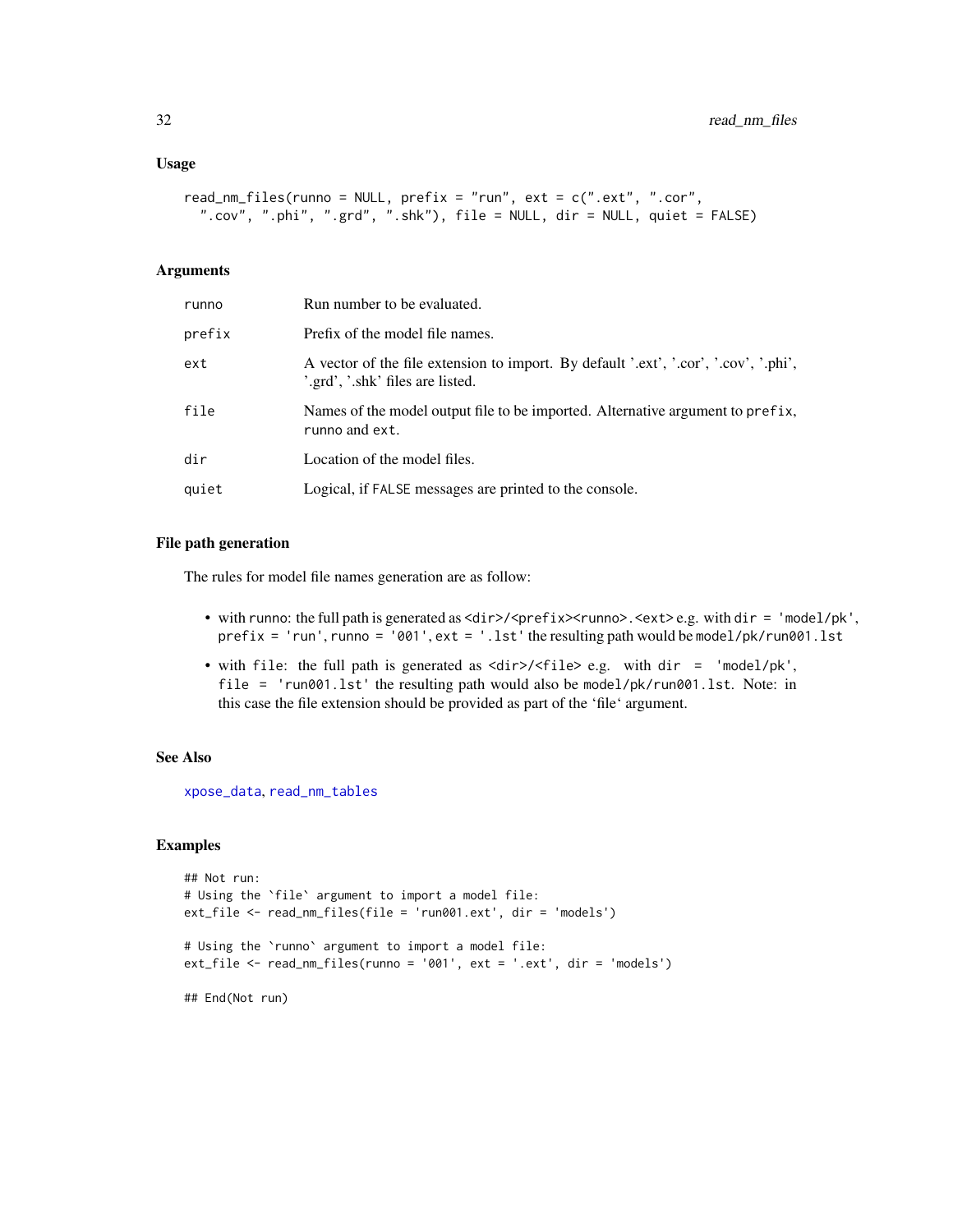<span id="page-32-1"></span><span id="page-32-0"></span>

### Description

Parse NONMEM model files in R format

### Usage

```
read_nm_model(runno = NULL, prefix = "run", ext = ".lst", file = NULL,
 dir = NULL
```
#### **Arguments**

| runno  | Run number to be used to generate model file name. Used in combination with<br>prefix and ext.                                         |
|--------|----------------------------------------------------------------------------------------------------------------------------------------|
| prefix | Prefix to be used to generate model file name. Used in combination with runno<br>and ext.                                              |
| ext    | Extension to be used to generate model file name. Should be one of '.lst' (de-<br>fault), '.out', '.res', '.mod' or '.ctl' for NONMEM. |
| file   | Model file name (preferably a '.lst' file) containing the file extension. Alterna-<br>tive to prefix, runno and ext arguments.         |
| dir    | Location of the model files.                                                                                                           |

#### Details

A NONMEM model output file (i.e. .lst, .out or .res) should preferably be provided to read\_nm\_model to allow for a more extensive xpose summary. However in some cases these output files may not contain the model code, thus preventing xpose from identifying the associated output tables names. In such cases xpose will attempt to read the associated model file (i.e. .mod or .ctl) instead to find the model code. Note: it is important that between the naming convention between the NONMEM output and the model file remains consistent e.g. run001.lst should be associated with run001.mod.

#### Value

A [tibble](#page-0-0) of class model containing the following columns:

- problem: a numeric identifier for the \$PROBLEM associated with the code.
- level: a unique numeric identifier to each subroutine block associated with the code.
- subroutine: a character identifier named after the 3 first letters of the subroutine name e.g. '\$THETA' and '\$TABLE' will become 'the' and 'tab' respectively. In addition all output from the .lst is labeled 'lst', the general nonmem output e.g. NM-TRAN messages are labelled 'oth'. With priors thp, tpv, omp, opd, sip, spd abbreviations are given to the THETAP, THETAPV, OMEGAP, etc.
- code: the code without comments or subroutine names e.g. '\$THETA 0.5 ; TVCL' will return  $0.5$ <sup>'</sup>.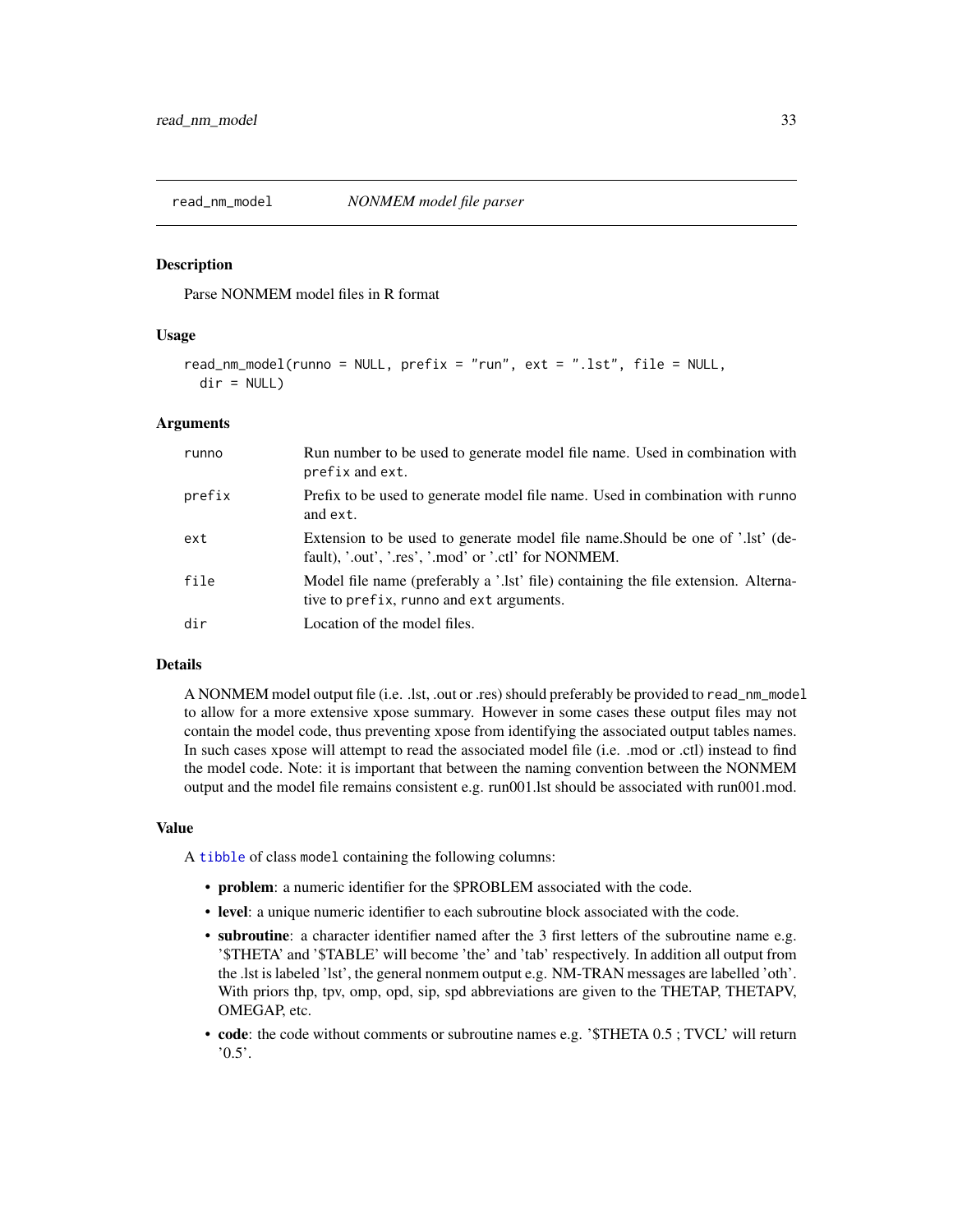<span id="page-33-0"></span>• **comment**: the last comment of a record e.g. '0.5 ; Clearance (L/h) ; TVCL' will return 'TVCL'.

#### File path generation

The rules for model file names generation are as follow:

- with runno: the full path is generated as  $\langle \text{dir}\rangle / \langle \text{prefix}\rangle$ ,  $\langle \text{curl}\rangle$ ,  $\langle \text{ext}\rangle$  e.g. with dir = 'model/pk',  $prefix = 'run', runno = '001', ext = '.lst' the resulting path would be model/pk/run001.lst$
- with file: the full path is generated as <dir>/<file> e.g. with dir = 'model/pk', file = 'run001.lst' the resulting path would also be model/pk/run001.lst. Note: in this case the file extension should be provided as part of the 'file' argument.

### See Also

[xpose\\_data](#page-56-1), [read\\_nm\\_tables](#page-33-1)

#### Examples

```
## Not run:
# Using the `file` argument to import a model file:
nm_model <- read_nm_model(file = 'run001.lst', dir = 'models')
# Using the `runno` argument to import a model file:
nm_model <- read_nm_model(runno = '001', ext = '.lst', dir = 'models')
## End(Not run)
```
<span id="page-33-1"></span>read\_nm\_tables *NONMEM output table import function*

#### Description

Quickly import NONMEM output tables into R. This function automatically detects the optimal settings to import the tables from nonmem.

#### Usage

```
read_nm_tables(file = NULL, dir = NULL, combined = TRUE,
 rm_duplicates = TRUE, quiet = FALSE, simtab = NULL, ziptab = TRUE,
 ...)
```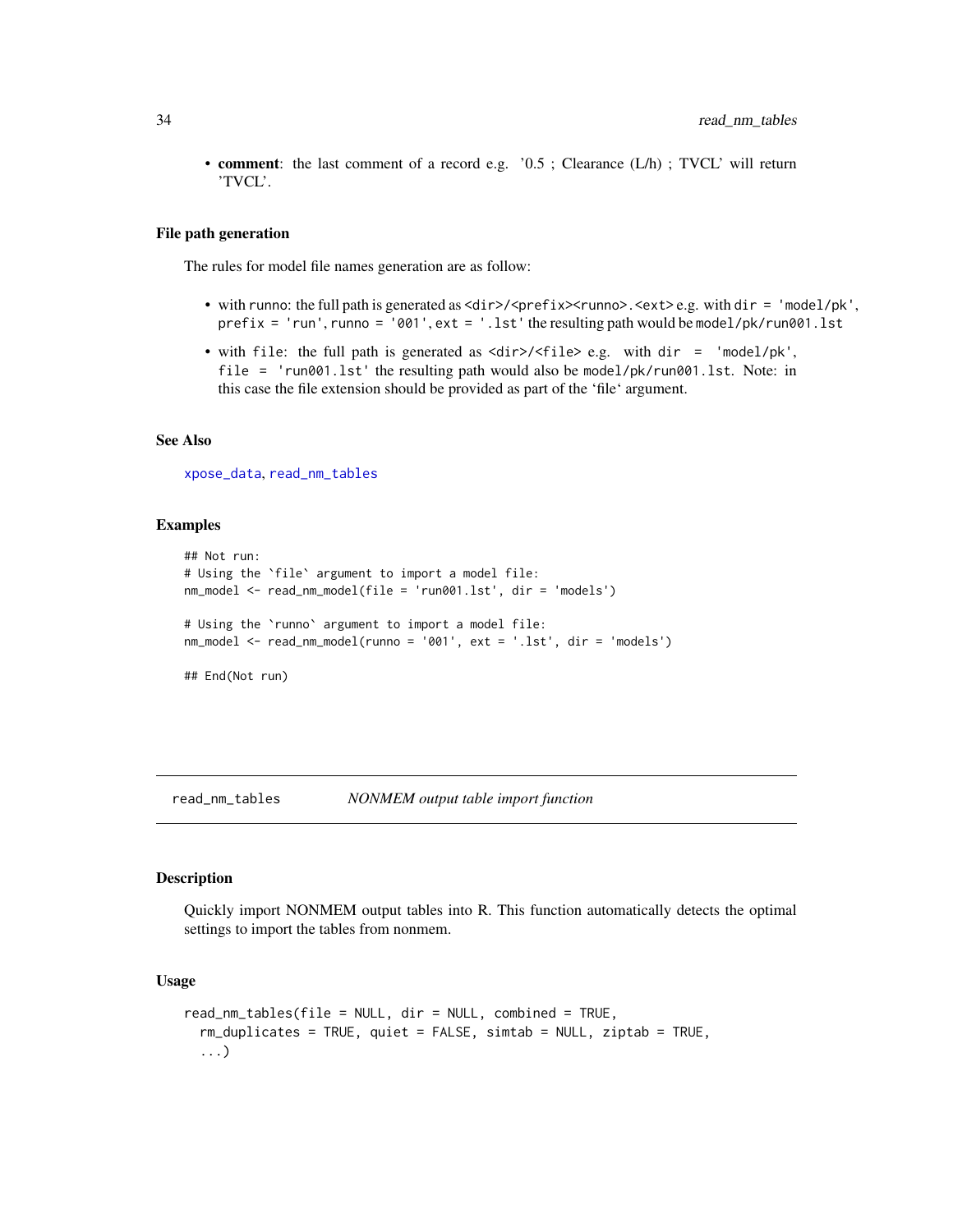#### <span id="page-34-0"></span>**Arguments**

| file          | A character vector of path to the files or a nm_table_list object created with<br>list_nm_tables.                                                           |
|---------------|-------------------------------------------------------------------------------------------------------------------------------------------------------------|
| dir           | Location of the model files.                                                                                                                                |
| combined      | Logical value indicating whether multiple tables should be combined into a sin-<br>gle one. If the number of rows does not match an error will be returned. |
| rm_duplicates | Logical value indicating whether duplicated columns should be removed.                                                                                      |
| quiet         | Logical, if FALSE messages are printed to the console.                                                                                                      |
| simtab        | If TRUE only reads in simulation tables, if FALSE only reads estimation tables.<br>Default NULL reads all tables.                                           |
| ziptab        | If TRUE search for the tables that have been compressed and renamed $\leq$ file $>$ .zip'.                                                                  |
| $\cdots$      | Additional arguments to be passed to the read_table2 or read_csv functions.                                                                                 |

#### Table format requirement

When using read\_nm\_tables with the combined argument set to FALSE an ID column must be present in all data tables. When combined is set to TRUE instead an ID column must be present in at least one table for each problem and for each 'firstonly' category. ID columns are required to properly combine/merge tables and removing NA records. If the ID column is missing from a table and combined = FALSE read\_nm\_tables will return the following warning: Unknown variables: `ID`. While the data is returned beware that NA records might be left in the data and the output should be checked carefully. If combined = TRUE read\_nm\_tables xpose is more strict and will return the following warning instead: Dropped `<tablenames>` due to missing required `ID` column..

#### Examples

```
## Not run:
# Import tables manually and return them as a list of individual tables
nm_tables <- read_nm_tables(file = c('sdtab001', 'patab001'),
                            dir = 'models', combined = FALSE)
# Import tables manually and return them as a single merged table
nm_tables <- read_nm_tables(file = c('sdtab001', 'patab001'),
                           dir = 'models', combined = TRUE)
# Import tables automatically (used internally by xpose_data())
nm_tables <- read_nm_model(file = 'run001.lst', dir = 'models') %>%
             list_nm_tables() %>%
             read_nm_tables()
# Passing arguments to readr via `...`
# (e.g. import columns as character and only first 10 rows)
nm_tables <- read_nm_tables(file = 'sdtab001', dir = 'models',
                           col_type = readr::cols(.default = 'c'),n_{max} = 10
```
## End(Not run)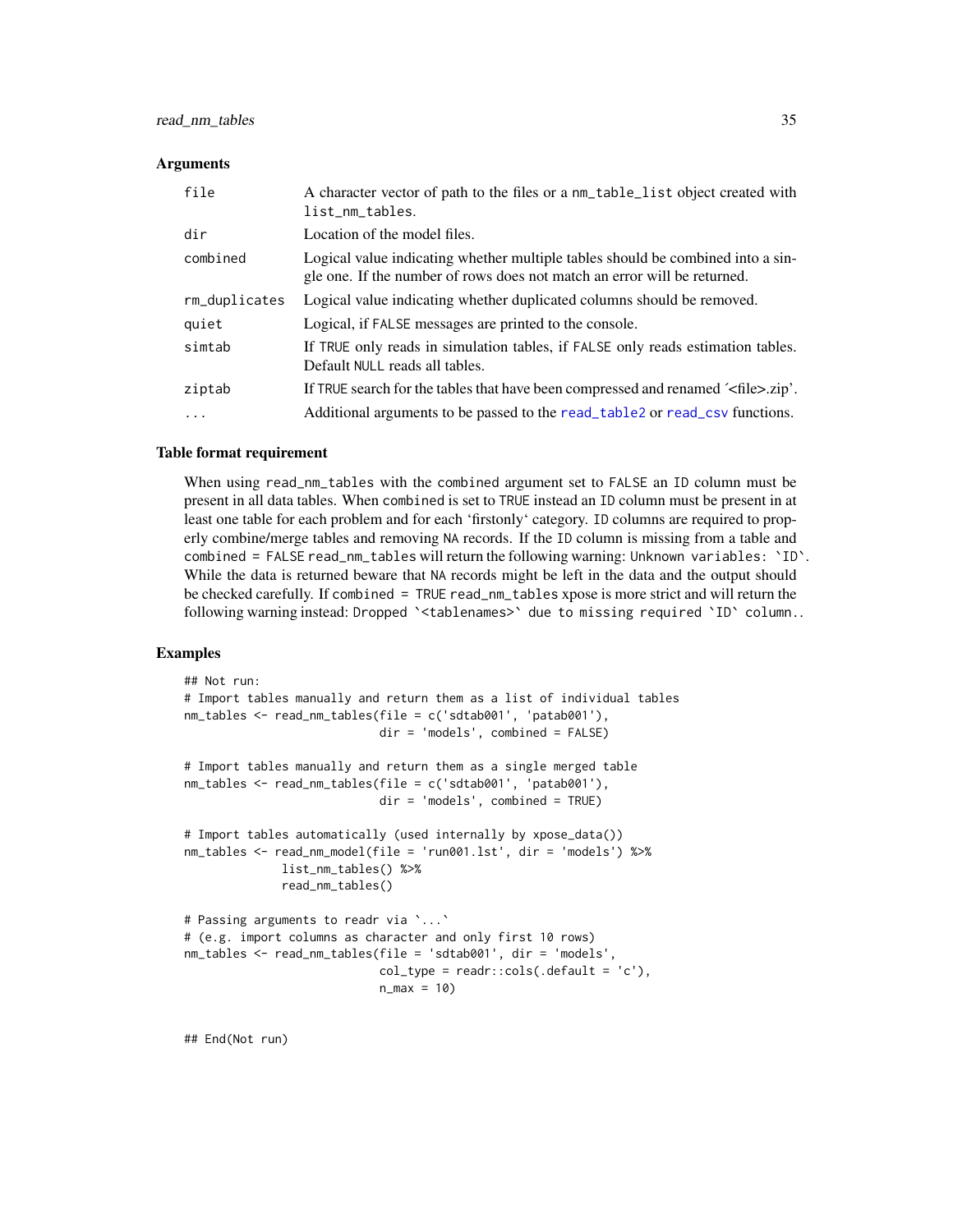<span id="page-35-0"></span>

#### Description

Model residuals plotted against the independent variable (IDV).

The residuals can be one of:

- RES: model residuals
- WRES: weighted model residuals
- CWRES: conditional weighted model residuals
- EWRES/ECWRES: Monte Carlo based model residuals
- NPDE: Normalized prediction distribution error

### Usage

```
res_vs_idv(xpdb, mapping = NULL, res = "CWRES", group = "ID",
  type = "pls", title = "@y vs. @x | @run", subtitle = "Ofv: @ofv",
  caption = "@dir", log = NULL, guide = TRUE, facets, .problem, quiet,
  ...)
absval_res_vs_idv(xpdb, mapping = NULL, res = "CWRES", group = "ID",
```

```
type = "pls", title = "@y vs. @x | @run", subtitle = "Ofv: @ofv",
caption = "@dir", log = NULL, guide = FALSE, facets, .problem, quiet,
...)
```
#### Arguments

| xpdb     | An xpose database object.                                                                                                           |
|----------|-------------------------------------------------------------------------------------------------------------------------------------|
| mapping  | List of aesthetics mappings to be used for the xpose plot (e.g. point_color).                                                       |
| res      | Type of residual to be used. Default is "CWRES".                                                                                    |
| group    | Grouping variable to be used for lines.                                                                                             |
| type     | String setting the type of plot to be used. Can be points 'p', line 'l', smooth 's'<br>and text 't' or any combination of the four. |
| title    | Plot title. Use NULL to remove.                                                                                                     |
| subtitle | Plot subtitle. Use NULL to remove.                                                                                                  |
| caption  | Page caption. Use NULL to remove.                                                                                                   |
| log      | String assigning logarithmic scale to axes, can be either ", 'x', y' or 'xy'.                                                       |
| guide    | Enable guide display (e.g. unity line).                                                                                             |
| facets   | Either a character string to use facet_wrap_paginate or a formula to use<br>facet_grid_paginate.                                    |
| .problem | The \$problem number to be used. By default returns the last estimation problem.                                                    |
| quiet    | Logical, if FALSE messages are printed to the console.                                                                              |
| $\cdots$ | Any additional aesthetics to be passed on xplot_scatter.                                                                            |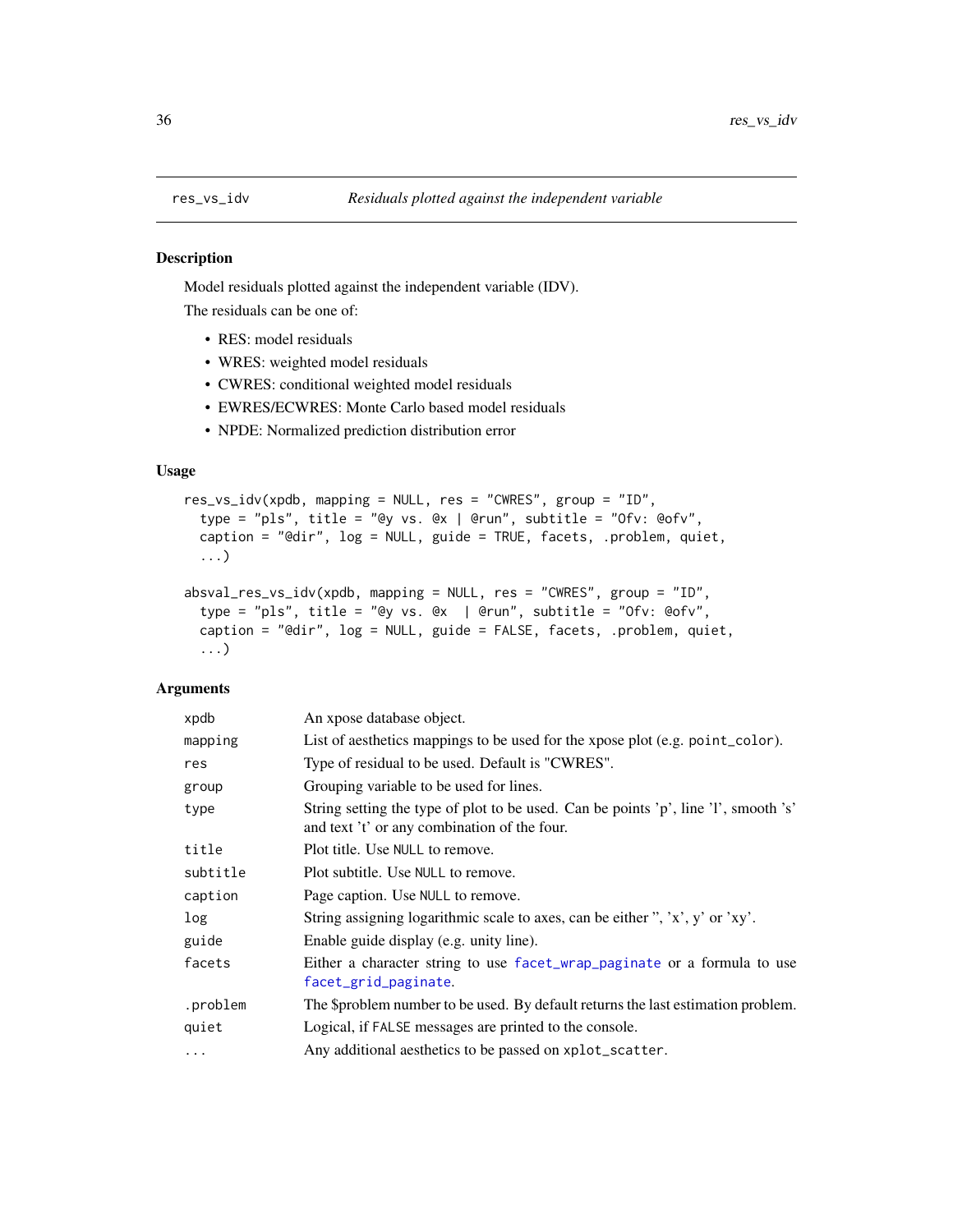#### <span id="page-36-0"></span>res\_vs\_pred 37

#### Layers mapping

Plots can be customized by mapping arguments to specific layers. The naming convention is layer\_option where layer is one of the names defined in the list below and option is any option supported by this layer e.g. point\_color = 'blue', smooth\_method = 'lm', etc.

- point: options to geom\_point
- line: options to geom\_line
- guide: options to geom\_abline
- smooth: options to geom\_smooth
- text: options to geom\_text
- xscale: options to scale\_x\_continuous or scale\_x\_log10
- yscale: options to scale\_y\_continuous or scale\_y\_log10

### Template titles

Template titles can be used to create highly informative diagnostics plots. They can be applied to any plot title, subtitle and caption. Template titles are defined via a single string containing key variables staring with a ' $@'$  (e.g. ' $@$ ofv') which will be replaced by their actual value when rendering the plot. For example ''@run, @nobs observations in @nind subjects'' would become ''run001, 1022 observations in 74 subjects''. The available key variables are listed under [template\\_titles](#page-43-1).

#### See Also

[xplot\\_scatter](#page-54-1)

#### Examples

```
# Standard residual
res_vs_idv(xpdb_ex_pk, res = c('IWRES', 'CWRES'))
```

```
# Absolute value of the residuals
absval_res_vs_idv(xpdb_ex_pk, res = 'CWRES')
```
res\_vs\_pred *Residuals plotted against population predictions*

#### **Description**

Model residuals plotted against population predictions (PRED).

The residuals can be one of:

- RES: model residuals
- WRES: weighted model residuals
- CWRES: conditional weighted model residuals
- EWRES/ECWRES: Monte Carlo based model residuals
- NPDE: Normalized prediction distribution error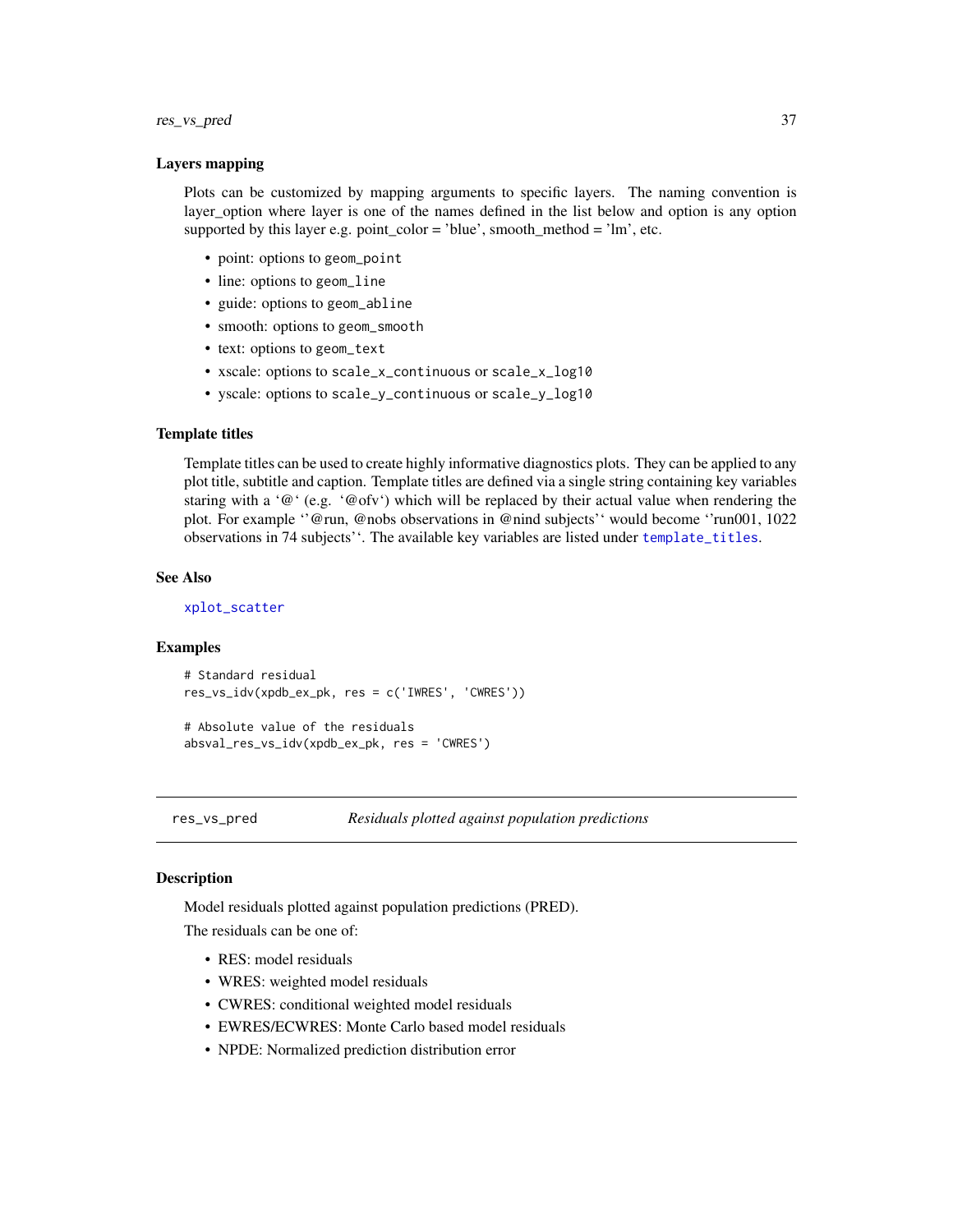### <span id="page-37-0"></span>Usage

```
res\_vs\_pred(xpdb, mapping = NULL, res = "CWRES", group = "ID",type = "pls", title = "@y vs. @x | @run", subtitle = "Ofv: @ofv",
 caption = "@dir", log = NULL, guide = TRUE, facets, .problem, quiet,
  ...)
absval_res_vs_pred(xpdb, mapping = NULL, res = "CWRES", group = "ID",type = "pls", title = "@y vs. @x | @run", subtitle = "Ofv: @ofv",
 caption = "@dir", log = NULL, guide = FALSE, facets, .problem, quiet,
  ...)
```
#### Arguments

| xpdb     | An xpose database object.                                                                                                           |
|----------|-------------------------------------------------------------------------------------------------------------------------------------|
| mapping  | List of aesthetics mappings to be used for the xpose plot (e.g. point_color).                                                       |
| res      | Type of residual to be used. Default is "CWRES".                                                                                    |
| group    | Grouping variable to be used for lines.                                                                                             |
| type     | String setting the type of plot to be used. Can be points 'p', line 'l', smooth 's'<br>and text 't' or any combination of the four. |
| title    | Plot title. Use NULL to remove.                                                                                                     |
| subtitle | Plot subtitle. Use NULL to remove.                                                                                                  |
| caption  | Page caption. Use NULL to remove.                                                                                                   |
| log      | String assigning logarithmic scale to axes, can be either ", 'x', y' or 'xy'.                                                       |
| guide    | Enable guide display (e.g. unity line).                                                                                             |
| facets   | Either a character string to use facet_wrap_paginate or a formula to use<br>facet_grid_paginate.                                    |
| .problem | The \$problem number to be used. By default returns the last estimation problem.                                                    |
| quiet    | Logical, if FALSE messages are printed to the console.                                                                              |
| $\cdots$ | Any additional aesthetics to be passed on xplot_scatter.                                                                            |

#### Layers mapping

Plots can be customized by mapping arguments to specific layers. The naming convention is layer\_option where layer is one of the names defined in the list below and option is any option supported by this layer e.g. point\_color = 'blue', smooth\_method = 'lm', etc.

- point: options to geom\_point
- line: options to geom\_line
- guide: options to geom\_abline
- smooth: options to geom\_smooth
- text: options to geom\_text
- xscale: options to scale\_x\_continuous or scale\_x\_log10
- yscale: options to scale\_y\_continuous or scale\_y\_log10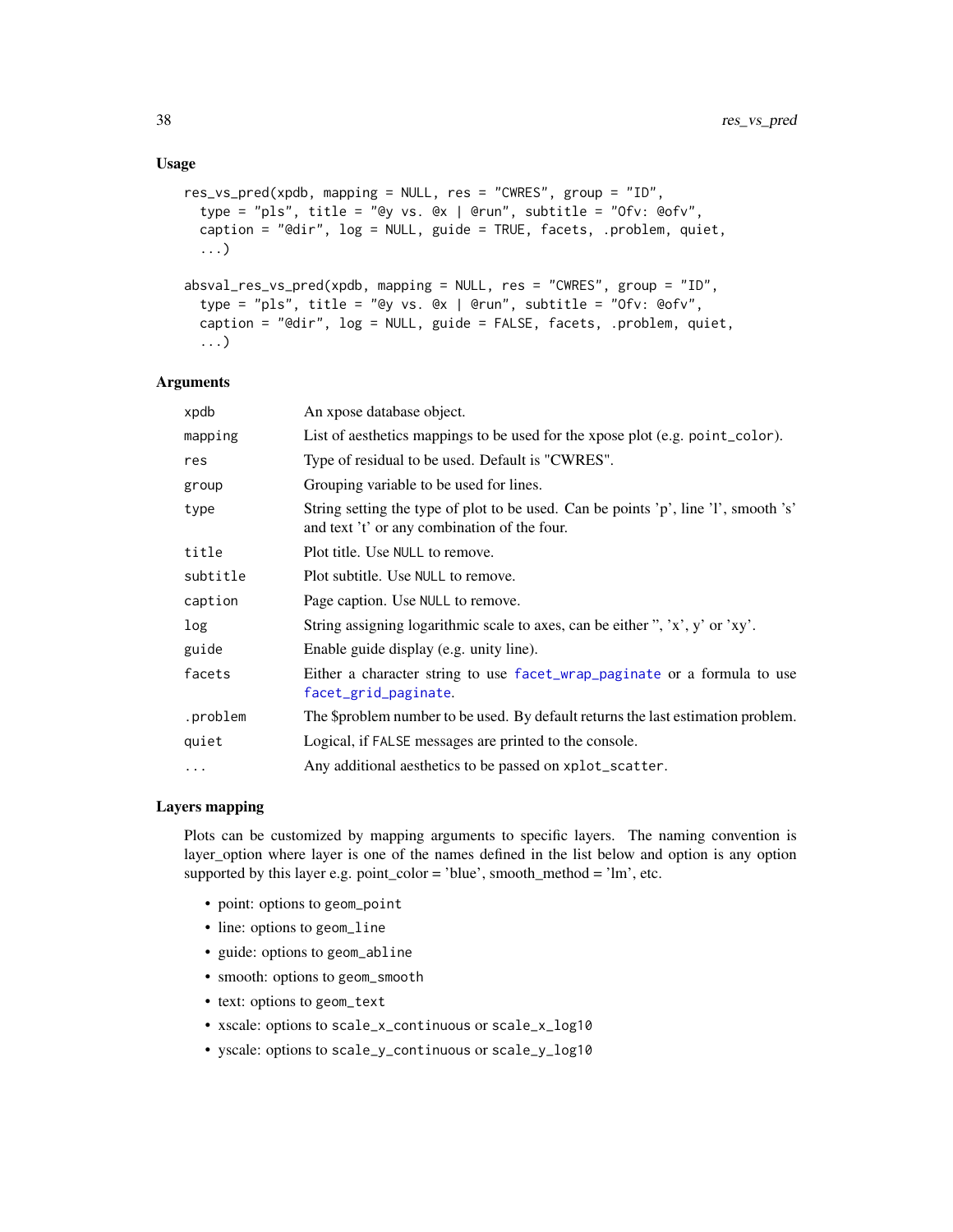#### <span id="page-38-0"></span>set\_vars 39

#### Faceting

Every xpose plot function has built-in faceting functionalities. Faceting arguments are passed to the functions [facet\\_wrap\\_paginate](#page-0-0) when the facets argument is a character string (e.g. facets = c('SEX', 'MED1')) or [facet\\_grid\\_paginate](#page-0-0) when facets is a formula (e.g. facets =  $SEX \sim MED1$ ). All xpose plot functions accept all the arguments for the [facet\\_wrap\\_paginate](#page-0-0) and [facet\\_grid\\_paginate](#page-0-0) functions e.g. dv\_vs\_ipred(xpdb\_ex\_pk,facets = SEX~MED1, ncol = 3, nrow = 3, page = 1, margins = TRUE, labeller =

Faceting options can either be defined in plot functions (e.g. dv\_vs\_ipred(xpdb\_ex\_pk,facets = 'SEX')) or assigned globally to an xpdb object via the xp\_theme (e.g. xpdb <- update\_themes(xpdb\_ex\_pk, xp\_theme =  $list(fa)$ In the latter example all plots generate from this xpdb will automatically be stratified by 'SEX'.

By default, some plot functions use a custom stratifying variable named 'variable', e.g. eta\_distrib(). When using the facets argument, 'variable' needs to be added manually e.g. facets = c('SEX', 'variable') or facets = c('SEX', 'variable'), but is optional, when using the facets argument in xp\_theme variable is automatically added whenever needed.

#### Template titles

Template titles can be used to create highly informative diagnostics plots. They can be applied to any plot title, subtitle and caption. Template titles are defined via a single string containing key variables staring with a '@' (e.g. '@ofv') which will be replaced by their actual value when rendering the plot. For example ''@run, @nobs observations in @nind subjects'' would become ''run001, 1022 observations in 74 subjects''. The available key variables are listed under [template\\_titles](#page-43-1).

### See Also

[xplot\\_scatter](#page-54-1)

#### Examples

```
# Standard residual
res_vs_pred(xpdb_ex_pk, res = c('IWRES', 'CWRES'))
# Absolute value of the residuals
```

```
absval_res_vs_pred(xpdb_ex_pk, res = 'CWRES')
```
set\_vars *Set variable type, label or units*

#### <span id="page-38-1"></span>Description

Function designed to change the type, label or unit associated with variables.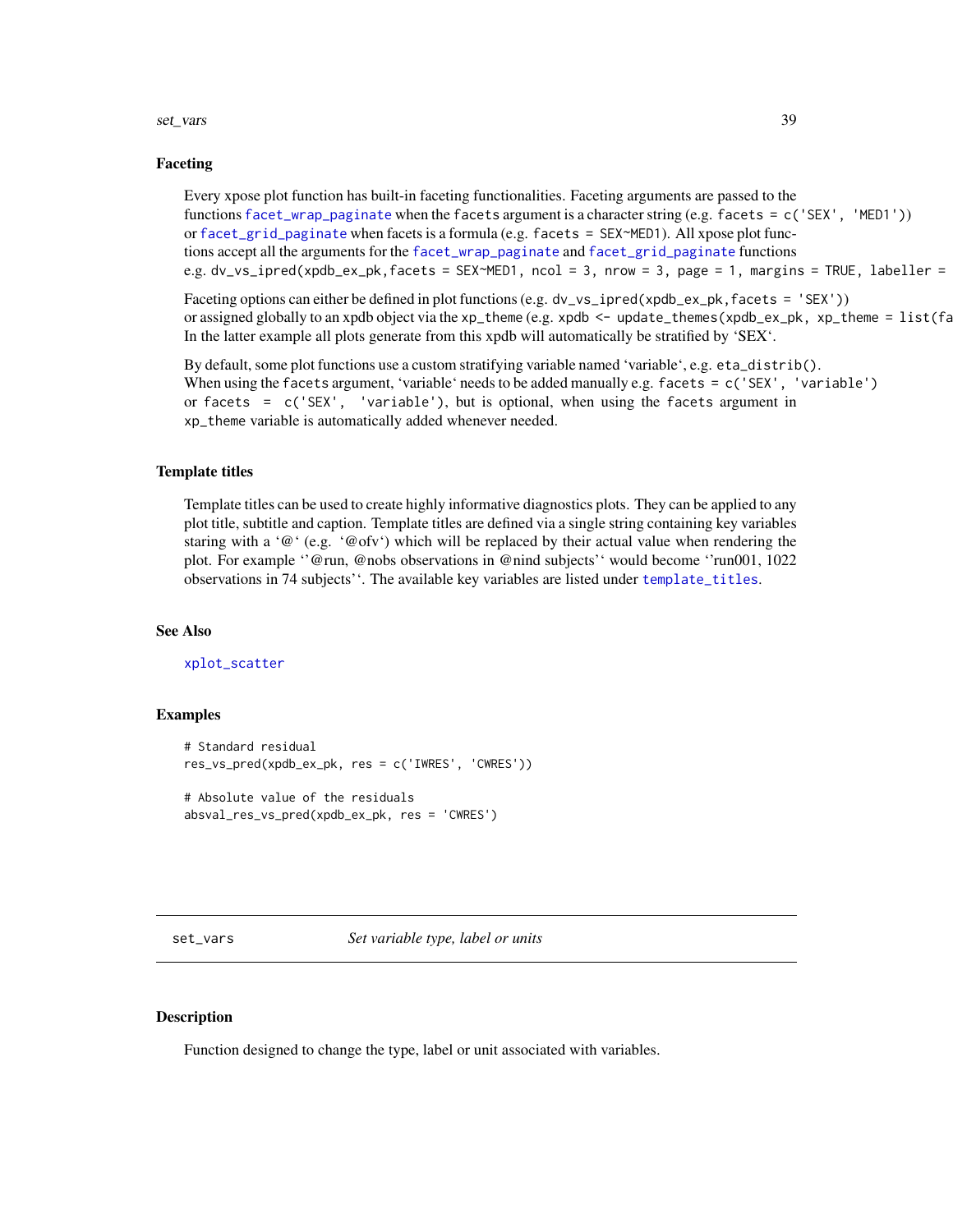### Usage

```
set_var_types(xpdb, .problem = NULL, ..., auto_factor = TRUE, quiet)
set_var_labels(xpdb, .problem = NULL, ..., quiet)
set_var_units(xpdb, .problem = NULL, ..., quiet)
```
### Arguments

| xpdb        | An xpose_data object.                                                                                                                                                                    |
|-------------|------------------------------------------------------------------------------------------------------------------------------------------------------------------------------------------|
| .problem    | The problem number to which the edits will be applied.                                                                                                                                   |
| $\ddots$    | Specifications of the edits to be made to the xpdb index. Edits are made as type<br>and variable pairs e.g. $idv = 'TAD'$ will assign $TAD$ to the type $idv$ (independent<br>variable). |
| auto_factor | With set_var_types only. If TRUE new columns assigned to the type 'catcov'<br>will be converted to factor.                                                                               |
| quiet       | Logical, if FALSE messages are printed to the console.                                                                                                                                   |
|             |                                                                                                                                                                                          |

### Value

An xpose\_data object

### Recognized variable types

- a: Compartments' amount
- amt: Dose amount
- catcov: Categorical covariate
- contcov: Continuous covariate
- dv: Dependent variable
- dvid: DV identifier
- eta: Eta
- evid: Event identifier
- id: Subject identifier
- idv: Independent variable
- ipred: Individual model predictions
- mdv: Missing dependent variable
- na: Not attributed
- occ: Occasion flag
- param: Model parameter
- pred: Typical model predictions
- res: Residuals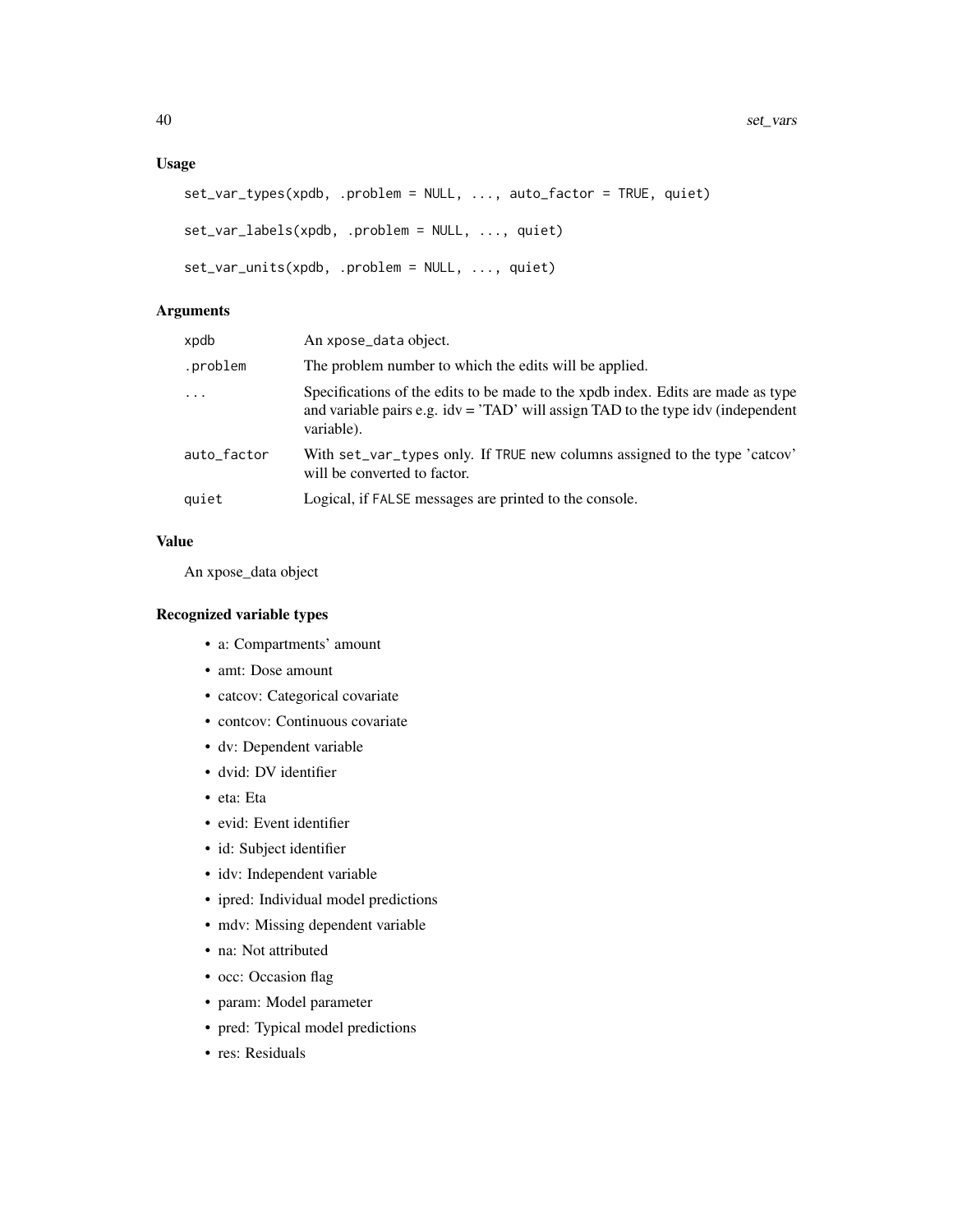### <span id="page-40-0"></span>subset\_xpdb 41

### See Also

[list\\_vars](#page-19-2)

#### Examples

```
# Change variable type
xpdb_2 <- set_var_types(xpdb_ex_pk, .problem = 1, idv = 'TAD')
# Change labels
xpdb_2 <- set_var_labels(xpdb_2, .problem = 1, ALAG1 = 'Lag time', CL = 'Clearance', V = 'Volume')
# Change units
xpdb_2 \leftarrow set\_var\_units(xpdb_2,.problem = 1, ALAG1 = 'h', CL = 'L/h', V = 'L')
```
subset\_xpdb *Subset datasets in an xpdb*

### Description

Use filter() to select rows/cases where conditions are true. Unlike base subsetting, rows where the condition evaluates to NA are dropped. Use slice() to select row/cases by their position

### Usage

## S3 method for class 'xpose\_data' filter(.data, ..., .problem, .source, .where)

## S3 method for class 'xpose\_data' slice(.data, ..., .problem, .source, .where)

## S3 method for class 'xpose\_data' distinct(.data, ..., .problem, .source, .where)

#### Arguments

| .data                   | An xpose database object.                                                                                                                                                                                         |
|-------------------------|-------------------------------------------------------------------------------------------------------------------------------------------------------------------------------------------------------------------|
| $\cdot$ $\cdot$ $\cdot$ | Name-value pairs of expressions. Use NULL to drop a variable.                                                                                                                                                     |
|                         | These arguments are automatically quoted and evaluated in the context of the<br>data frame. They support unquoting and splicing. See the dplyr vignette ("programming")<br>for an introduction to these concepts. |
| .problem                | The problem from which the data will be modified                                                                                                                                                                  |
| .source                 | The source of the data in the xpdb. Can either be 'data' or an output file extension<br>e.g. ' $phi'$ .                                                                                                           |
| .where                  | A vector of element names to be edited in special (e.g. $\cdot$ where = c('vpc_dat', 'aggr_obs')<br>with vpc).                                                                                                    |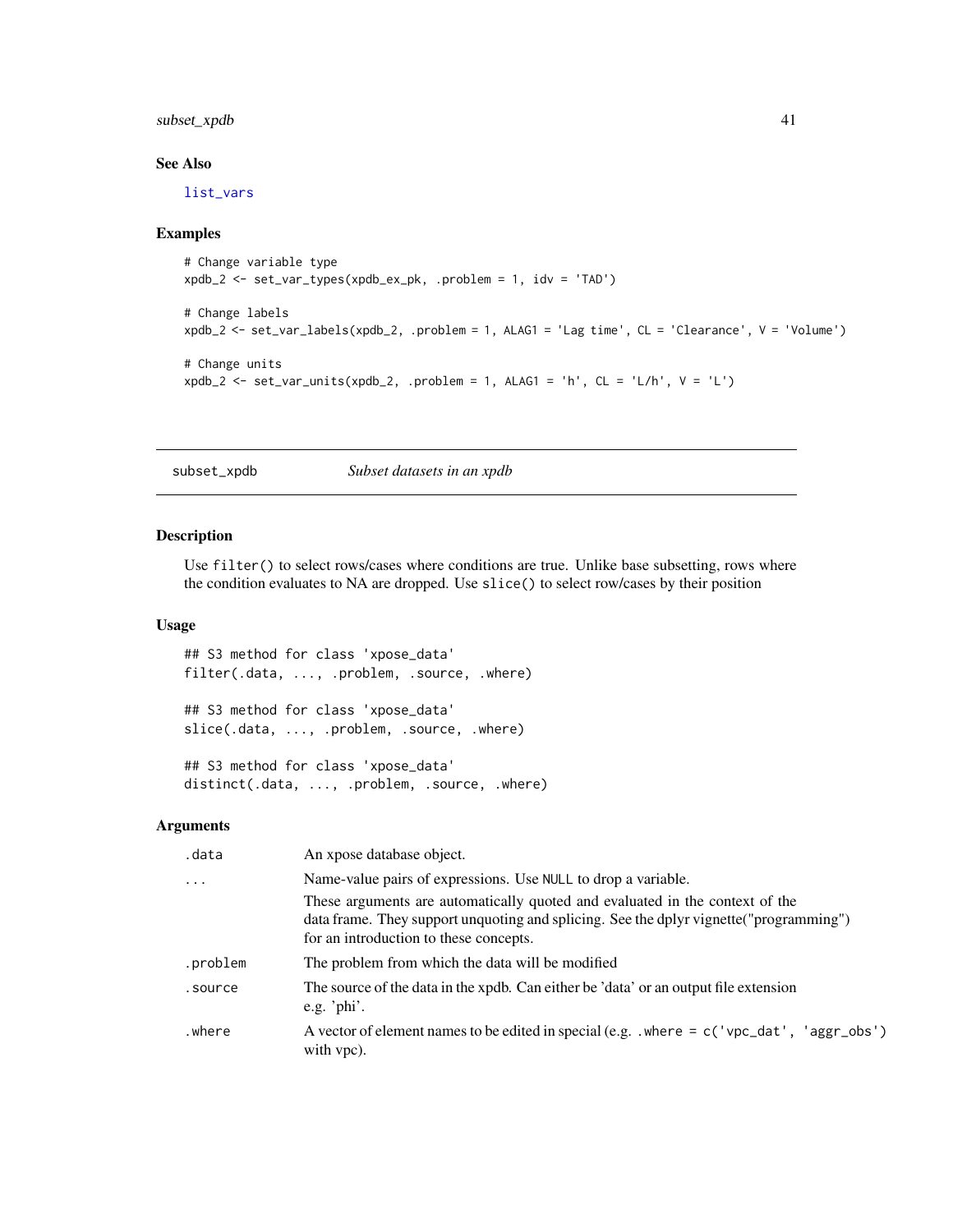### Examples

```
# Subset by condition
xpdb_ex_pk %>%
filter(DV < 1, .problem = 1) %>%
dv_vs_ipred()
# Subset by positions
xpdb_ex_pk %>%
 slice(1:100, .problem = 1) %>%
 dv_vs_ipred()
# Deduplicate rows
xpdb_ex_pk %>%
distinct(TIME, .problem = 1) %>%
 dv_vs_ipred()
```
summarize\_xpdb *Group/ungroup and summarize variables in an xpdb*

#### Description

group\_by() takes an existing table and converts it into a grouped table where operations are performed "by group". ungroup() removes grouping. summarize() reduces multiple values down to a single value.

### Usage

## S3 method for class 'xpose\_data' group\_by(.data, ..., .problem, .source, .where) ## S3 method for class 'xpose\_data' ungroup(x, ..., .problem, .source, .where) ## S3 method for class 'xpose\_data' summarize(.data, ..., .problem, .source, .where) ## S3 method for class 'xpose\_data' summarise(.data, ..., .problem, .source, .where)

#### Arguments

| .data    | An xpose database object.                                                                                                                                                                                         |
|----------|-------------------------------------------------------------------------------------------------------------------------------------------------------------------------------------------------------------------|
| .        | Name-value pairs of expressions. Use NULL to drop a variable.                                                                                                                                                     |
|          | These arguments are automatically quoted and evaluated in the context of the<br>data frame. They support unquoting and splicing. See the dplyr vignette ("programming")<br>for an introduction to these concepts. |
| .problem | The problem from which the data will be modified                                                                                                                                                                  |

<span id="page-41-0"></span>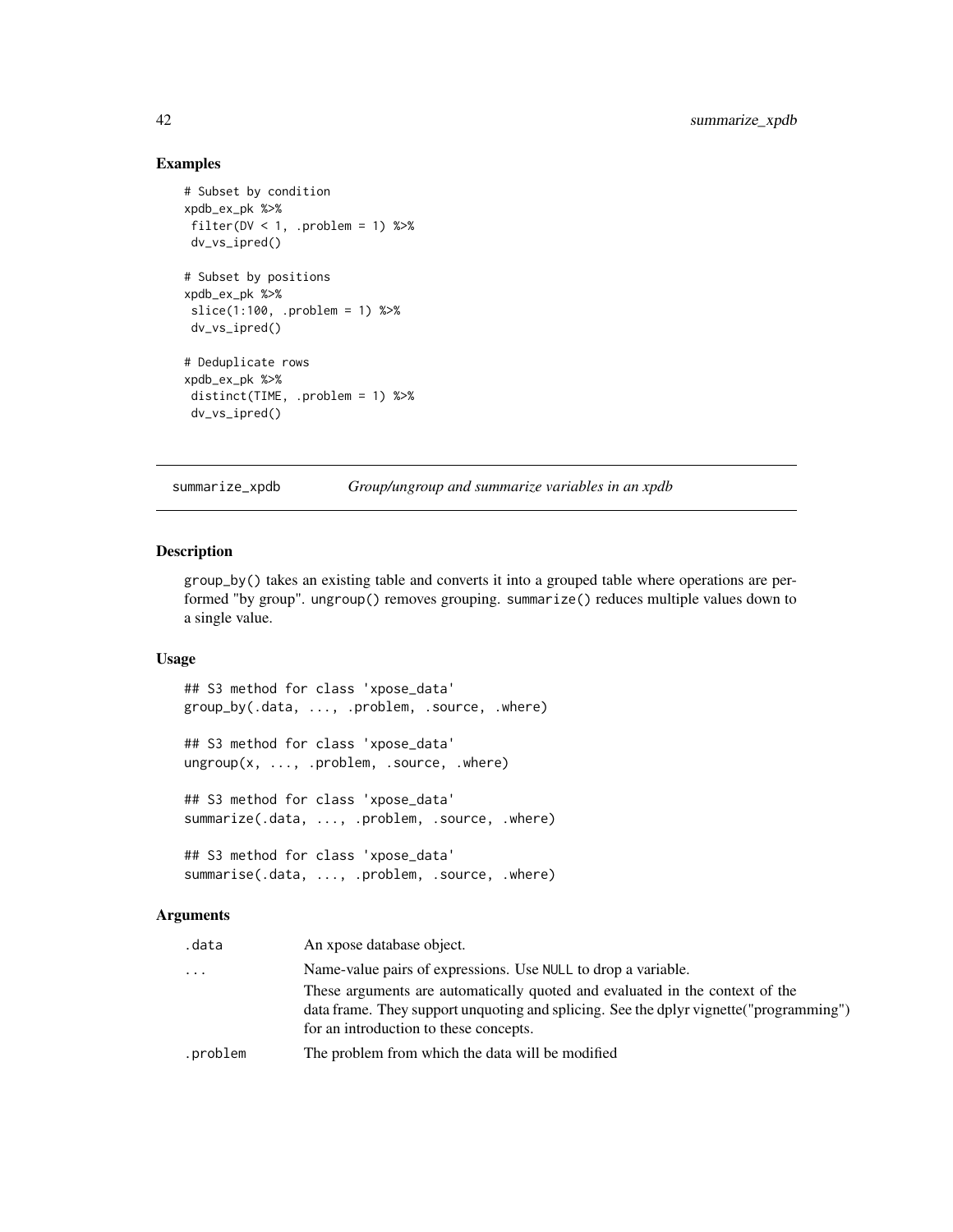<span id="page-42-0"></span>

| .source | The source of the data in the xpdb. Can either be 'data' or an output file extension<br>e.g. ' $\phi$ hi'.   |
|---------|--------------------------------------------------------------------------------------------------------------|
| .where  | A vector of element names to be edited in special (e.g. $\mu$ where = c('vpc_dat', 'aggr_obs')<br>with vpc). |
|         | Same as .data (used for consistency with dplyr functions).                                                   |

### Examples

```
# Create a distribution plot of Cmax
xpdb_ex_pk %>%
group_by(ID, SEX, .problem = 1) %>%
 summarize(CMAX = max(DV), .problem = 1) %>%
 ungroup(.problem = 1) %>%
 xplot\_distrib(aes(x = CMAX, density_fill = SEX), type = 'dr')
```
<span id="page-42-1"></span>summary.xpose\_data *Summarizing xpose\_data*

### Description

This function returns a summary of an [xpose\\_data](#page-56-1) to the console.

### Usage

```
## S3 method for class 'xpose_data'
summary(object, .problem = NULL, ...)
```
### Arguments

| object   | An xpose_data object generated with xpose_data.                         |
|----------|-------------------------------------------------------------------------|
| .problem | The problem to be used, by default returns the last one for each label. |
| $\cdots$ | Ignored in this function                                                |

### Examples

summary(xpdb\_ex\_pk)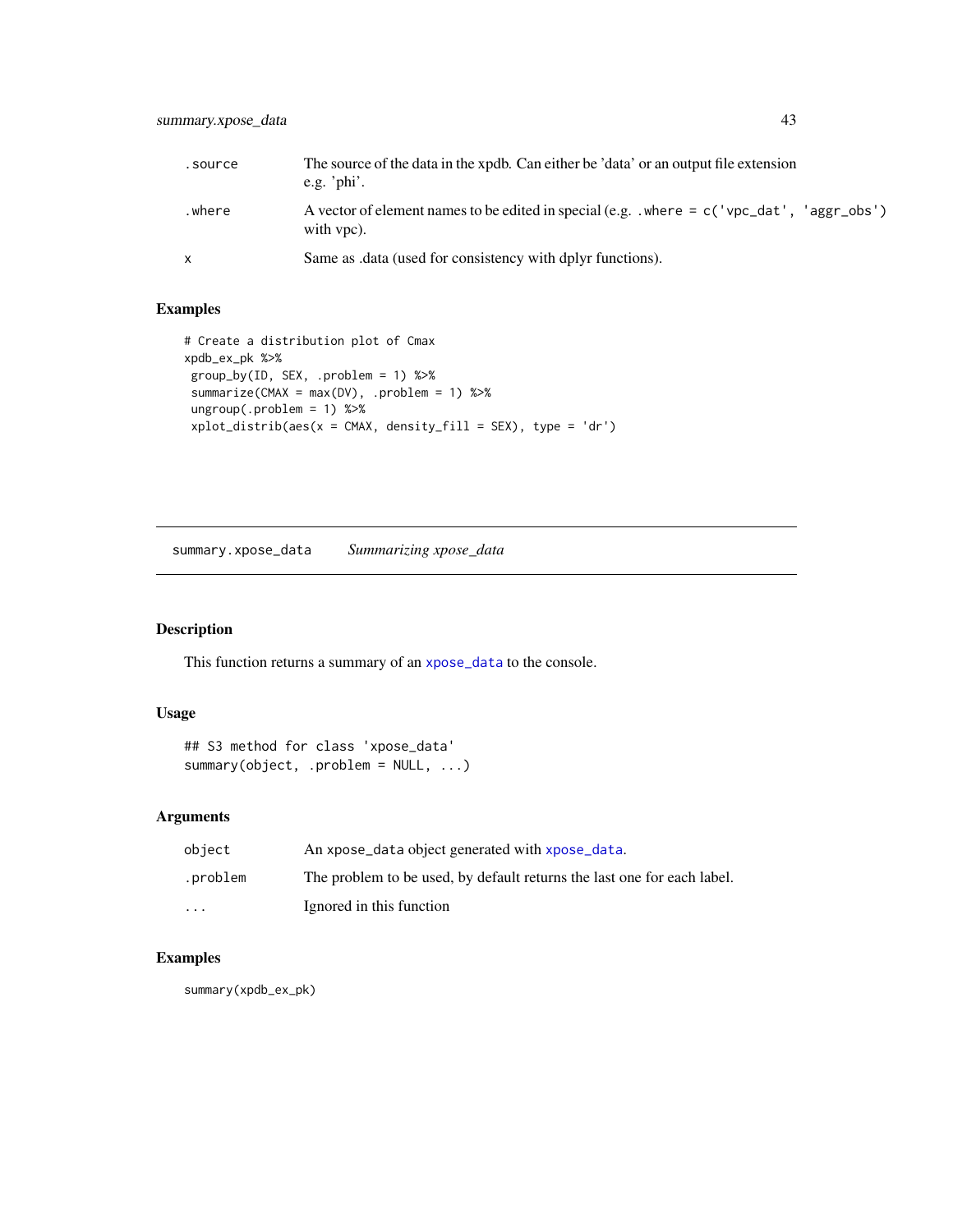<span id="page-43-1"></span><span id="page-43-0"></span>template\_titles *Template titles*

#### Description

Template titles can be used to create highly informative diagnostics plots. They can be applied to any plot title, subtitle, caption and the filename when saving with the [xpose\\_save](#page-57-1) function.

Template titles are defined via a single string containing key variables staring with a @ (e.g. @ofv) which will be replaced by their actual value when rendering the plot. For example '@run, @nobs observations in @nind subjects' would become 'run001, 1022 observations in 74 subjects'

Many key variables are available:

@condn Condition number

@covtime Covariance matrix runtime

@data Model input data used

@descr Model description

@dir Model directory

@epsshk Epsilon shrinkage

@errors Run errors (e.g termination error)

@esampleseed ESAMPLE seed number (used in NPDE)

@etashk Eta shrinkage

@file Model file name

@label Model label

@method Estimation method or sim

@nesample Number of ESAMPLE (used in NPDE)

@nind Number of individuals

@nobs Number of observations

@nsig Number of significant digits

@nsim Number of simulations

@ofv Objective function value

@page and @lastpage Are respectively the page number and the number of the last page when faceting on multiple pages

@probn Problem number

@plotfun Name of the plot function

@ref Reference model

@run Model run name

@runtime Estimation/Sim runtime

@software Software used (e.g. NONMEM)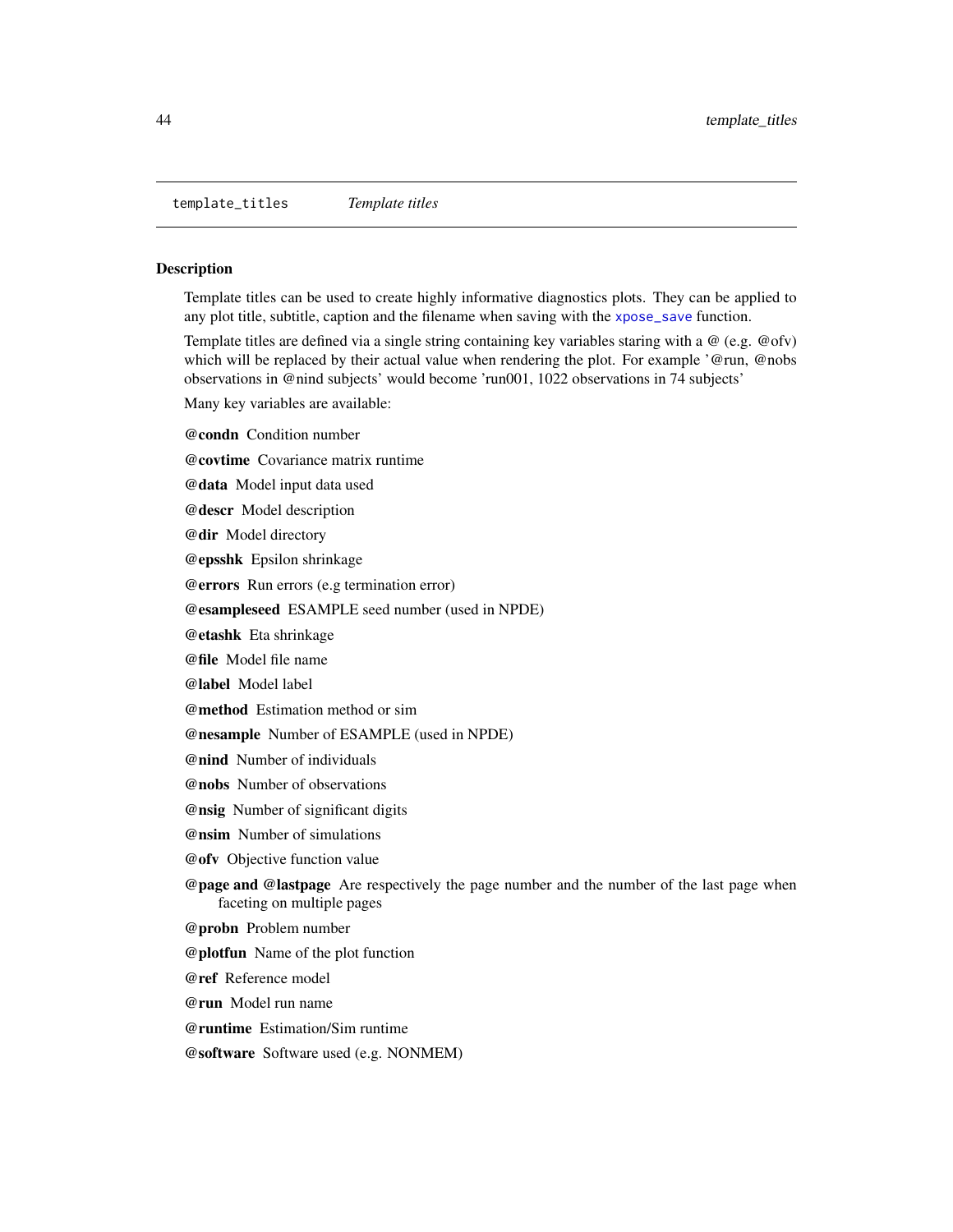<span id="page-44-0"></span>@simseed Simulation seed

@subroutine Differential equation solver

@timestart Run start time

@timestop Run stop time

@timeplot Time of the plot rendering

@term Termination message

@version Software version (e.g. 7.3)

@vpcci VPC confidence interval

@vpcdir VPC data directory

@vpclloq VPC lower limit of quantification

@vpcnsim Number of simulations for VPC

@vpcpi VPC prediction interval

@vpculoq VPC upper limit of quantification

@warnings Run warnings (e.g. boundary)

@x @y etc. Name of any ggplot2 variable used for mapping in an aes() type function

#### See Also

### [xpose\\_save](#page-57-1)

#### Examples

```
# Defined when creating a plot
dv_vs_ipred(xpdb_ex_pk,
           title = 'Qx vs. Qy',
           subtitle = '@ofv, @nind subjects, @nobs obs.',
           caption = '@run, @descr')
# Any label can be modified later on
dv_vs_ipred(xpdb_ex_pk, aes(point_color = SEX,
                           line_color = SEX)) +
labs(title = 'This runs is: @descr',
     color = 'Color scale for @run',
     x = 'IPRED for @nind subjects',
     subtitle = NULL)
```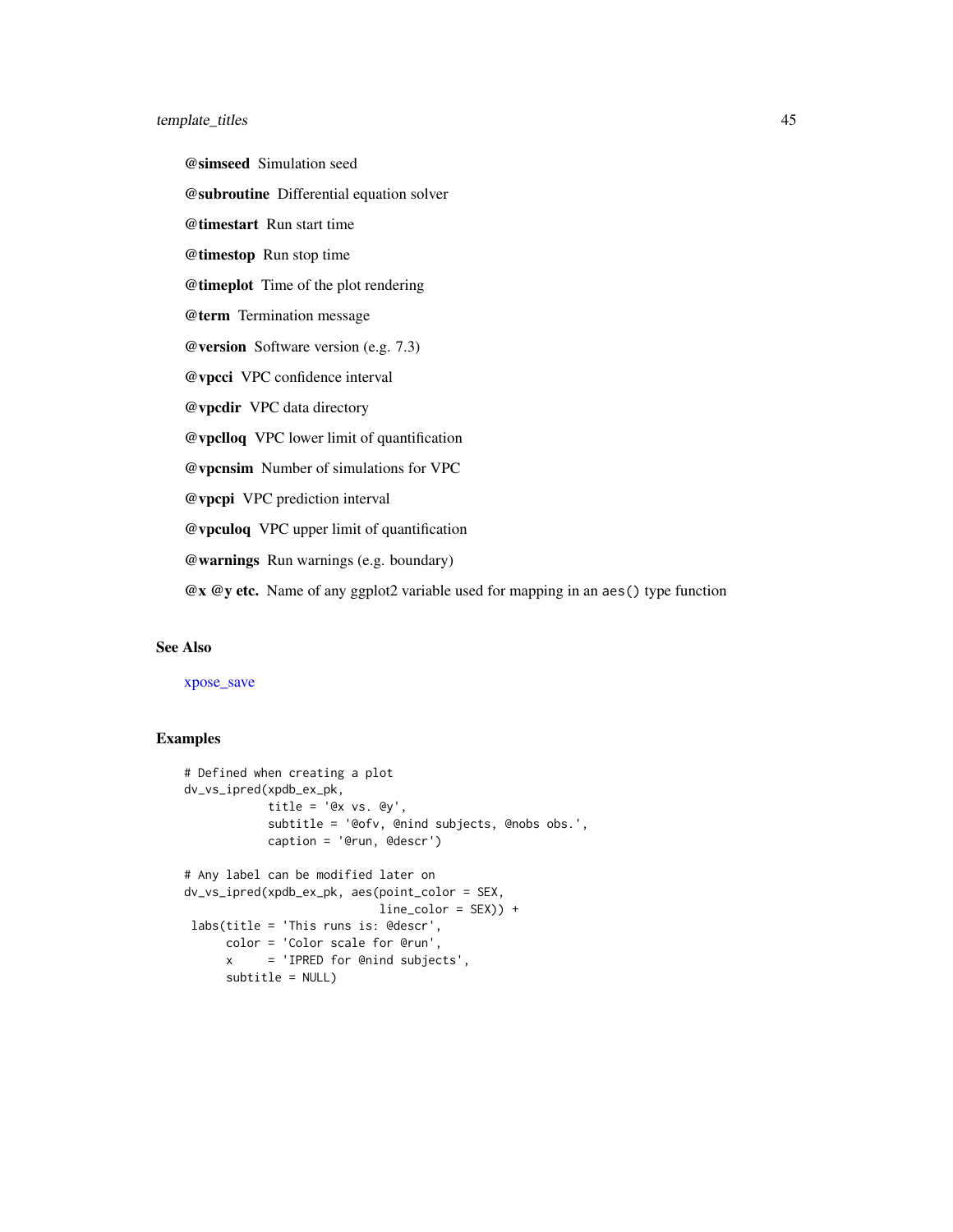<span id="page-45-0"></span>

#### Description

Create an xpose theme. This function will update the theme of an xpdb object. All plots generated with this xpdb will automatically use the defined xpose (xp\_theme) and ggplot2 (gg\_theme) themes.

#### Usage

```
update_themes(xpdb = NULL, gg_theme = NULL, xp_theme = NULL, quiet)
```
#### Arguments

| xpdb          | An xpose_data object generated with xpose_data.                                                                                    |
|---------------|------------------------------------------------------------------------------------------------------------------------------------|
| gg_theme      | A ggplot2 theme object (e.g. theme_classic).                                                                                       |
| $xp_{th}$ eme | An xpose theme or vector of modifications to the xpose theme (e.g. $c$ (point $\text{\_color{red}color = 'red',}$ )<br>. line lind |
| quiet         | Logical, if FALSE messages are printed to the console.                                                                             |

### Examples

```
# Before default theme
dv_vs_ipred(xpdb_ex_pk, facets = 'SEX')
# Updating the gg_theme and xp_theme
xpdb_ex_pk %>%
 update_themes(gg_theme = theme_bw(),
                xp_theme = list(point_color = 'blue',
                                line_color = 'blue')) %>%
 dv_vs_ipred(facets = 'SEX')
```
<span id="page-45-1"></span>vpc *Visual predictive checks*

#### Description

Generate visual predictive checks (VPC)

#### Usage

```
vpc(xpdb, vpc_type = NULL, mapping = NULL, smooth = TRUE, type = "alpr",
  title = "Visual predictive checks | @run",
  subtitle = "Number of simulations: @vpcnsim, confidence interval: @vpcci%",
  caption = "@vpcdir", log = NULL, guide = TRUE, gg_theme, xp_theme,
  facets, quiet, area_fill = c("steelblue3", "grey60", "steelblue3"),
  line_linetype = c("93", "solid", "93"), ...)
```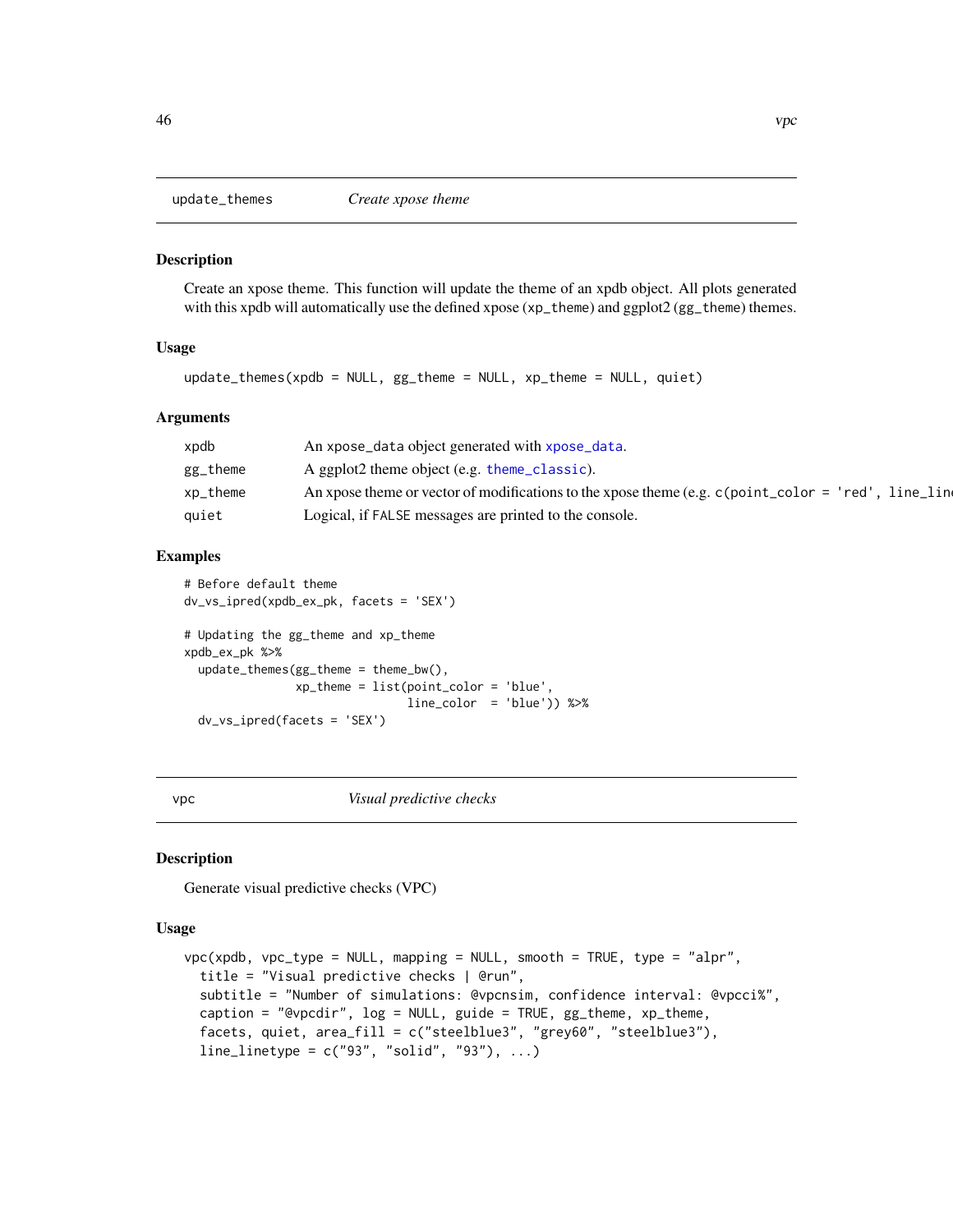#### <span id="page-46-0"></span> $\vee$  vpc  $\vee$  47

### Arguments

| xpdb          | An xpose database object.                                                                                                                                                                    |
|---------------|----------------------------------------------------------------------------------------------------------------------------------------------------------------------------------------------|
| vpc_type      | Only used when multiple vpc data are present in the same xpdb. The type of<br>vpc to be created. Can be one of can be one of: 'continuous', 'categorical',<br>'censored' or 'time-to-event'. |
| mapping       | List of aesthetics mappings to be used for the xpose plot (e.g. point_color).                                                                                                                |
| smooth        | Should the bins be smoothed (connect bin midpoints, default) or shown as rect-<br>angular boxes.                                                                                             |
| type          | String setting the type of plot to be used. Can be points 'p', line 'l', area 'a', rug<br>'r' and text 't' or any combination of the five.                                                   |
| title         | Plot title. Use NULL to remove.                                                                                                                                                              |
| subtitle      | Plot subtitle. Use NULL to remove.                                                                                                                                                           |
| caption       | Page caption. Use NULL to remove.                                                                                                                                                            |
| log           | String assigning logarithmic scale to axes, can be either ", 'x', y' or 'xy'.                                                                                                                |
| guide         | Enable guide display in vpc continuous (e.g. lloq and uloq lines).                                                                                                                           |
| gg_theme      | A ggplot2 theme object (e.g. theme_classic).                                                                                                                                                 |
| xp_theme      | An xpose theme or vector of modifications to the xpose theme (e.g. $c$ (point_color = 'red', line_line                                                                                       |
| facets        | Either a character string to use facet_wrap or a formula to use facet_grid.                                                                                                                  |
| quiet         | Logical, if FALSE messages are printed to the console.                                                                                                                                       |
| area_fill     | Shaded areas filling color, should be a vector of 3 values (i.e. low, med, high).                                                                                                            |
| line_linetype | Lines linetype, should be a vector of 3 values (i.e. low, med, high).                                                                                                                        |
| $\cdots$      | any additional aesthetics.                                                                                                                                                                   |

### Layers mapping

Plots can be customized by mapping arguments to specific layers. The naming convention is layer\_option where layer is one of the names defined in the list below and option is any option supported by this layer e.g. point\_color = 'blue', area\_fill = 'green', etc.

- point: options to geom\_point
- line: options to geom\_line
- area: options to geom\_ribbon (smooth = TRUE) or geom\_rect (smooth = FALSE)
- rug: options to geom\_rug
- text: options to geom\_text
- guide: options to geom\_hline
- xscale: options to scale\_x\_continuous or scale\_x\_log10
- yscale: options to scale\_y\_continuous or scale\_y\_log10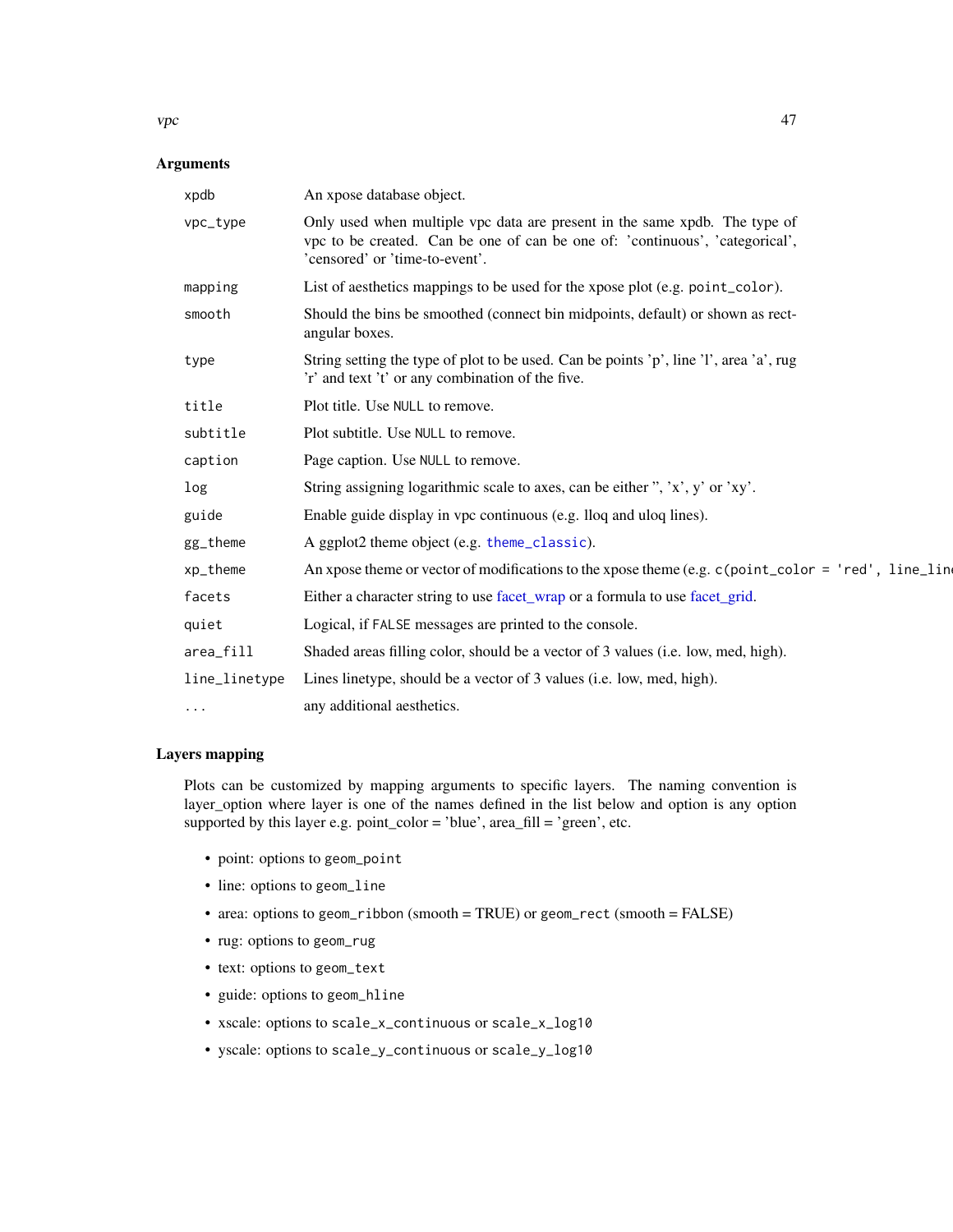#### Faceting

Every xpose plot function has built-in faceting functionalities. Faceting arguments are passed to the functions [facet\\_wrap\\_paginate](#page-0-0) when the facets argument is a character string (e.g. facets = c('SEX', 'MED1')) or [facet\\_grid\\_paginate](#page-0-0) when facets is a formula (e.g. facets = SEX~MED1). All xpose plot functions accept all the arguments for the [facet\\_wrap\\_paginate](#page-0-0) and [facet\\_grid\\_paginate](#page-0-0) functions e.g. dv\_vs\_ipred(xpdb\_ex\_pk,facets = SEX~MED1, ncol = 3, nrow = 3, page = 1, margins = TRUE, labeller =

Faceting options can either be defined in plot functions (e.g. dv\_vs\_ipred(xpdb\_ex\_pk, facets = 'SEX')) or assigned globally to an xpdb object via the xp\_theme (e.g. xpdb  $\leq$  - update\_themes(xpdb\_ex\_pk, xp\_theme =  $list(fa)$ In the latter example all plots generate from this xpdb will automatically be stratified by 'SEX'.

By default, some plot functions use a custom stratifying variable named 'variable', e.g. eta\_distrib(). When using the facets argument, 'variable' needs to be added manually e.g. facets = c('SEX', 'variable') or facets =  $c('SEX', 'variable'), but is optional, when using the facets argument in$ xp\_theme variable is automatically added whenever needed.

Every xpose plot function has built-in faceting functionalities. Faceting arguments are passed to the functions [facet\\_wrap\\_paginate](#page-0-0) when the facets argument is a character string (e.g. facets = c('SEX', 'MED1')) or [facet\\_grid\\_paginate](#page-0-0) when facets is a formula (e.g. facets = SEX~MED1). All xpose plot functions accept all the arguments for the [facet\\_wrap\\_paginate](#page-0-0) and [facet\\_grid\\_paginate](#page-0-0) functions e.g. dv\_vs\_ipred(xpdb\_ex\_pk,facets = SEX~MED1, ncol = 3, nrow = 3, page = 1, margins = TRUE, labeller =

Faceting options can either be defined in plot functions (e.g. dv\_vs\_ipred(xpdb\_ex\_pk, facets = 'SEX')) or assigned globally to an xpdb object via the xp\_theme (e.g. xpdb  $\leq$  - update\_themes(xpdb\_ex\_pk, xp\_theme =  $list(fa)$ In the latter example all plots generate from this xpdb will automatically be stratified by 'SEX'.

By default, some plot functions use a custom stratifying variable named 'variable', e.g. eta\_distrib(). When using the facets argument, 'variable' needs to be added manually e.g. facets = c('SEX', 'variable') or facets =  $c('SEX', 'variable'), but is optional, when using the facets argument in$ xp\_theme variable is automatically added whenever needed.

#### Template titles

Template titles can be used to create highly informative diagnostics plots. They can be applied to any plot title, subtitle and caption. Template titles are defined via a single string containing key variables staring with a ' $@'$  (e.g. ' $@$  ofv') which will be replaced by their actual value when rendering the plot. For example ''@run, @nobs observations in @nind subjects'' would become ''run001, 1022 observations in 74 subjects''. The available key variables are listed under [template\\_titles](#page-43-1).

#### See Also

```
vpc_data
```
#### Examples

```
xpdb_ex_pk %>%
vpc\_data(opt = vpc\_opt(n\_bins = 7)) %>%
 vpc()
```
<span id="page-47-0"></span>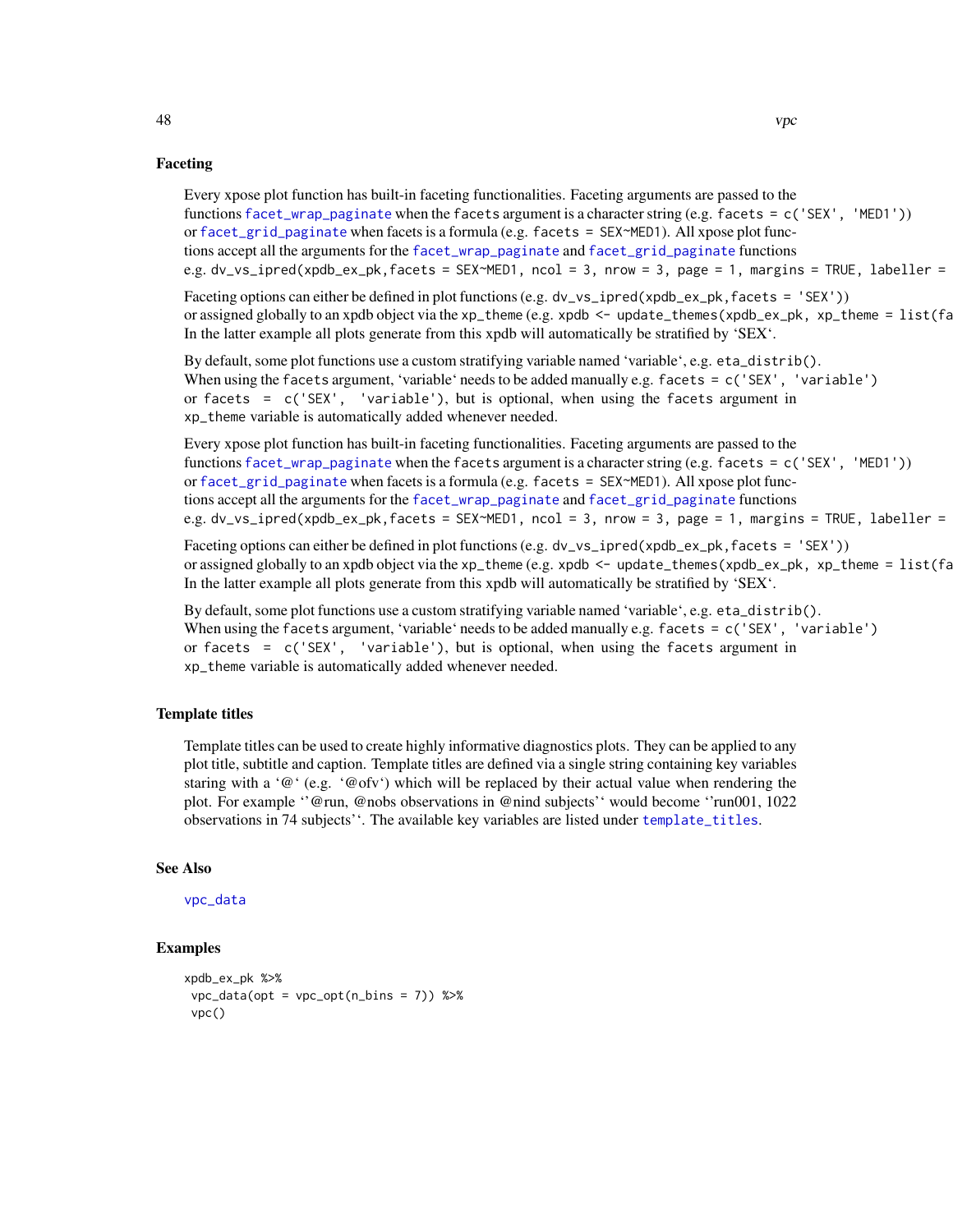<span id="page-48-1"></span><span id="page-48-0"></span>

### Description

Generate visual predictive checks (VPC) data

### Usage

```
vpc_data(xpdb, opt, stratify, vpc_type = c("continuous", "categorical",
  "censored", "time-to-event"), psn_folder = NULL, psn_bins = FALSE,
 obs_problem = NULL, sim_problem = NULL, quiet)
```
### Arguments

| xpdb        | An xpose database object.                                                                                                                                                                                                                                                                                                                                                                                                                                                                                |
|-------------|----------------------------------------------------------------------------------------------------------------------------------------------------------------------------------------------------------------------------------------------------------------------------------------------------------------------------------------------------------------------------------------------------------------------------------------------------------------------------------------------------------|
| opt         | A list of options regarding binning, pi and ci computation. For more information<br>see vpc_opt.                                                                                                                                                                                                                                                                                                                                                                                                         |
| stratify    | Either a character string or a formula to stratify the data. For 'categorical' vpcs<br>the stratification fixed to the different categories.                                                                                                                                                                                                                                                                                                                                                             |
| vpc_type    | A string specifying the type of VPC to be created, can be one of: 'continuous',<br>'categorical', 'censored' or 'time-to-event'.                                                                                                                                                                                                                                                                                                                                                                         |
| psn_folder  | Specify a PsN-generated VPC-folder.                                                                                                                                                                                                                                                                                                                                                                                                                                                                      |
| psn_bins    | Only used with argument psn_folder. If TRUE bins will be inputed from the<br>PsN vpc_bins.txt file. If FALSE (default) bins will be re-calculated in R. Note<br>that when psn_bins = TRUE only the first bin array will be used and applied to<br>all panels as it is not currently possible to define per panel binning in xpose. In<br>addition when $psn_bins = TRUE$ is used along with $vpc(smooth = FALSE)$ the<br>observations lines may not be centered in the bins. Check the output carefully. |
| obs_problem | Alternative to the option 'psn_folder'. The \$problem number to be used for<br>observations. By default returns the last estimation problem.                                                                                                                                                                                                                                                                                                                                                             |
| sim_problem | Alternative to the option 'psn_folder'. The \$problem number to be used for<br>simulations. By default returns the last simulation problem.                                                                                                                                                                                                                                                                                                                                                              |
| quiet       | Logical, if FALSE messages are printed to the console.                                                                                                                                                                                                                                                                                                                                                                                                                                                   |
| .           | any additional aesthetics.                                                                                                                                                                                                                                                                                                                                                                                                                                                                               |

### See Also

[vpc](#page-45-1) [vpc\\_opt](#page-49-1)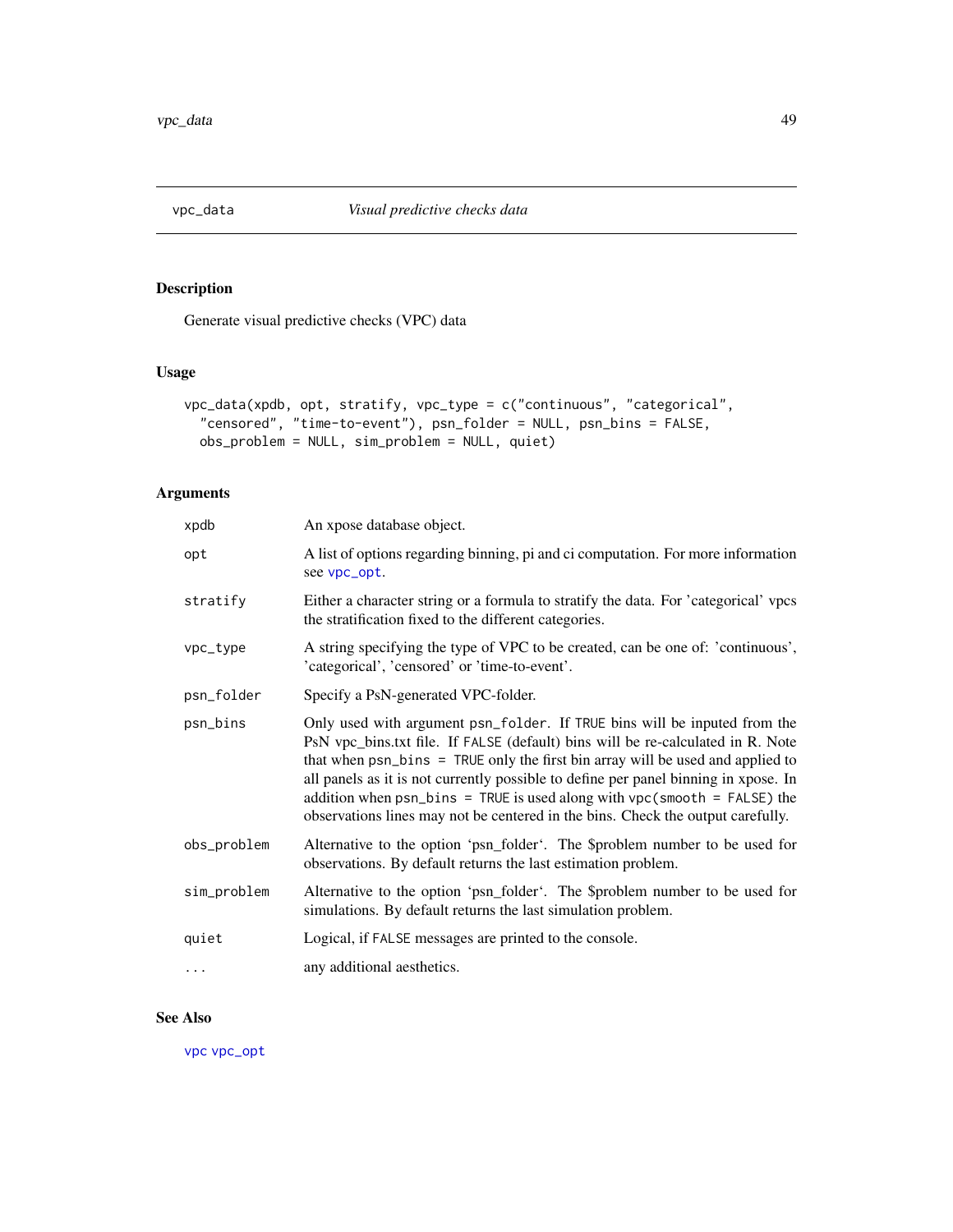### Examples

```
## Not run:
xpdb_ex_pk %>%
vpc_data() %>%
vpc()
## End(Not run)
```
<span id="page-49-1"></span>vpc\_opt *Generate a list of options for VPC data generation*

### Description

Provide a list of options to vpc\_data function.

### Usage

```
vpc_opt(bins = "jenks", n_bins = "auto", bin_mid = "mean",
 pred\_corr = FALSE, pred\_corr\_lower\_bnd = 0, pi = c(0.025, 0.975),ci = c(0.025, 0.975), 1log = NULL, uloq = NULL, rtte = FALSE,rtte_calc_diff = TRUE, events = NULL, kmmc = NULL,
  reverse_prob = FALSE, as_percentage = TRUE)
```
### Arguments

| bins                | Binning method, can be one of 'density', 'time', 'data', 'none', or one of the<br>approaches available in classInterval() such as 'jenks' (default), 'pretty', or<br>a numeric vector specifying the bin separators. |
|---------------------|----------------------------------------------------------------------------------------------------------------------------------------------------------------------------------------------------------------------|
| n_bins              | When using the 'auto' binning method, what number of bins to aim for.                                                                                                                                                |
| bin_mid             | Specify how to is the mid bin value calculated, can be either 'mean' for the mean<br>of all time points (default) or 'middle' to use the average of the bin boundaries.                                              |
| pred_corr           | Option reserved to continuous VPC. Logical, should a prediction correction<br>(pcVPC) of the data be used.                                                                                                           |
| pred_corr_lower_bnd |                                                                                                                                                                                                                      |
|                     | Option reserved to continuous VPC. Lower bound for the prediction-correction.                                                                                                                                        |
| рi                  | Option reserved to continuous VPC. Simulated prediction interval to plot. De-<br>fault is $c(0.05, 0.95)$ .                                                                                                          |
| сi                  | Confidence interval around the percentiles to plot. Default is $c(0.05, 0.95)$                                                                                                                                       |
| lloq                | Number or NULL indicating lower limit of quantification. Default is NULL.                                                                                                                                            |
| uloq                | Number or NULL indicating upper limit of quantification. Default is NULL.                                                                                                                                            |
| rtte                | Option reserved to time-to-event VPC. Is the data repeated time-to-event (RTTE)<br>TRUE or single time-to-event (TTE) FALSE.                                                                                         |

<span id="page-49-0"></span>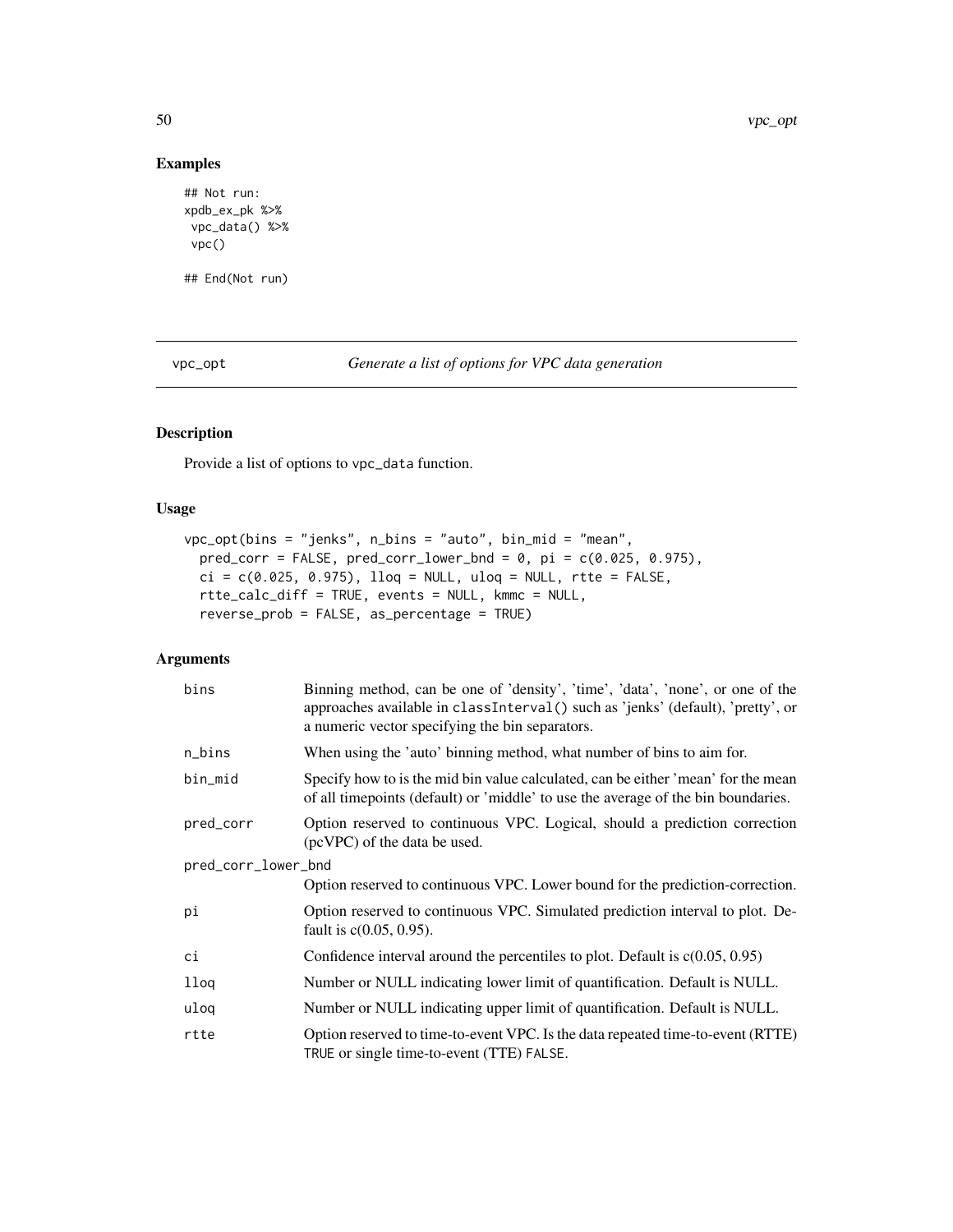<span id="page-50-0"></span>

|               | rtte_calc_diff Option reserved to time-to-event VPC. Should the time be recalculated? When<br>simulating in NONMEM, you will probably need to set this to TRUE to recalcu-<br>late the TIME to the relative time between events (unless you output the time<br>difference between events and specify that as independent variable in the index. |
|---------------|-------------------------------------------------------------------------------------------------------------------------------------------------------------------------------------------------------------------------------------------------------------------------------------------------------------------------------------------------|
| events        | Option reserved to time-to-event VPC. Numeric vector describing which events<br>to show a VPC for when repeated TTE data, e.g. $c(1:4)$ . Default is NULL, which<br>shows all events.                                                                                                                                                           |
| kmmc          | Option reserved to time-to-event VPC. Either NULL for regular TTE VPC (de-<br>fault), or a variable name for a KMMC plot (e.g. 'WT').                                                                                                                                                                                                           |
| reverse_prob  | Option reserved to time-to-event VPC. Should the probability be reversed (i.e.<br>plot 1-probability).                                                                                                                                                                                                                                          |
| as_percentage | Should the Y-scale be in percent (0-100) TRUE (default), or standard (0-1) FALSE.                                                                                                                                                                                                                                                               |

### See Also

[vpc](#page-45-1) [vpc\\_data](#page-48-1)

### Examples

vpc\_opt()

xpdb\_ex\_pk xpose\_data *examples*

### Description

Moxonidine xpose\_data example.

### Format

An xpose\_data object

### Source

[Moxonidine model:](http://link.springer.com/article/10.1023/A:1020561807903) Assumption Testing in Population Pharmacokinetic Models: Illustrated with an Analysis of Moxonidine Data from Congestive Heart Failure Patients. Journal of Pharmacokinetics and Biopharmaceutics. 26(2):207–246 (1998).

### Examples

print(xpdb\_ex\_pk)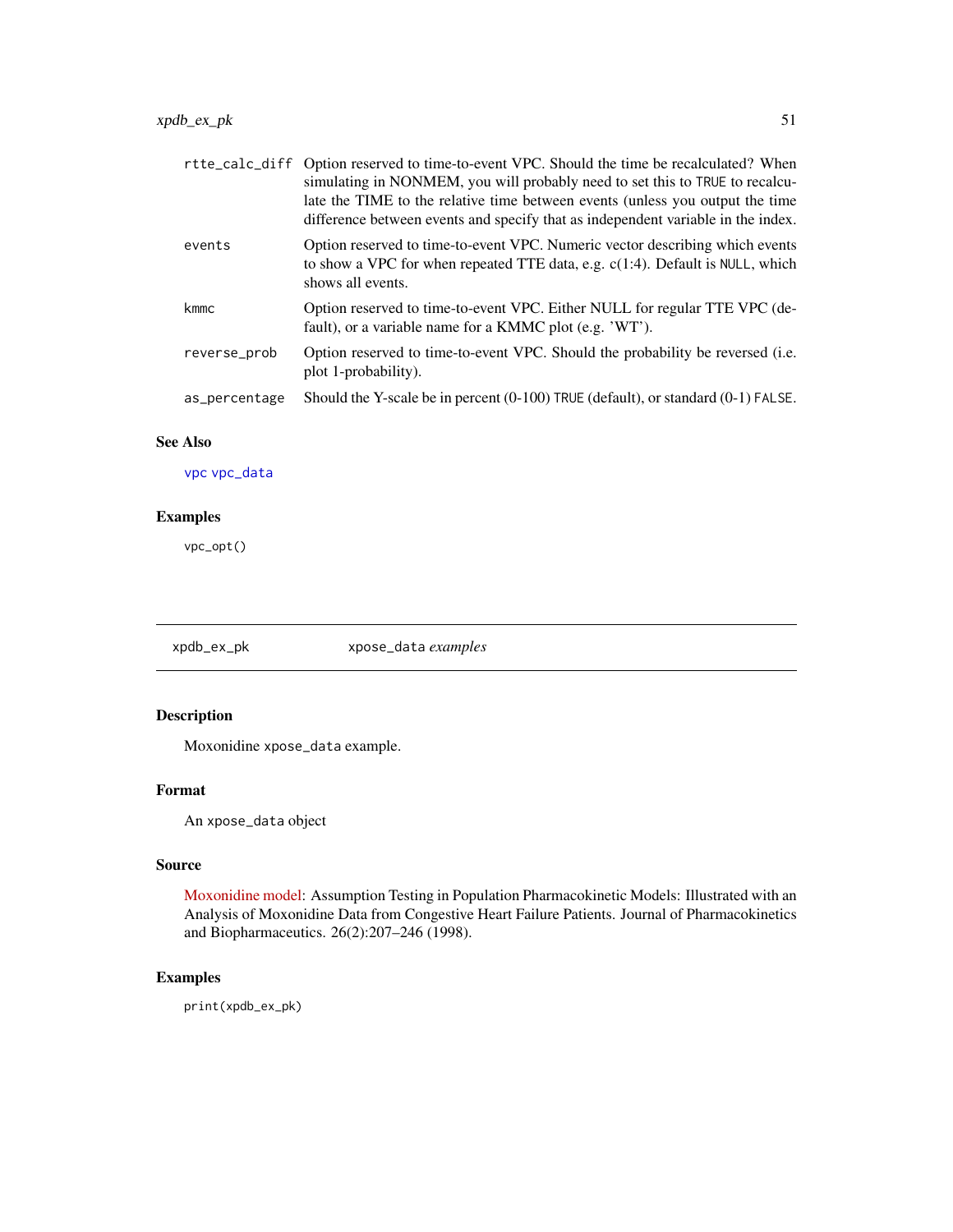<span id="page-51-1"></span><span id="page-51-0"></span>

### Description

Manually generate distribution plots from an xpdb object.

### Usage

```
xplot_distrib(xpdb, mapping = NULL, type = "hr", guide = FALSE,
 xscale = "continuous", yscale = "continuous", title = NULL,
  subtitle = NULL, caption = NULL, plot_name = "density_plot", gg_theme,
  xp_theme, opt, quiet, ...)
```
### Arguments

| xpdb      | An xpose_data object generated with xpose_data.                                                                            |
|-----------|----------------------------------------------------------------------------------------------------------------------------|
| mapping   | List of aesthetics mappings to be used for the xpose plot (e.g. point_color).                                              |
| type      | String setting the type of plot to be used. Can be histogram 'h', density 'd', rug<br>'r' or any combination of the three. |
| guide     | Should the guide (e.g. reference distribution) be displayed.                                                               |
| xscale    | Scale type for x axis (e.g. 'continuous', 'discrete', 'log10').                                                            |
| yscale    | Scale type for y axis (e.g. 'continuous', 'discrete', 'log10').                                                            |
| title     | Plot title. Use NULL to remove.                                                                                            |
| subtitle  | Plot subtitle. Use NULL to remove.                                                                                         |
| caption   | Page caption. Use NULL to remove.                                                                                          |
| plot_name | Name to be used by xpose_save() when saving the plot.                                                                      |
| gg_theme  | A ggplot2 theme object (e.g. theme_classic).                                                                               |
| xp_theme  | An xpose theme or vector of modifications to the xpose theme (e.g. c(point_color = 'red', line_line                        |
| opt       | A list of options in order to create appropriate data input for ggplot2. For more<br>information see data_opt.             |
| quiet     | Logical, if FALSE messages are printed to the console.                                                                     |
| $\cdots$  | Any additional aesthetics.                                                                                                 |
|           |                                                                                                                            |

#### Layers mapping

Plots can be customized by mapping arguments to specific layers. The naming convention is layer\_option where layer is one of the names defined in the list below and option is any option supported by this layer e.g. histogram\_fill = 'blue',  $rug\_sides = 'b'$ , etc.

- histogram: options to geom\_histogram
- density: options to geom\_density
- rug: options to geom\_rug
- xscale: options to scale\_x\_continuous or scale\_x\_log10
- yscale: options to scale\_y\_continuous or scale\_y\_log10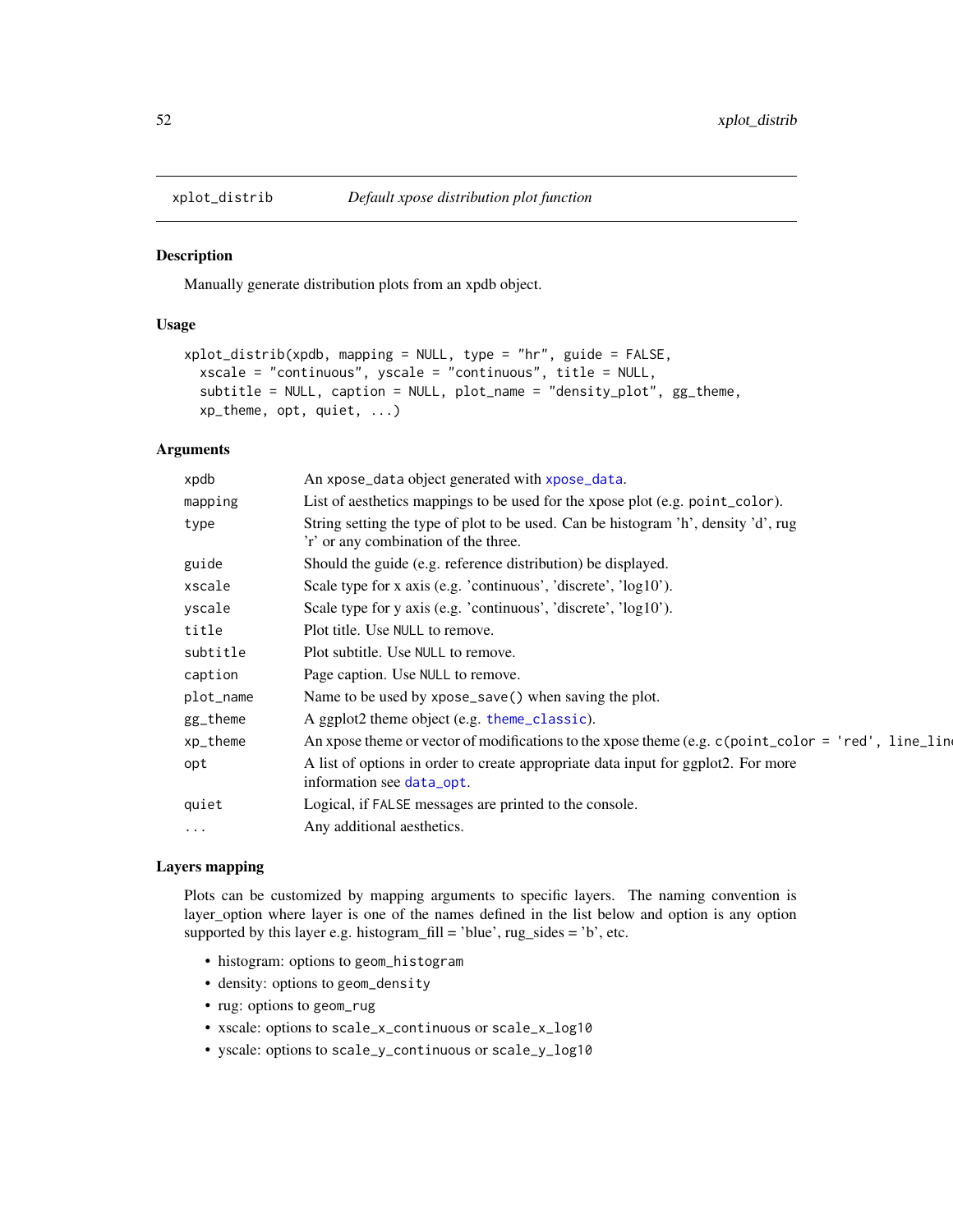#### <span id="page-52-0"></span>xplot\_qq 53

#### Faceting

Every xpose plot function has built-in faceting functionalities. Faceting arguments are passed to the functions [facet\\_wrap\\_paginate](#page-0-0) when the facets argument is a character string (e.g. facets = c('SEX', 'MED1')) or [facet\\_grid\\_paginate](#page-0-0) when facets is a formula (e.g. facets = SEX~MED1). All xpose plot functions accept all the arguments for the [facet\\_wrap\\_paginate](#page-0-0) and [facet\\_grid\\_paginate](#page-0-0) functions e.g. dv\_vs\_ipred(xpdb\_ex\_pk,facets = SEX~MED1, ncol = 3, nrow = 3, page = 1, margins = TRUE, labeller =

Faceting options can either be defined in plot functions (e.g. dv\_vs\_ipred(xpdb\_ex\_pk, facets = 'SEX')) or assigned globally to an xpdb object via the xp\_theme (e.g. xpdb <- update\_themes(xpdb\_ex\_pk, xp\_theme =  $list(fa)$ In the latter example all plots generate from this xpdb will automatically be stratified by 'SEX'.

By default, some plot functions use a custom stratifying variable named 'variable', e.g. eta\_distrib(). When using the facets argument, 'variable' needs to be added manually e.g. facets = c('SEX', 'variable') or facets =  $c('SEX', 'variable'), but is optional, when using the facets argument in$ xp\_theme variable is automatically added whenever needed.

#### Template titles

Template titles can be used to create highly informative diagnostics plots. They can be applied to any plot title, subtitle and caption. Template titles are defined via a single string containing key variables staring with a ' $@'$  (e.g. ' $@$  ofv') which will be replaced by their actual value when rendering the plot. For example ''@run, @nobs observations in @nind subjects'' would become ''run001, 1022 observations in 74 subjects''. The available key variables are listed under [template\\_titles](#page-43-1).

#### See Also

[xplot\\_scatter](#page-54-1) [xplot\\_qq](#page-52-1)

#### Examples

```
# A simple histogram
xplot\_distrib(xpdb_ex_pk, aes(x = WT), type = 'hr')
```
# A simple density plot  $xplot\_distrib(xpdb_ex_pk, aes(x = CWRES), type = 'dr')$ 

<span id="page-52-1"></span>

xplot\_qq *Default xpose QQ plot function*

#### Description

Manually generate QQ plots from an xpdb object.

#### Usage

```
xplot_qq(xpdb, mapping = NULL, type = "p", guide = FALSE,xscale = "continuous", yscale = "continuous", title = NULL,
  subtitle = NULL, caption = NULL, plot_name = "qq_plot", gg_theme,
  xp_theme, opt, quiet, ...)
```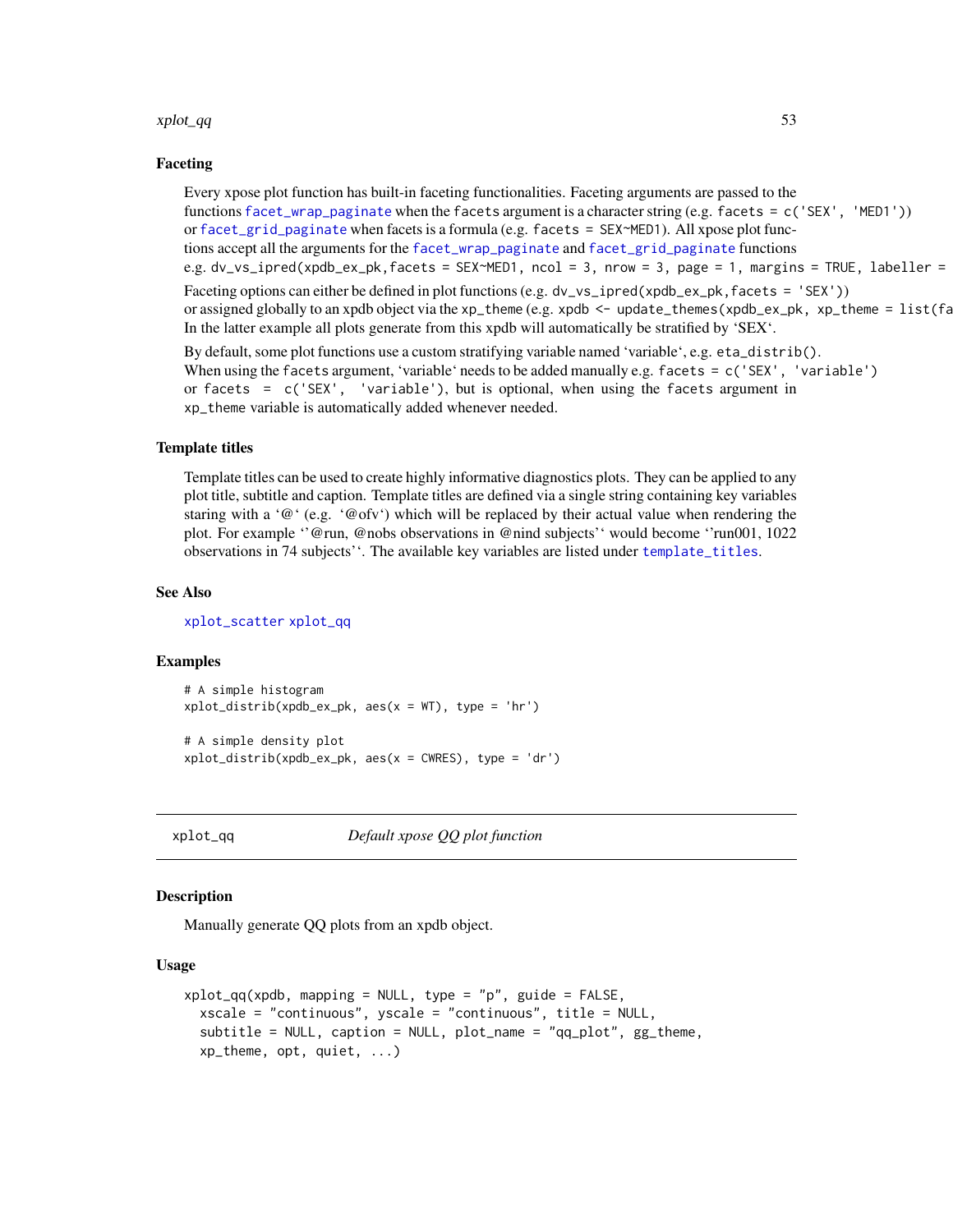#### Arguments

| xpdb      | An xpose_data object generated with xpose_data.                                                                |
|-----------|----------------------------------------------------------------------------------------------------------------|
| mapping   | List of aesthetics mappings to be used for the xpose plot (e.g. point_color).                                  |
| type      | String setting the type of plot to be used. Can only be points 'p'.                                            |
| guide     | Should the guide (e.g. reference line) be displayed.                                                           |
| xscale    | Scale type for x axis (e.g. 'continuous', 'discrete', $log10$ ').                                              |
| yscale    | Scale type for y axis (e.g. 'continuous', 'discrete', 'log10').                                                |
| title     | Plot title. Use NULL to remove.                                                                                |
| subtitle  | Plot subtitle. Use NULL to remove.                                                                             |
| caption   | Page caption. Use NULL to remove.                                                                              |
| plot_name | Name to be used by xpose_save() when saving the plot.                                                          |
| gg_theme  | A ggplot2 theme object (e.g. theme_classic).                                                                   |
| xp_theme  | An xpose theme or vector of modifications to the xpose theme (e.g. c(point_color = 'red', line_lin             |
| opt       | A list of options in order to create appropriate data input for ggplot2. For more<br>information see data_opt. |
| quiet     | Logical, if FALSE messages are printed to the console.                                                         |
| $\cdots$  | Any additional aesthetics.                                                                                     |
|           |                                                                                                                |

#### Layers mapping

Plots can be customized by mapping arguments to specific layers. The naming convention is layer\_option where layer is one of the names defined in the list below and option is any option supported by this layer e.g. point\_color = 'blue', etc.

- point: options to geom\_point
- guide: options to geom\_abline
- xscale: options to scale\_x\_continuous or scale\_x\_log10
- yscale: options to scale\_y\_continuous or scale\_y\_log10

### Faceting

Every xpose plot function has built-in faceting functionalities. Faceting arguments are passed to the functions [facet\\_wrap\\_paginate](#page-0-0) when the facets argument is a character string (e.g. facets = c('SEX', 'MED1')) or [facet\\_grid\\_paginate](#page-0-0) when facets is a formula (e.g. facets = SEX~MED1). All xpose plot functions accept all the arguments for the [facet\\_wrap\\_paginate](#page-0-0) and [facet\\_grid\\_paginate](#page-0-0) functions e.g. dv\_vs\_ipred(xpdb\_ex\_pk,facets = SEX~MED1, ncol = 3, nrow = 3, page = 1, margins = TRUE, labeller =

Faceting options can either be defined in plot functions (e.g. dv\_vs\_ipred(xpdb\_ex\_pk, facets = 'SEX')) or assigned globally to an xpdb object via the xp\_theme (e.g. xpdb  $\leq$  - update\_themes(xpdb\_ex\_pk, xp\_theme =  $list(fa)$ In the latter example all plots generate from this xpdb will automatically be stratified by 'SEX'.

By default, some plot functions use a custom stratifying variable named 'variable', e.g. eta\_distrib(). When using the facets argument, 'variable' needs to be added manually e.g. facets = c('SEX', 'variable') or facets = c('SEX', 'variable'), but is optional, when using the facets argument in xp\_theme variable is automatically added whenever needed.

<span id="page-53-0"></span>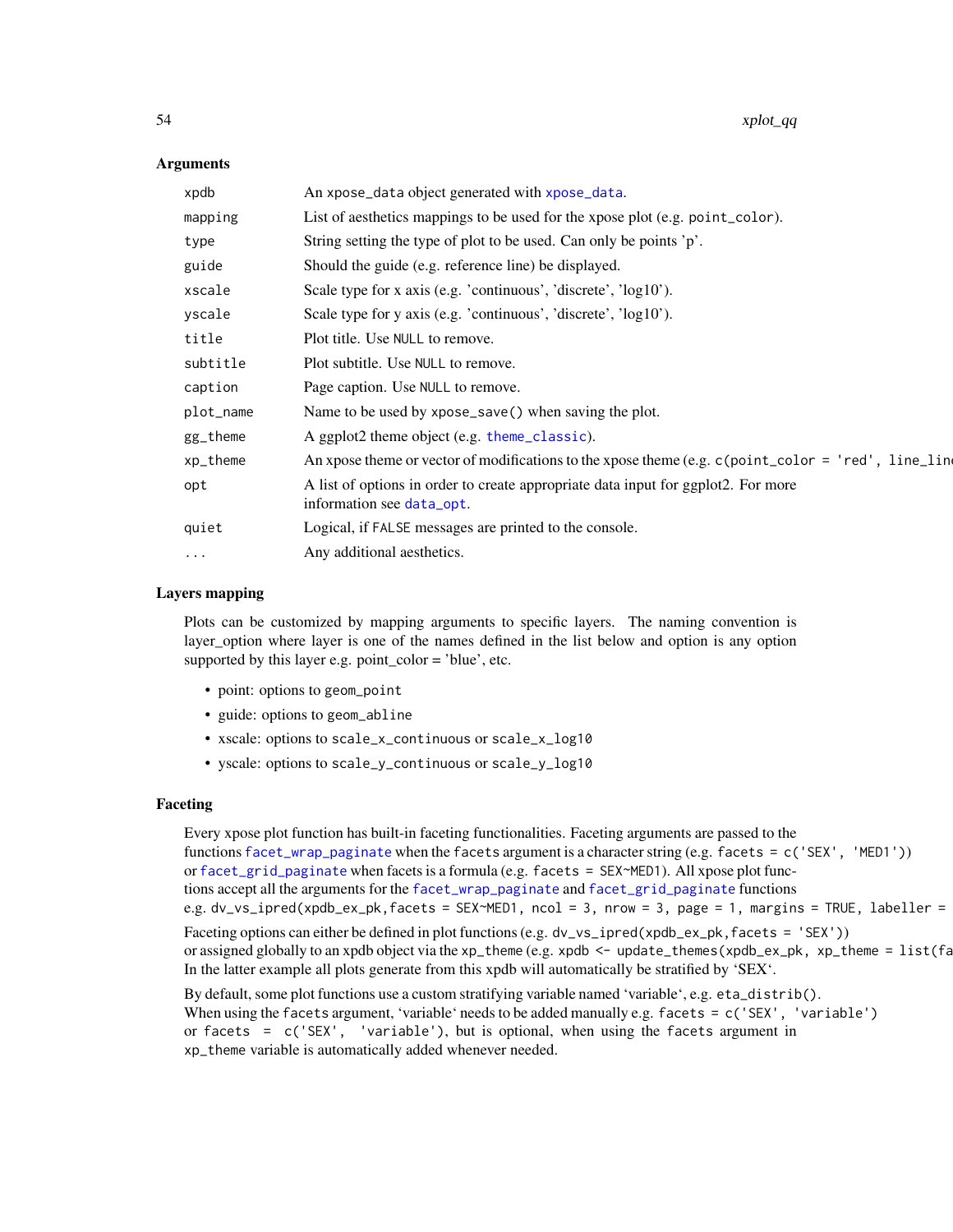### <span id="page-54-0"></span>xplot\_scatter 55

#### Template titles

Template titles can be used to create highly informative diagnostics plots. They can be applied to any plot title, subtitle and caption. Template titles are defined via a single string containing key variables staring with a '@' (e.g. '@ofv') which will be replaced by their actual value when rendering the plot. For example ''@run, @nobs observations in @nind subjects'' would become ''run001, 1022 observations in 74 subjects''. The available key variables are listed under [template\\_titles](#page-43-1).

### See Also

[xplot\\_scatter](#page-54-1) [xplot\\_distrib](#page-51-1)

### Examples

```
xplot_qq(xpdb_ex_pk, aes(sample = CWRES), guide = TRUE)
```
<span id="page-54-1"></span>xplot\_scatter *Default xpose scatter plot function*

#### Description

Manually generate scatter plots from an xpdb object.

#### Usage

```
xplot_scatter(xpdb, mapping = NULL, group = "ID", type = "pls",
  guide = FALSE, xscale = "continuous", yscale = "continuous",
  title = NULL, subtitle = NULL, caption = NULL,
  plot_name = "scatter_plot", gg_theme, xp_theme, opt, quiet, ...)
```
#### Arguments

| xpdb      | An xpose_data object generated with xpose_data.                                                                                    |
|-----------|------------------------------------------------------------------------------------------------------------------------------------|
| mapping   | List of aesthetics mappings to be used for the xpose plot (e.g. point_color).                                                      |
| group     | Grouping variable to be used for lines.                                                                                            |
| type      | String setting the type of plot to be used. Can be line 'l', point 'p', smooth 's'<br>and text 't' or any combination of the four. |
| guide     | Should the guide (e.g. unity line) be displayed.                                                                                   |
| xscale    | Scale type for x axis (e.g. 'continuous', 'discrete', 'log10').                                                                    |
| yscale    | Scale type for y axis (e.g. 'continuous', 'discrete', 'log10').                                                                    |
| title     | Plot title. Use NULL to remove.                                                                                                    |
| subtitle  | Plot subtitle. Use NULL to remove.                                                                                                 |
| caption   | Page caption. Use NULL to remove.                                                                                                  |
| plot_name | Name to be used by xpose_save() when saving the plot.                                                                              |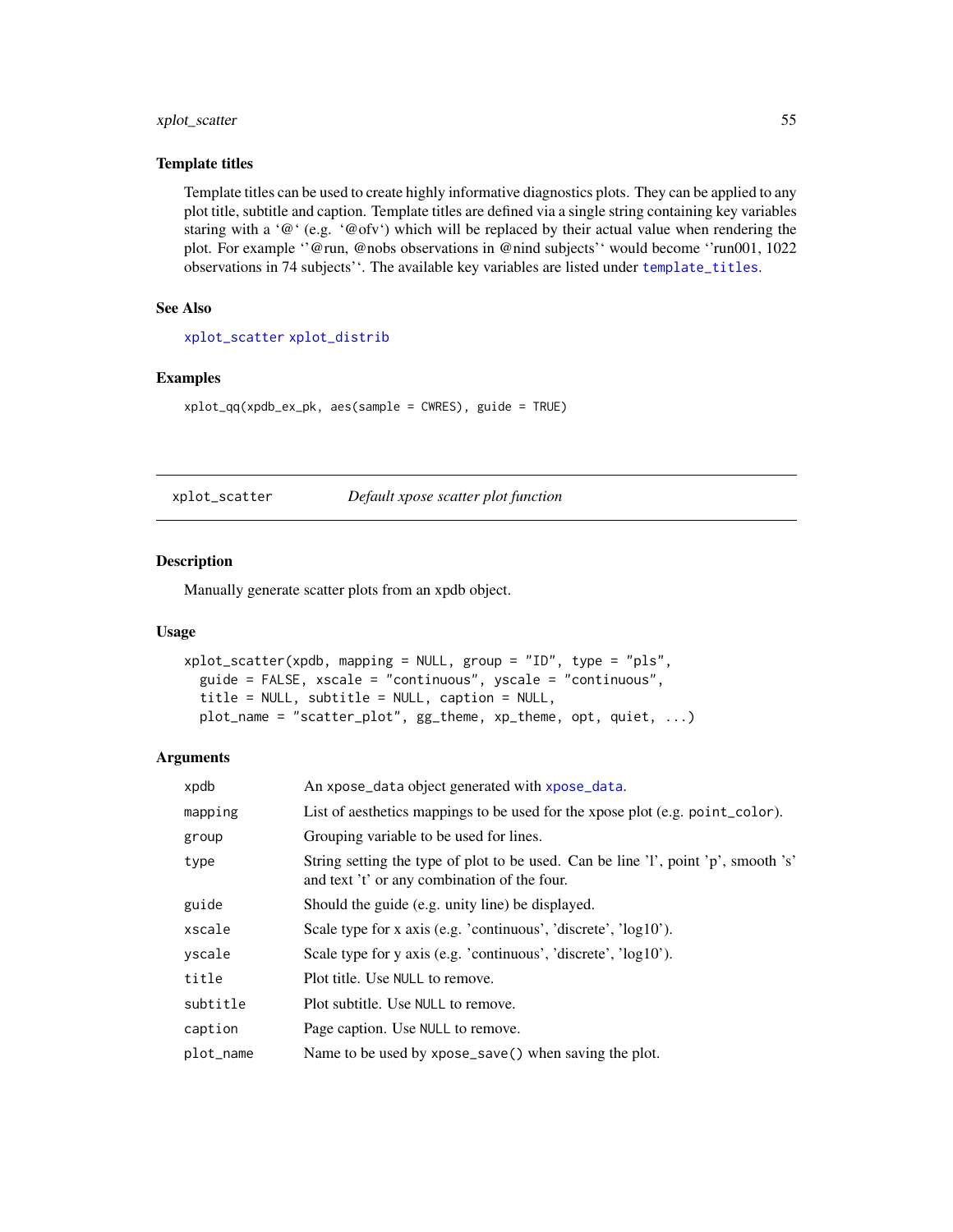<span id="page-55-0"></span>56 xplot\_scatter  $\frac{1}{2}$  xplot\_scatter

| gg_theme | A ggplot2 theme object (e.g. theme_classic).                                                                   |
|----------|----------------------------------------------------------------------------------------------------------------|
| xp_theme | An xpose theme or vector of modifications to the xpose theme (e.g. $c$ (point_color = 'red', line_line         |
| opt      | A list of options in order to create appropriate data input for ggplot2. For more<br>information see data_opt. |
| quiet    | Logical, if FALSE messages are printed to the console.                                                         |
| .        | Any additional aesthetics.                                                                                     |
|          |                                                                                                                |

### Layers mapping

Plots can be customized by mapping arguments to specific layers. The naming convention is layer\_option where layer is one of the names defined in the list below and option is any option supported by this layer e.g. point\_color = 'blue', smooth\_method = 'lm', etc.

- point: options to geom\_point
- line: options to geom\_line
- guide: options to geom\_abline
- smooth: options to geom\_smooth
- text: options to geom\_text
- xscale: options to scale\_x\_continuous or scale\_x\_log10
- yscale: options to scale\_y\_continuous or scale\_y\_log10

#### Faceting

Every xpose plot function has built-in faceting functionalities. Faceting arguments are passed to the functions [facet\\_wrap\\_paginate](#page-0-0) when the facets argument is a character string (e.g. facets = c('SEX', 'MED1')) or [facet\\_grid\\_paginate](#page-0-0) when facets is a formula (e.g. facets = SEX~MED1). All xpose plot functions accept all the arguments for the [facet\\_wrap\\_paginate](#page-0-0) and [facet\\_grid\\_paginate](#page-0-0) functions e.g. dv\_vs\_ipred(xpdb\_ex\_pk,facets = SEX~MED1, ncol = 3, nrow = 3, page = 1, margins = TRUE, labeller = Faceting options can either be defined in plot functions (e.g. dv\_vs\_ipred(xpdb\_ex\_pk, facets = 'SEX')) or assigned globally to an xpdb object via the xp\_theme (e.g. xpdb  $\leq$  - update\_themes(xpdb\_ex\_pk, xp\_theme =  $list(fa)$ In the latter example all plots generate from this xpdb will automatically be stratified by 'SEX'.

By default, some plot functions use a custom stratifying variable named 'variable', e.g. eta\_distrib(). When using the facets argument, 'variable' needs to be added manually e.g. facets = c('SEX', 'variable') or facets =  $c('SEX', 'variable'), but is optional, when using the facets argument in$ xp\_theme variable is automatically added whenever needed.

#### Template titles

Template titles can be used to create highly informative diagnostics plots. They can be applied to any plot title, subtitle and caption. Template titles are defined via a single string containing key variables staring with a ' $@'$  (e.g. ' $@$ ofv') which will be replaced by their actual value when rendering the plot. For example ''@run, @nobs observations in @nind subjects'' would become ''run001, 1022 observations in 74 subjects''. The available key variables are listed under [template\\_titles](#page-43-1).

#### See Also

[xplot\\_distrib](#page-51-1) [xplot\\_qq](#page-52-1)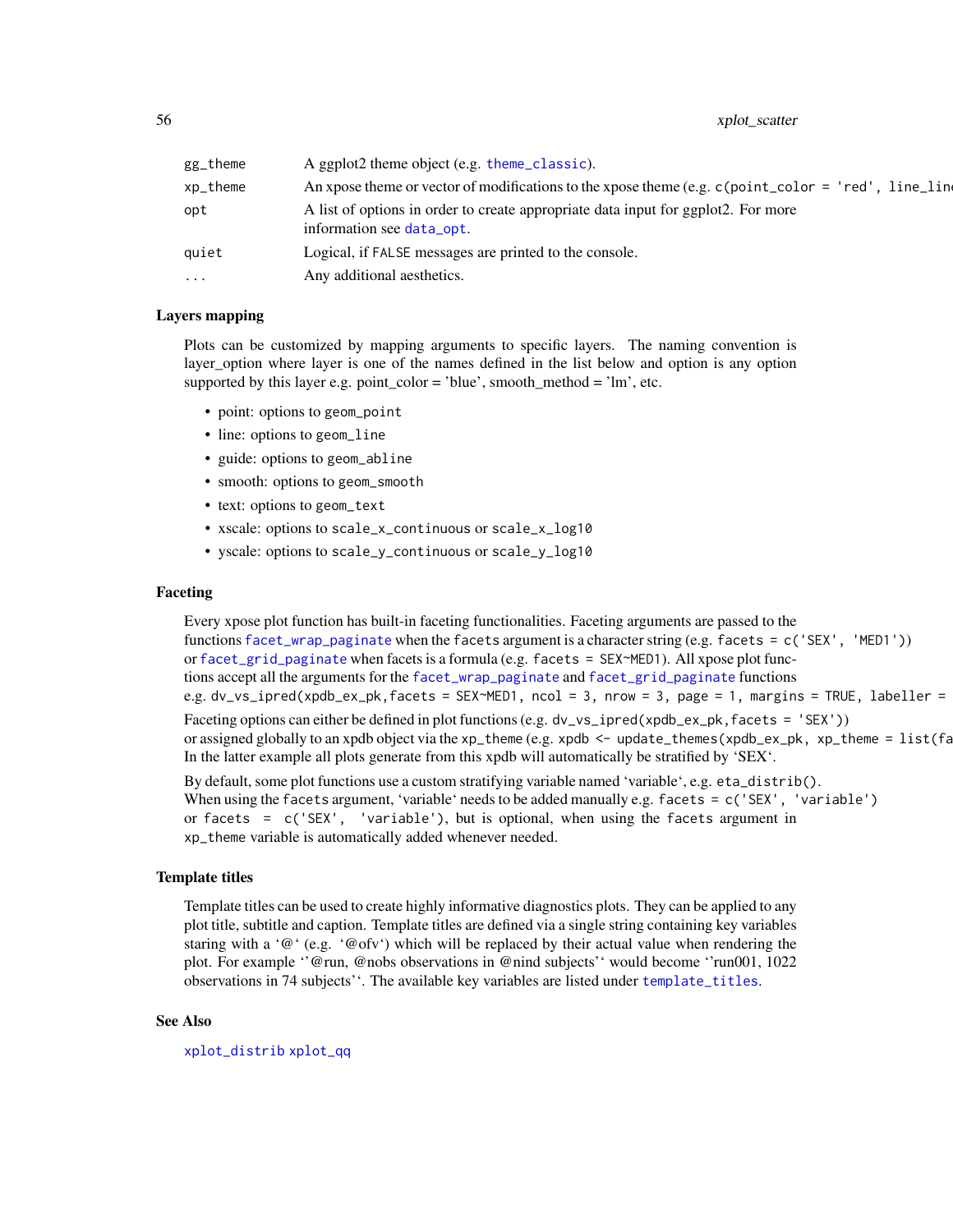### <span id="page-56-0"></span>xpose\_data 57

### Examples

 $xplot\_scatter(xpdb\_ex\_pk, aes(x = IPRED, y = DV))$ 

<span id="page-56-1"></span>xpose\_data *Import NONMEM output into R*

## Description

Gather model outputs into a R database

### Usage

```
xpose_data(runno = NULL, prefix = "run", ext = ".lst", file = NULL,
 dir = NULL, gg_t theme = theme_readable(), xp_t theme = theme_xp_default(),
  simtab = NULL, manual_import = NULL, ignore = NULL, extra_files, quiet,
  ...)
```
### Arguments

| runno         | Run number to be used to generate model file name. Used in combination with<br>prefix and ext.                                                                                                             |
|---------------|------------------------------------------------------------------------------------------------------------------------------------------------------------------------------------------------------------|
| prefix        | Prefix to be used to generate model file name. Used in combination with runno<br>and ext.                                                                                                                  |
| ext           | Extension to be used to generate model file name. Should be one of '.lst' (de-<br>fault), '.out', '.res', '.mod' or '.ctl' for NONMEM.                                                                     |
| file          | Model file name (preferably a '.lst' file) containing the file extension. Alterna-<br>tive to prefix, runno and ext arguments.                                                                             |
| dir           | Location of the model files.                                                                                                                                                                               |
| gg_theme      | A ggplot2 theme object (e.g. theme_classic).                                                                                                                                                               |
| xp_theme      | An xpose theme or vector of modifications to the xpose theme (e.g. $c$ (point_color = 'red', line_line                                                                                                     |
| simtab        | If TRUE only reads in simulation tables, if FALSE only reads estimation tables.<br>Default NULL reads all tables. Option not compatible with manual_import.                                                |
| manual_import | If NULL (default) the names of the output tables to import will be obtained from<br>the model file. To manually import files as in previous versions of xpose, the<br>check the function manual_nm_import. |
| ignore        | Character vector be used to ignore the import/generation of: 'data', 'files', 'sum-<br>mary' or any combination of the three.                                                                              |
| extra_files   | A vector of additional output file extensions to be imported. Default is '.ext',<br>'.cov', '.cor', '.phi', ".grd" for NONMEM.                                                                             |
| quiet         | Logical, if FALSE messages are printed to the console.                                                                                                                                                     |
| $\cdots$      | Additional arguments to be passed to the read_delim functions.                                                                                                                                             |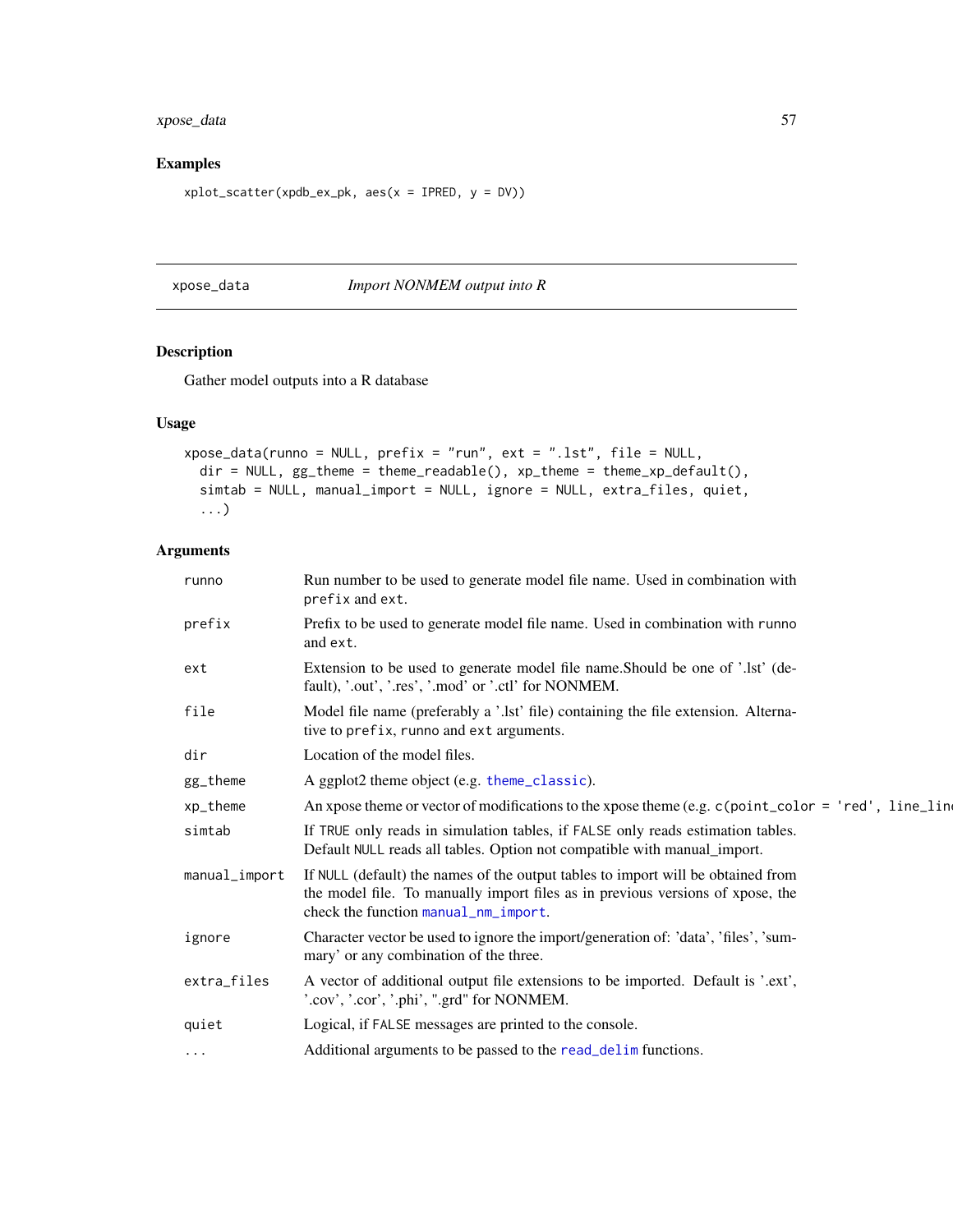#### <span id="page-57-0"></span>File path generation

The rules for model file names generation are as follow:

- with runno: the full path is generated as <dir>/<prefix><runno>.<ext>e.g. with dir = 'model/pk', prefix = 'run', runno = '001', ext = '.lst' the resulting path would be model/pk/run001.lst
- with file: the full path is generated as <dir>/<file> e.g. with dir = 'model/pk', file = 'run001.lst' the resulting path would also be model/pk/run001.lst. Note: in this case the file extension should be provided as part of the 'file' argument.

#### Table format requirement

When importing data, an ID column must be present in at least one table for each problem and for each 'firstonly' category. ID columns are required to properly combine/merge tables and removing NA records. If ID columns are missing xpose will return the following warning: Dropped `<tablenames>` due to missing required `ID` column..

#### Examples

```
## Not run:
# Using the `file` argument to point to the model file:
xpdb <- xpose_data(file = 'run001.lst', dir = 'models')
# Using the `runno` argument to point to the model file:
xpdb <- xpose_data(runno = '001', ext = '.lst', dir = 'models')
# Using the `extra_files` argument to import specific output files only:
xpdb <- xpose_data(file = 'run001.lst', dir = 'models', extra_files = c('.ext', '.phi'))
# Using `ignore` to disable import of tables and output files:
xpdb <- xpose_data(file = 'run001.lst', dir = 'models', ignore = c('data', 'files'))
# Using `simtab` to disable import of simulation tables
xpdb <- xpose_data(file = 'run001.lst', dir = 'models', simtab = FALSE)
```
## End(Not run)

<span id="page-57-1"></span>xpose\_save *Save xpose plot*

## Description

Inspired by the [ggsave,](#page-0-0) this function facilitates the export of xpose plots.

#### Usage

```
xpose\_save(plot = last\_plot(), file = NULL, dir = NULL, device = NULL,width = 7, height = 6, units = c("in", "cm", "mm"), dpi = 200, ...)
```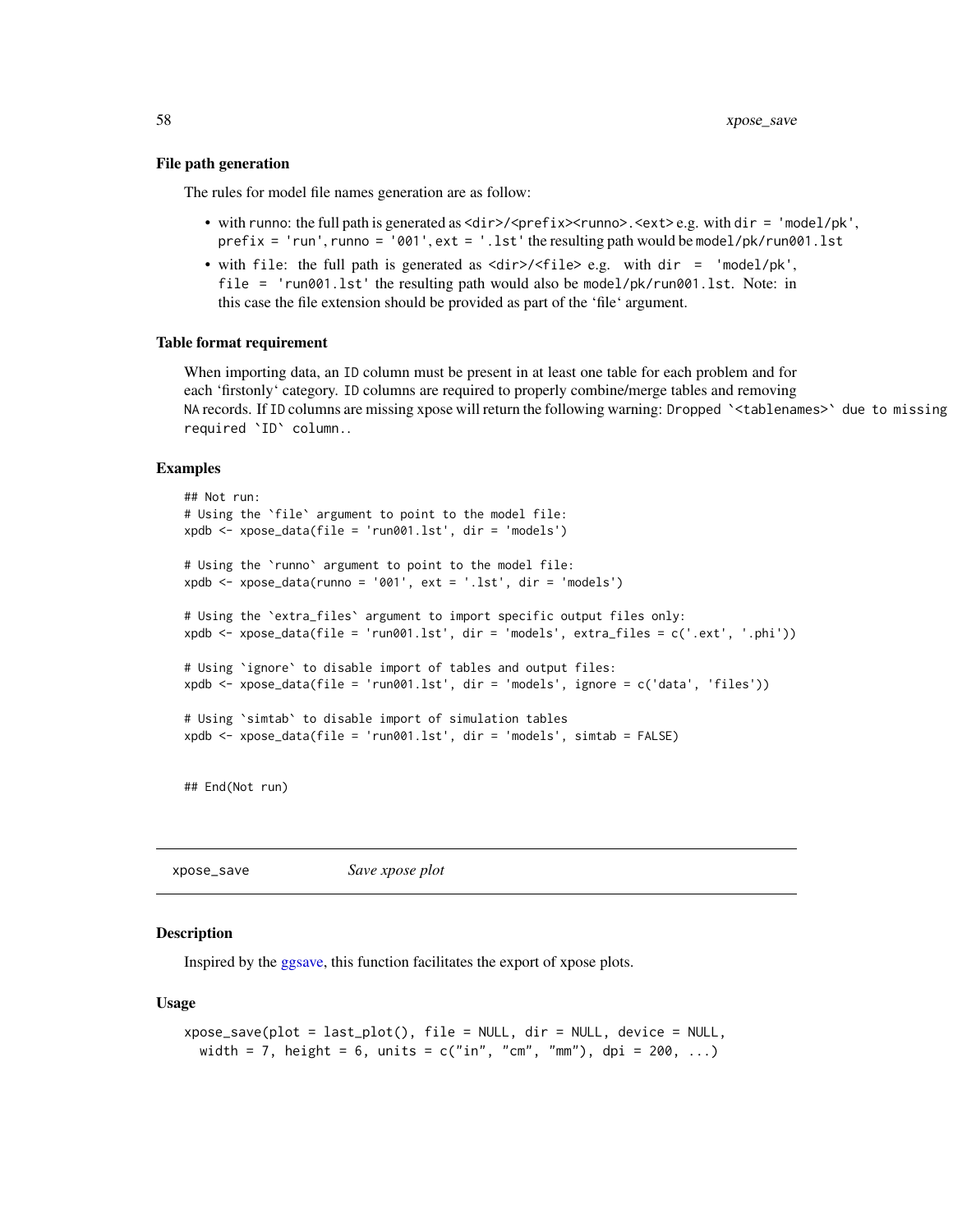### <span id="page-58-0"></span>xp\_themes 59

### Arguments

| plot          | A xpose plot object.                                                                                                                                                                                                                      |
|---------------|-------------------------------------------------------------------------------------------------------------------------------------------------------------------------------------------------------------------------------------------|
| file          | A name with file extension (if device is NULL) to be given to the output file.<br>Template variables such as @run (run number) and @plotfun (plot function)<br>can be used to automatically name files e.g. $file = 'Qrun_Qplotfun.pdf'.$ |
| dir           | Directory under which the xpose plots will be saved. Template variables such as<br>In equal to generate template names.                                                                                                                   |
| device        | Graphical device to use. Can be either be a device function (e.g. png), or one<br>of 'eps', 'ps', 'tex' (pictex), 'pdf' (default), 'jpeg', 'tiff', 'png', 'bmp', 'svg' or<br>'wmf' (windows only).                                        |
| width, height | Plot size in units.                                                                                                                                                                                                                       |
| units         | Units of the plot size ('in', 'cm', or 'mm').                                                                                                                                                                                             |
| dpi           | Plot resolution. Applies only to raster output types.                                                                                                                                                                                     |
| $\cdots$      | Additional arguments passed on to ggsave or graphics device.                                                                                                                                                                              |

### Examples

```
## Not run:
xpdb_ex_pk %>%
dv_vs_ipred() %>%
 xpose_save(file = file.path(tempdir(), "dv_vs_ipred_example.pdf"))
## End(Not run)
```
xp\_themes *A set of xpose themes*

### Description

xpose themes are used to consistently apply a set of preference for the plot geoms (e.g. color scales, point size, etc.) whereas ggplot2 theme focus on the plot background, axes, titles etc.

- theme\_xp\_default: The default xp\_theme in xpose
- theme\_xp\_xpose4: An xp\_theme that makes xpose look like xpose4.

### Usage

theme\_xp\_default()

theme\_xp\_xpose4()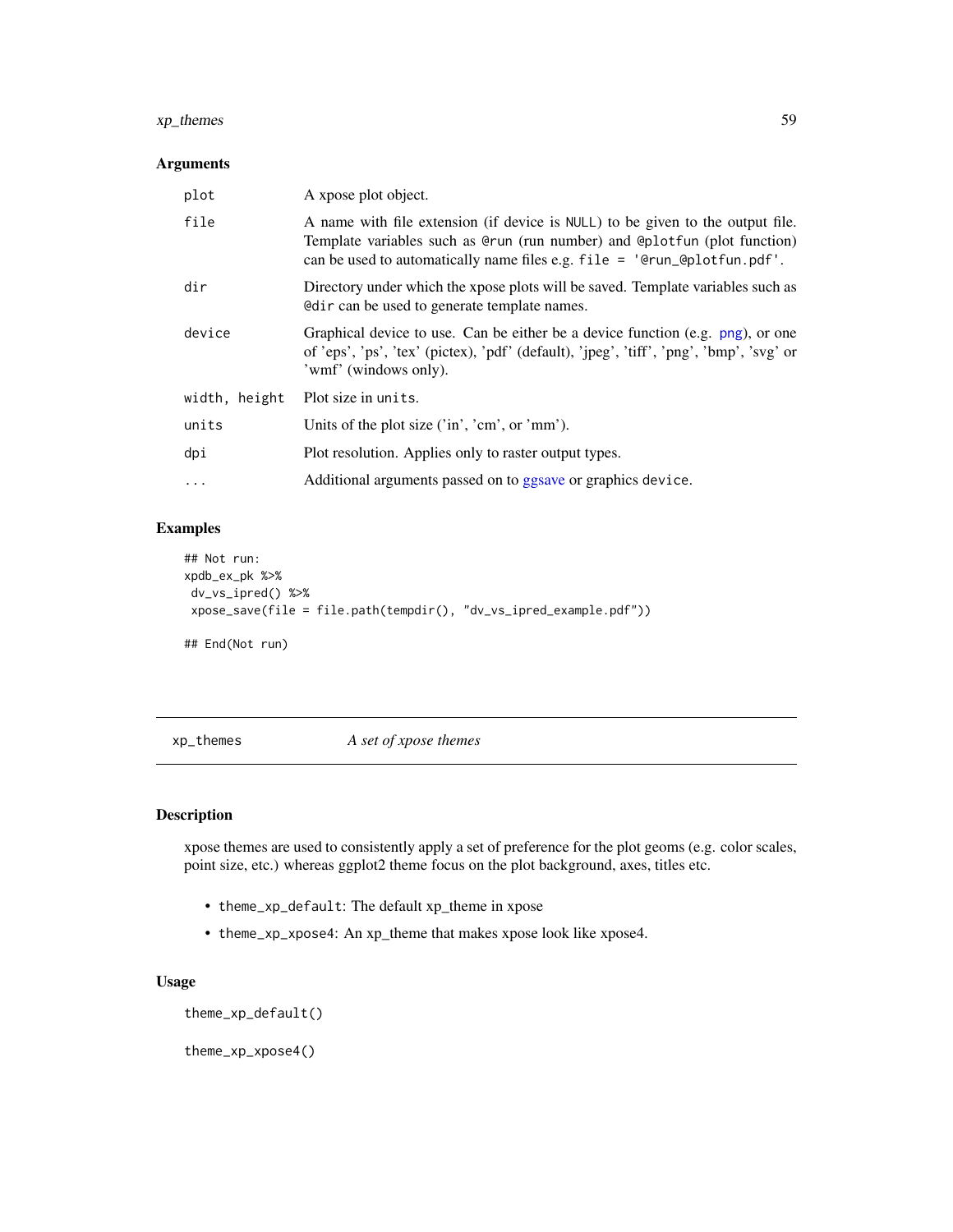60 xp\_themes

## Examples

```
# With the xp_theme theme_xp_default() (default)
dv_vs_ipred(xpdb_ex_pk, facets = 'SEX')
# With the xp_theme theme_xp_xpose4()
xpdb_ex_pk %>%
 update_themes(xp_theme = theme_xp_xpose4()) %>%
 dv_vs_ipred(facets = 'SEX')
```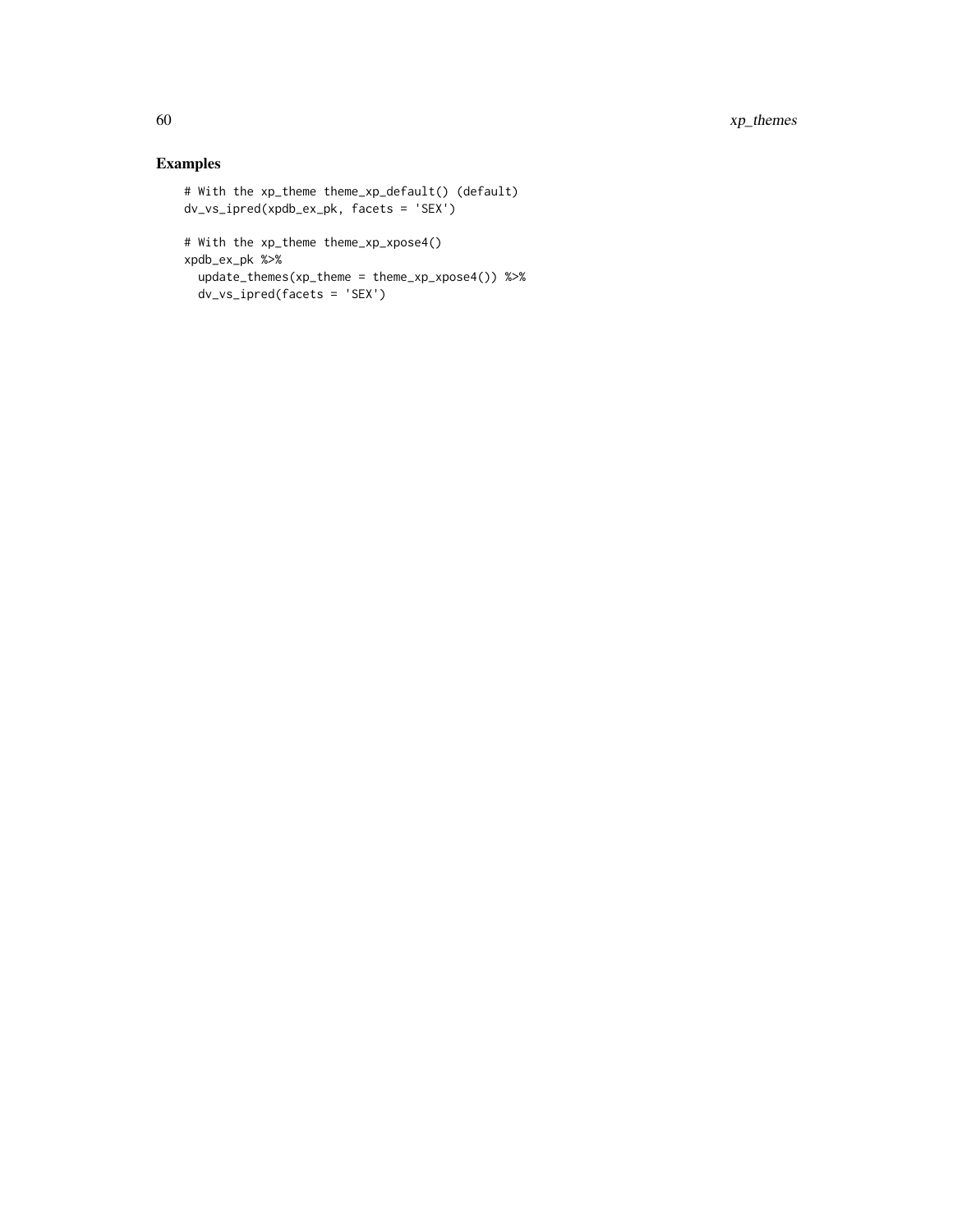# <span id="page-60-0"></span>**Index**

absval\_res\_vs\_idv *(*res\_vs\_idv*)*, [36](#page-35-0) absval\_res\_vs\_pred *(*res\_vs\_pred*)*, [37](#page-36-0) amt\_vs\_idv, [4](#page-3-0) cov\_distrib *(*distrib\_plot*)*, [6](#page-5-0) cov\_qq *(*qq\_plot*)*, [29](#page-28-0) data\_opt, [5,](#page-4-0) *[52](#page-51-0)*, *[54](#page-53-0)*, *[56](#page-55-0)* distinct.xpose\_data *(*subset\_xpdb*)*, [41](#page-40-0) distrib\_plot, [6](#page-5-0) dv\_preds\_vs\_idv *(*pred\_vs\_idv*)*, [25](#page-24-0) dv\_vs\_idv *(*pred\_vs\_idv*)*, [25](#page-24-0) dv\_vs\_ipred *(*dv\_vs\_pred*)*, [8](#page-7-0) dv\_vs\_pred, [8](#page-7-0) eta\_distrib *(*distrib\_plot*)*, [6](#page-5-0) eta\_qq *(*qq\_plot*)*, [29](#page-28-0) facet\_grid, *[47](#page-46-0)* facet\_grid\_paginate, *[4,](#page-3-0) [5](#page-4-0)*, *[7–](#page-6-0)[10](#page-9-0)*, *[17,](#page-16-0) [18](#page-17-0)*, *[22,](#page-21-0) [23](#page-22-0)*, *[26](#page-25-0)*, *[30,](#page-29-0) [31](#page-30-0)*, *[36](#page-35-0)*, *[38,](#page-37-0) [39](#page-38-0)*, *[48](#page-47-0)*, *[53,](#page-52-0) [54](#page-53-0)*, *[56](#page-55-0)* facet\_wrap, *[47](#page-46-0)* facet\_wrap\_paginate, *[4,](#page-3-0) [5](#page-4-0)*, *[7–](#page-6-0)[10](#page-9-0)*, *[17,](#page-16-0) [18](#page-17-0)*, *[22,](#page-21-0) [23](#page-22-0)*, *[26](#page-25-0)*, *[30,](#page-29-0) [31](#page-30-0)*, *[36](#page-35-0)*, *[38,](#page-37-0) [39](#page-38-0)*, *[48](#page-47-0)*, *[53,](#page-52-0) [54](#page-53-0)*, *[56](#page-55-0)* filter.xpose\_data *(*subset\_xpdb*)*, [41](#page-40-0) get\_code, [10](#page-9-0) get\_data, [11,](#page-10-0) *[20](#page-19-0)* get\_file, [12,](#page-11-0) *[20](#page-19-0)* get\_prm, [13,](#page-12-0) *[29](#page-28-0)* get\_special, [14,](#page-13-0) *[20](#page-19-0)* get\_summary, [15](#page-14-0) gg\_themes, [15](#page-14-0) ggsave, *[58,](#page-57-0) [59](#page-58-0)* grd\_vs\_iteration *(*minimization\_plots*)*, [22](#page-21-0) group\_by.xpose\_data *(*summarize\_xpdb*)*, [42](#page-41-0) ind\_plots, [16](#page-15-0)

ipred\_vs\_idv *(*pred\_vs\_idv*)*, [25](#page-24-0) irep, [18](#page-17-0) list\_data, *[12](#page-11-0)* list\_data *(*list\_xpdb*)*, [20](#page-19-0) list\_files, *[13](#page-12-0)* list\_files *(*list\_xpdb*)*, [20](#page-19-0) list\_nm\_tables, [19](#page-18-0) list\_special, *[14](#page-13-0)* list\_special *(*list\_xpdb*)*, [20](#page-19-0) list\_vars, [20,](#page-19-0) *[41](#page-40-0)* list\_xpdb, [20](#page-19-0) manual\_nm\_import, [21,](#page-20-0) *[57](#page-56-0)* minimization\_plots, [22](#page-21-0) modify\_xpdb, [24](#page-23-0) mutate.xpose\_data *(*modify\_xpdb*)*, [24](#page-23-0) png, *[59](#page-58-0)* pred\_vs\_idv, [25](#page-24-0) print.xpose\_data, [27](#page-26-0) print.xpose\_plot, [28](#page-27-0) prm\_distrib *(*distrib\_plot*)*, [6](#page-5-0) prm\_qq *(*qq\_plot*)*, [29](#page-28-0) prm\_table, *[14](#page-13-0)*, [28](#page-27-0) prm\_vs\_iteration *(*minimization\_plots*)*, [22](#page-21-0) qq\_plot, [29](#page-28-0) read\_csv, *[35](#page-34-0)* read\_delim, *[57](#page-56-0)* read\_nm\_files, *[13](#page-12-0)*, [31](#page-30-0) read\_nm\_model, *[11](#page-10-0)*, *[19](#page-18-0)*, [33](#page-32-0) read\_nm\_tables, *[12](#page-11-0)*, *[19](#page-18-0)*, *[32](#page-31-0)*, *[34](#page-33-0)*, [34](#page-33-0) read\_table2, *[35](#page-34-0)* rename.xpose\_data *(*modify\_xpdb*)*, [24](#page-23-0) res\_distrib *(*distrib\_plot*)*, [6](#page-5-0) res\_qq *(*qq\_plot*)*, [29](#page-28-0) res\_vs\_idv, [36](#page-35-0) res\_vs\_pred, [37](#page-36-0)